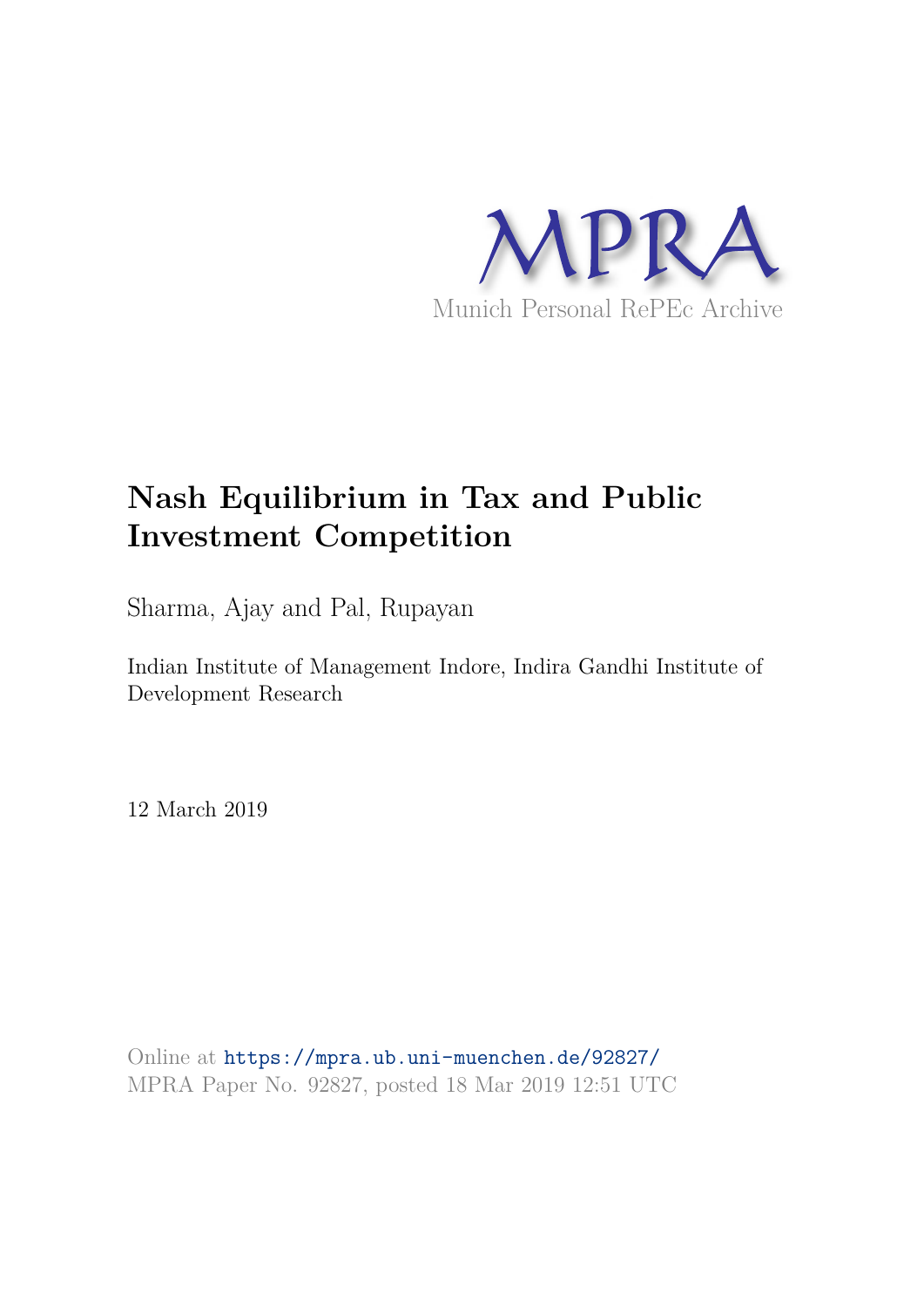## **Nash Equilibrium in Tax and Public Investment Competition**

**Ajay Sharma<sup>1</sup>**

*Indian Institute of Management, Indore (India)* 

## **Rupayan Pal**

*Indira Gandhi Institute of Development Research, Mumbai (India)* 

#### **ABSTRACT**

*We analyze Nash equilibrium in fiscal competition with tax and public investment between symmetric regions. We show that given the opposite strategic nature of tax (strategic complement) and public investment (strategic substitute), there is possibility of multiple equilibria. We find that if strategic substitute effect dominates strategic complement effect, then both regions have first mover advantage in a timing game and simultaneous move Nash equilibrium (early, early) emerges; otherwise sequential move equilibria-(early, late) and (late, early) emerges. Also, sequential move Nash equilibria are Pareto improving than simultaneous move outcome. Lastly, race-to-the-bottom in taxes is restricted in sequential move equilibria.* 

*Keywords: Capital taxation; Public investment; Tax competition; Joint strategic substitutes; Joint strategic complements* 

*JEL Code: H25, F21, R50, H41, H73* 

 $\overline{a}$ 

**Acknowledgement:** This paper was presented at the 57<sup>th</sup> SRSA conference, 12<sup>th</sup> RSAI World Congress. We are thankful to Tarun Kabiraj and seminar participants at IGIDR, for their helpful suggestions and comments on an earlier version of this paper.

<sup>1</sup> **Correspondence Address:** Ajay Sharma, Indian Institute of Management Indore, Prabandh Shikhar, Rau-Pithampur Road, Indore, M.P. (India) - 453556. Ph: +91-7312439622. E-mail: [ajays@iimidr.ac.in](mailto:ajays@iimidr.ac.in)

**Rupayan Pal:** Indira Gandhi Institute of Development Research, Gen. A K Vaidya Marg, Mumbai-400065, India. Email: rupayan@igidr.ac.in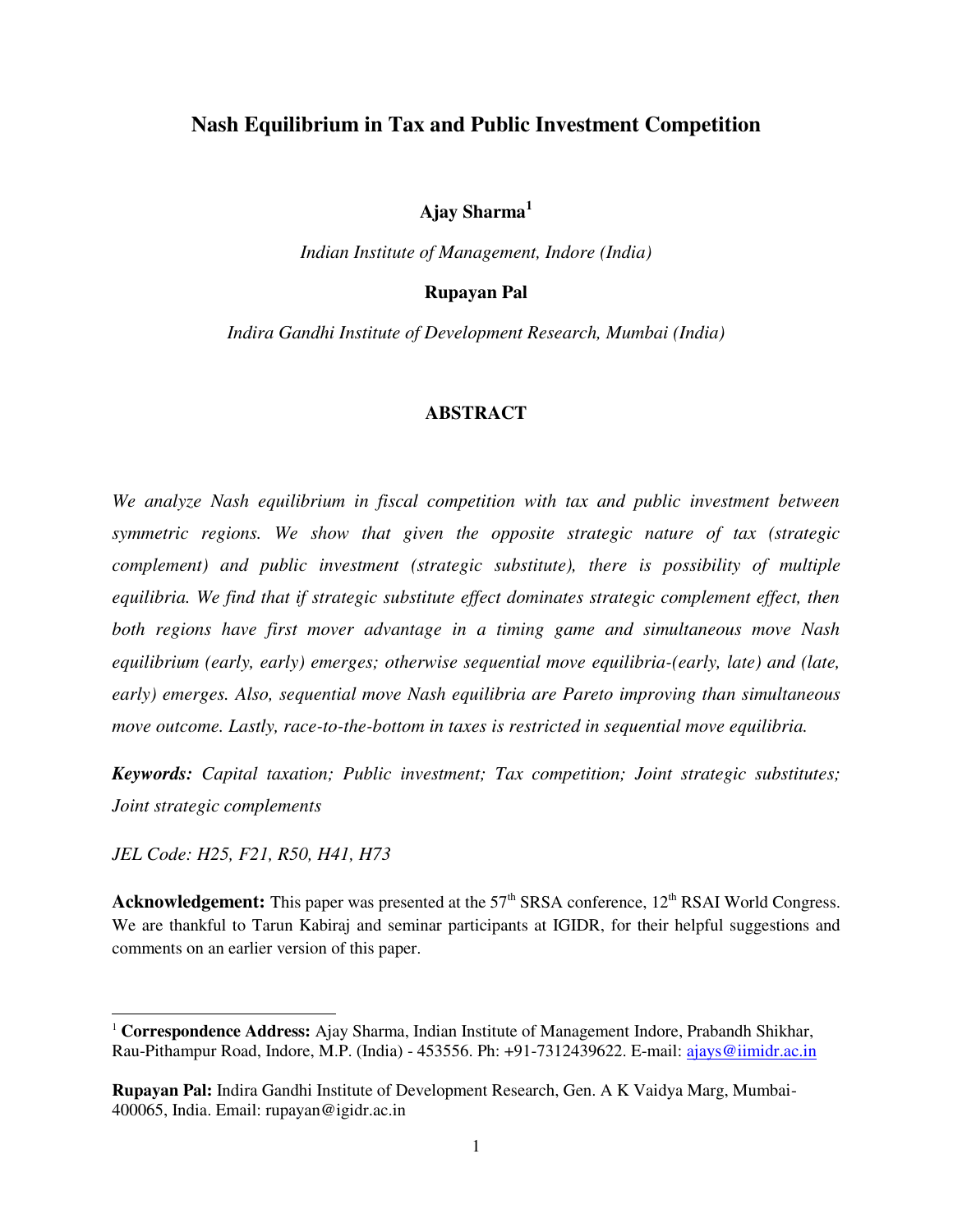## 1. Introduction

In the fiscal competition for mobile capital, governments compete to attract capital flows using tax (Wilson, 1986; Zodrow and Mieszkowski, 1986; Wildasin, 1988) as well as non-tax instruments<sup>2</sup> (Hindriks, Peralta and Weber, 2008; Dembour and Wauthy, 2009; Pieretti and Zanaj, 2011). There is plenty of empirical evidence for use of tax and non-tax instruments to attract mobile capital across countries and regions within a country. Hauptmeier et al. (2012), analyze the strategic nature of tax and public input competition, using the data from Germany municipal regions. They find that tax rate in a region is inversely affected by public input provision in the other region. To counter the tax rate decrease in a region, other region can decrease the tax rate or can increase its provision for public input good. Benassy-Quere et al. (2007), in the context of European countries, provide empirical support for the joint role of taxes and public input goods in attracting foreign direct investment. They document that the role of productivity enhancing public goods is as large as the role of taxes in determining capital flows. Further, countries, which set high tax rates, can attract capital by providing higher level of public good. Bellak et al. (2009) corroborates the findings of Benassy-Quere et al. (2007), that taxes and infrastructure (telecommunication, electricity, transport and production facilities) are determinants of FDI in central and Eastern European Countries (CEEC). They also show that tax elasticities are decreasing function of infrastructure facilities. This means that for higher infrastructure levels, regions can charge higher taxes and vice-versa. Venkatesan and Verma (2000), in the context of Indian federal system, demonstrates that there is evidence of industrial policy based competition among Indian states, using industrial policy and FDI data from 1991-

 $\overline{a}$ 

 $2^2$  One of the widely used instruments apart from taxation is public investment in terms of infrastructure, electricity, law and order conditions, ease of doing business and so forth. These goods are considered to be productivity enhancing and therefore making the region attractive for capital inflows.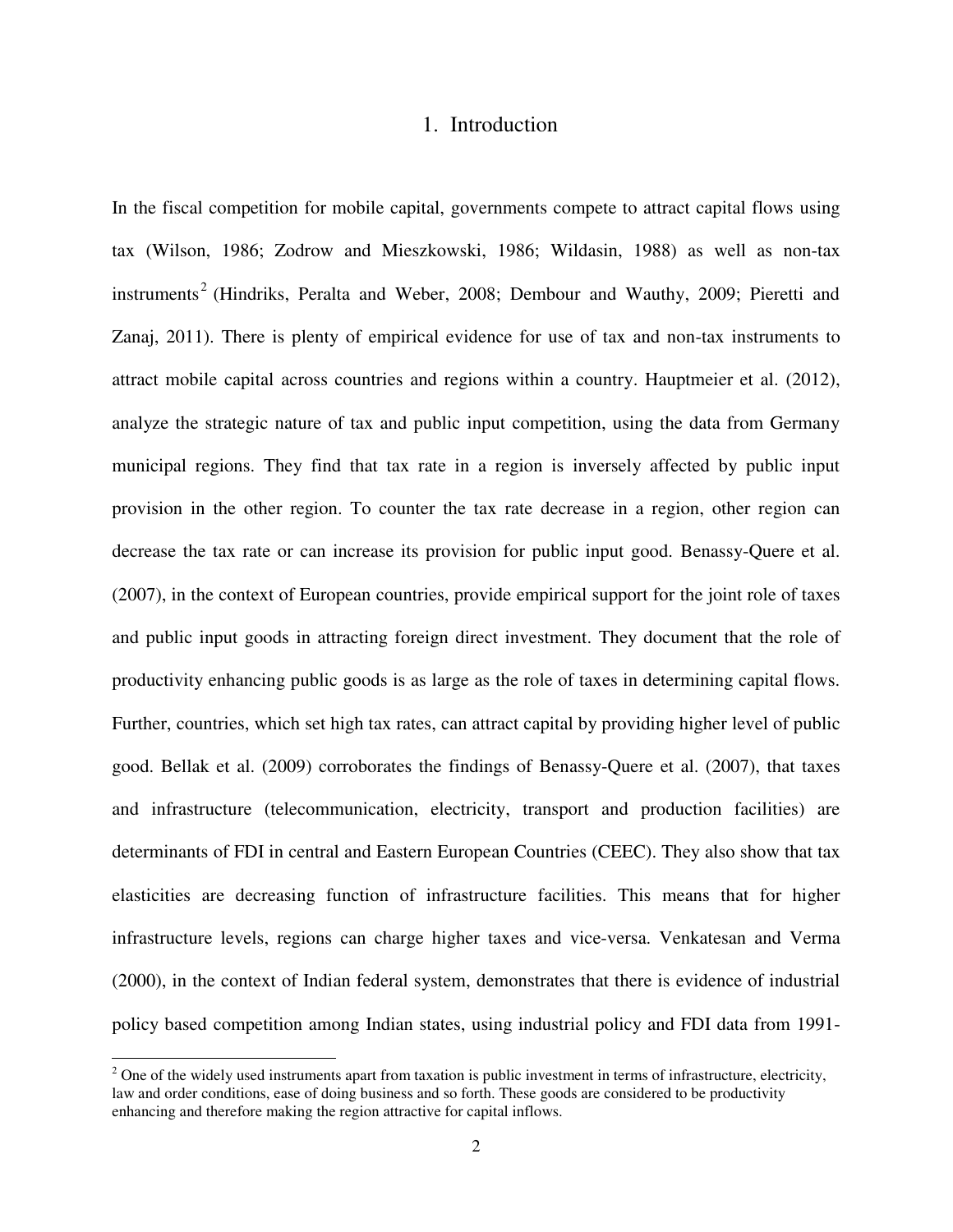97. They document that there is wide variation in tax rates as well as in non-tax incentives<sup>3</sup> provided by state governments, which determine the capital flows to these states and there is positive correlation between the incentives provided by the governments and inflow of capital. It is evident from these empirical studies that both tax rates and public investments provided by the governments are important factors in determining allocation of mobile capital across regions.

On the other hand, the theoretical literature on tax and non-tax instruments in regional competition for mobile capital is relatively new and sparse. One of the key issues in this literature remains to understand the interaction and interdependence of tax and non-tax instruments and their implication on capital allocation, race-to-the-bottom in tax rates, provision of productivity enhancing public goods and social welfare across regions. A handful of studies have attempted to answer these questions in different settings. Hindriks, Peralta and Weber (2008) analyze the interaction between capital taxation and public investment provision in a sequential choice setting where first public investment choice is made followed by capital taxation. They show that tax competition distorts public investment level and reduces the level of public good provision. In a Hotelling type model of sequential choice of tax and public investment competition, Dembour and Wauthy (2009), find that nature of regional spillover affects the optimal public investment level as well as tax intensity. Pieretti and Zanaj (2011) in an asymmetric regions setting show that, small jurisdictions can compete with larger regions by providing higher level of public input without engaging in tax undercutting. One of the key aspects of these studies is that tax and non-tax (instruments) choices are made in different stages of the competition between the regions. This has led to understanding of only the indirect effect

 $\ddot{\phantom{a}}$ 

 $3$  They characterizing these incentives in three groups: a) financial incentives (investment subsidy; financing of technology, land etc; special packages for large projects), b) fiscal incentives (export based incentives, sales tax incentives, stamp and registration duty subsidy, free electricity etc.) and c) other incentives (single window clearance, road and transport facilities etc.).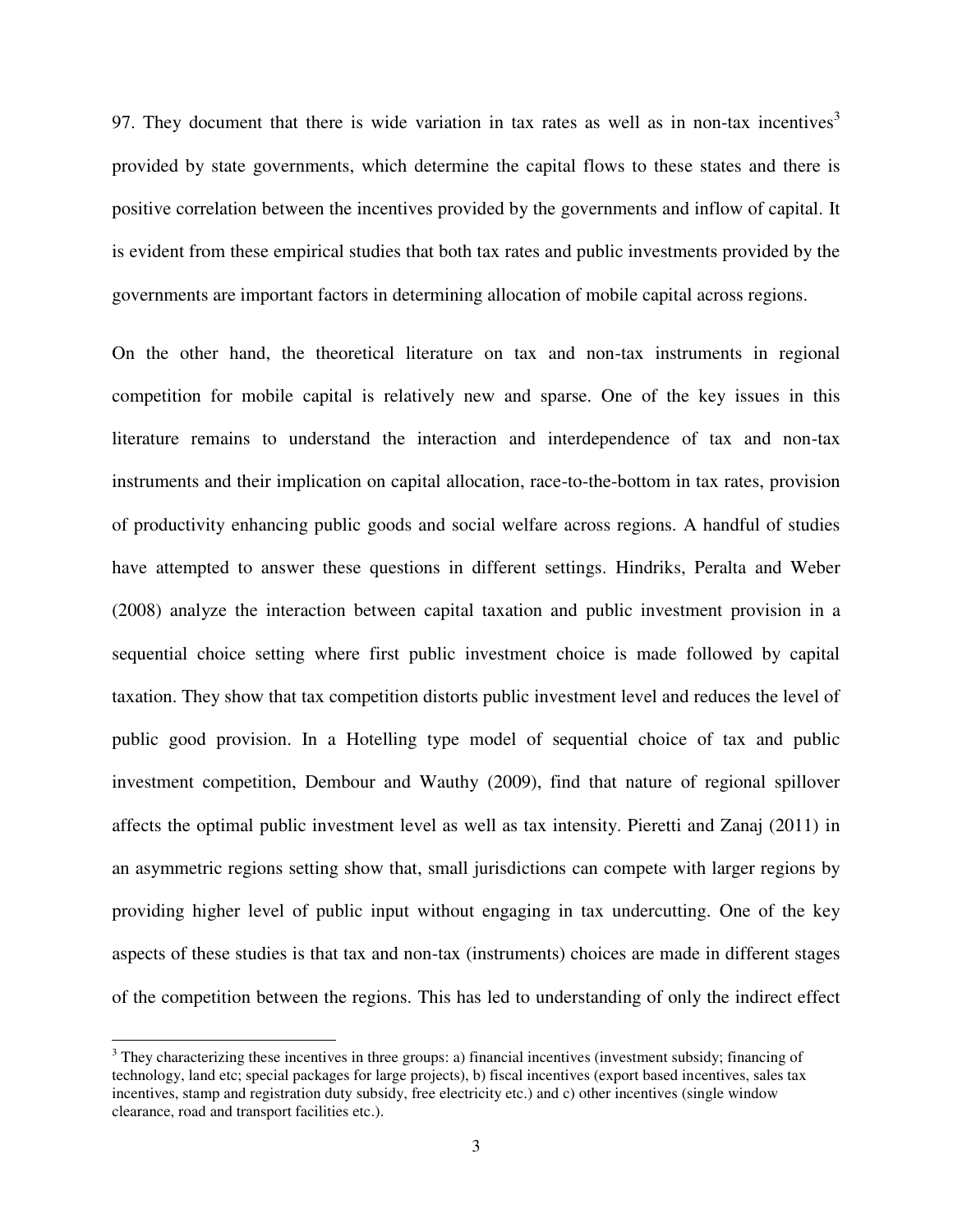of tax and non-tax instruments on each other without direct interaction in level of tax rates and public investment choices. One argument put forward for the same remains that public investment decision being irreversible in nature is taken at first stage followed by tax choice by the regions. But this may not be the case always.

Regions can choose their tax and public investment policies in yearly budgets and can be simultaneously determined. This plausible case in a real world situation remains interesting from multiple perspectives. First, this suggests that tax and non-tax instruments can strategically interact when chosen simultaneously and can affect the optimal levels of each other. To elaborate further, tax competition is strategic complement in nature (à la Bertrand) and public investment competition is considered strategic substitute in nature (à la Cournot) (Kempf and Rota-Graziosi, 2010a; Kempf and Rota-Graziosi, 2010b). A simultaneous choice of them would lead to opposite effect on social welfares of the regions. In other words, we can see a spectrum of outcomes ranging from one effect dominating the other and vice-versa. Second, this setting would do away with the balanced budget conditions for regions. Thus suggesting that there can be possibility of both surplus as well as deficit for the regions while setting both tax and non-tax instruments simultaneously. This is also closer to real world setting.

Given the above discussion, this paper analyzes the nature and consequences of interregional fiscal competition for mobile capital in terms of simultaneous choice of tax rate and level of public investment by the regions. Further, to contribute to the growing literature on endogenous choice of fiscal instruments and strategic timings of regions (Kempf and Rota-Graziosi, 2010a; Ogawa, 2013; Hindriks and Nishimura, 2015), we also endogenize the timings moves by regions in tax and public investment competition.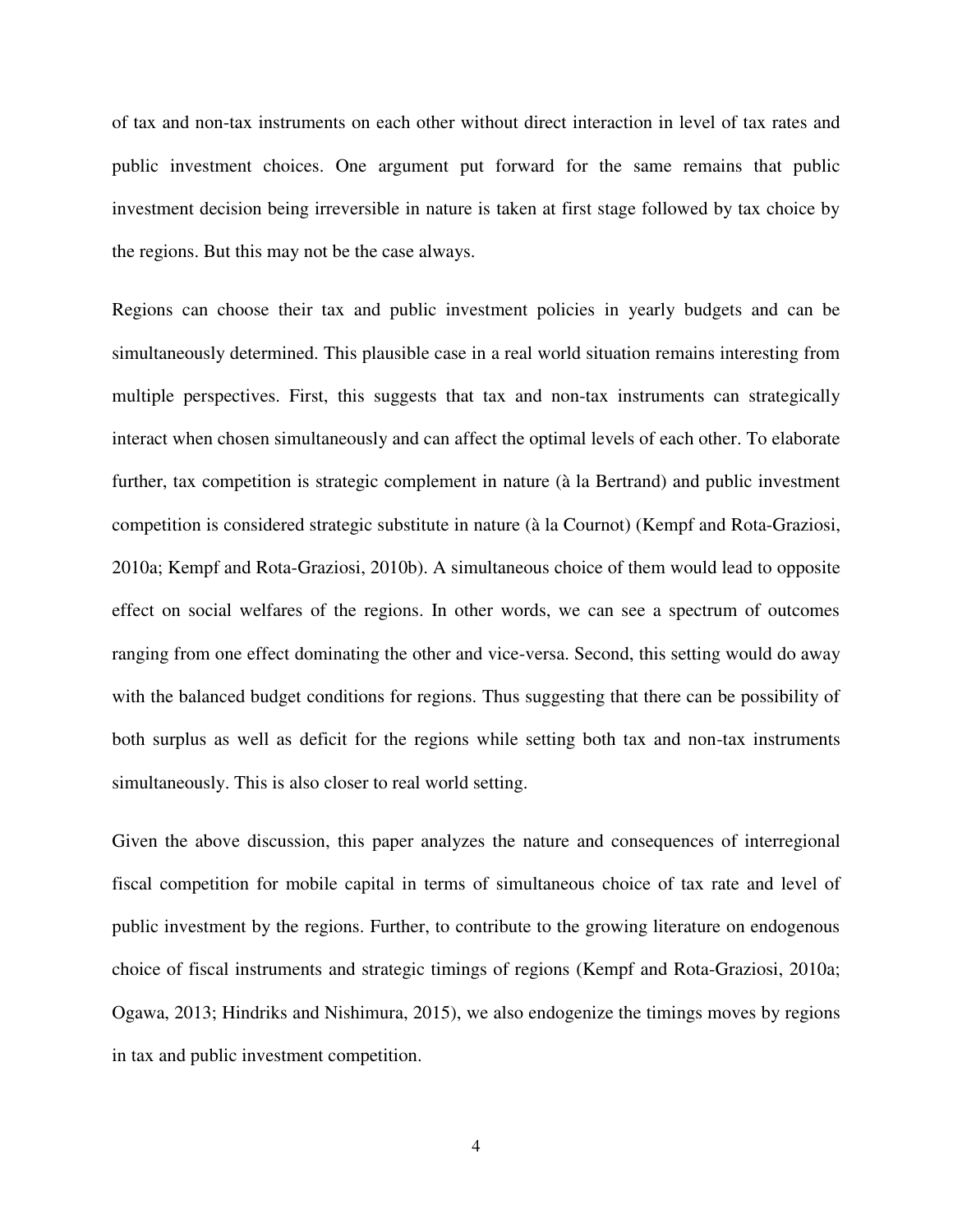One study that closely relates to ours is Kawachi et al. (2015), where sequential versus simultaneous choice of tax and non-tax instruments is considered, one at a time and then sequentially. A key difference in their framework is that they consider timing of regions while considering either just one instrument (tax or public investment) or when both instruments are considered public investment choice is still before tax and not jointly. In our setting, we are interested in the joint simultaneous choice of tax and public investment level by a region; and then the effect of sequential timing of regions in deciding the strategies jointly.

The main contributions of our study are as follows. First, we consider the joint and simultaneous decision of tax and public investment as opposed to sequential decision for public investment and taxation as in Hindriks, Peralta and Weber (2008), Dembour and Wauthy (2009) and Pieretti and Zanaj (2011). This helps us in understanding the interaction of tax and public investment strategies and their joint impact on attracting mobile capital. Second, we endogenize the leadership in joint tax and public investment competition by extending the formulation of Kempf and Rota-Graziosi (2010)'s timing game for multiple strategy space. Lastly, but not least, we also contribute to the literature on the nature and classification of strategic effects in competitive environment, based on the seminal work of Bulow, Geanakoplos, and Klemperer (1985). We analyze the joint effect of tax and public investment which individually are of different strategic nature i.e. strategic complements and strategic substitutes respectively. To the best of our knowledge, this is the first paper that analyzes the joint effect of opposite type of strategic choices in a model.

The main findings from our model are as follows. We show that, under plausible parametric conditions, sequential move sub game perfect Nash equilibrium is welfare improving for both the regions. Second, we demonstrate that in tax and public investment competition there is a trade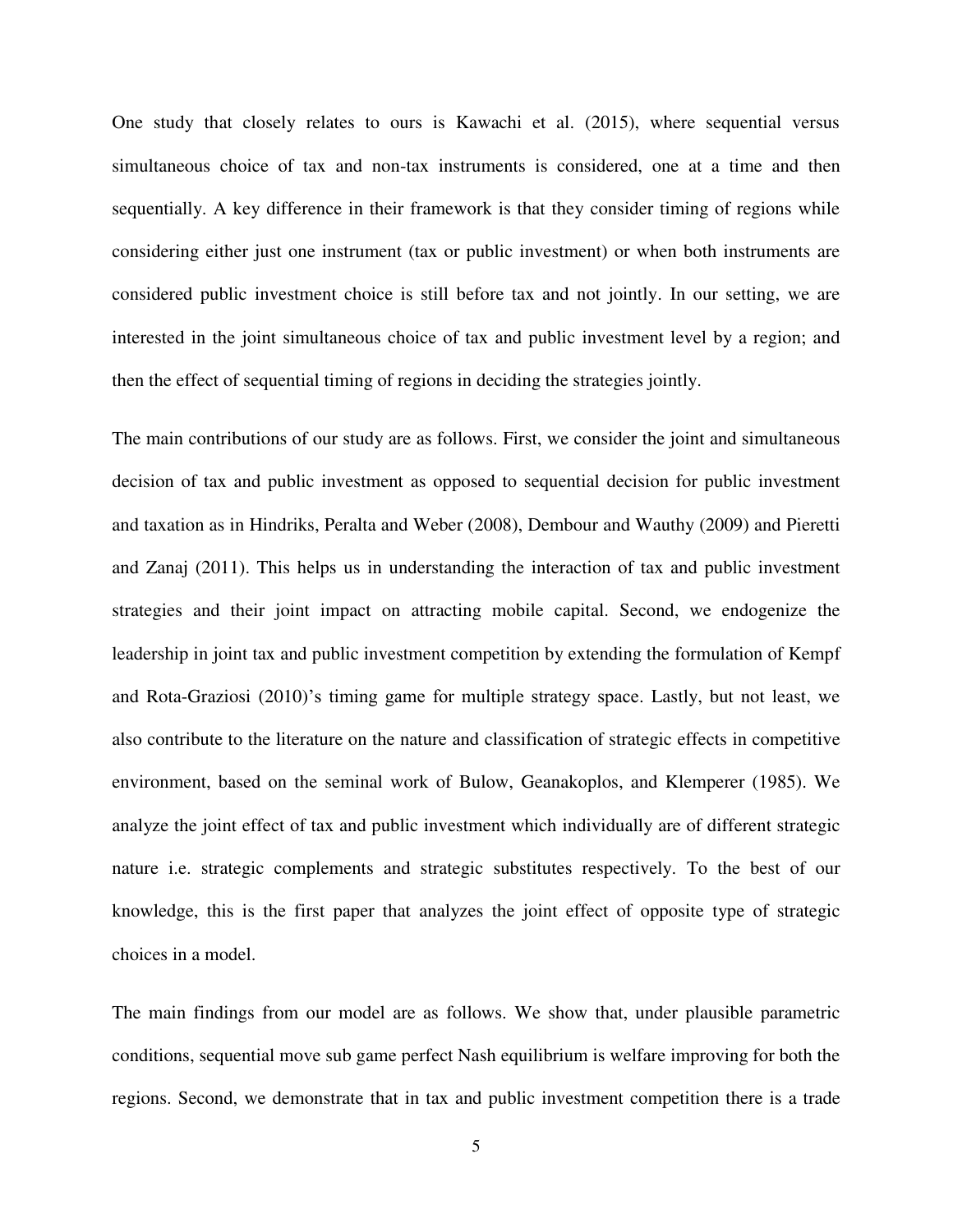off in tax (strategic complements) and public investment (strategic substitutes) effect and there is possibility of both first mover and second mover advantage. To formally analyze this, we introduce the concepts of joint strategic substitutes (i.e. strategic substitute effect dominates strategic complement effect) and joint strategic complements (i.e. strategic complement effect dominates strategic substitute effect). We find that if joint strategic substitute effect holds, then simultaneous move equilibrium prevails and if joint strategic complements effect holds, then two sequential move equilibria hold and are Pareto superior for both the regions compared to the simultaneous move equilibrium. Third, given that there is possibility of multiple equilibria, we discuss the issue of equilibrium selection using Pareto dominance and risk dominance criteria (Harsanyi and Selten, 1986). We are not able to select any of these sequential equilibria based on risk or Pareto dominance criteria due to symmetric nature of outcomes. Further, we show that in sequential game equilibrium, welfare as well as tax rates in both the regions are higher compared to simultaneous move game. Thus, it restricts the race-to-the-bottom in tax rates.

The rest of the paper is organized as follows. Section 2 explains the basic framework of the model and properties of tax and public investment strategies. Section 3 examines the implications of tax and public investment competition in both simultaneous and sequential moves by the regions. Section 4 deals with the issue of endogenous leadership in case of tax and public investment competition and analyzes the joint strategic effects of multiple strategies. Section 5 concludes with policy implications and discussion.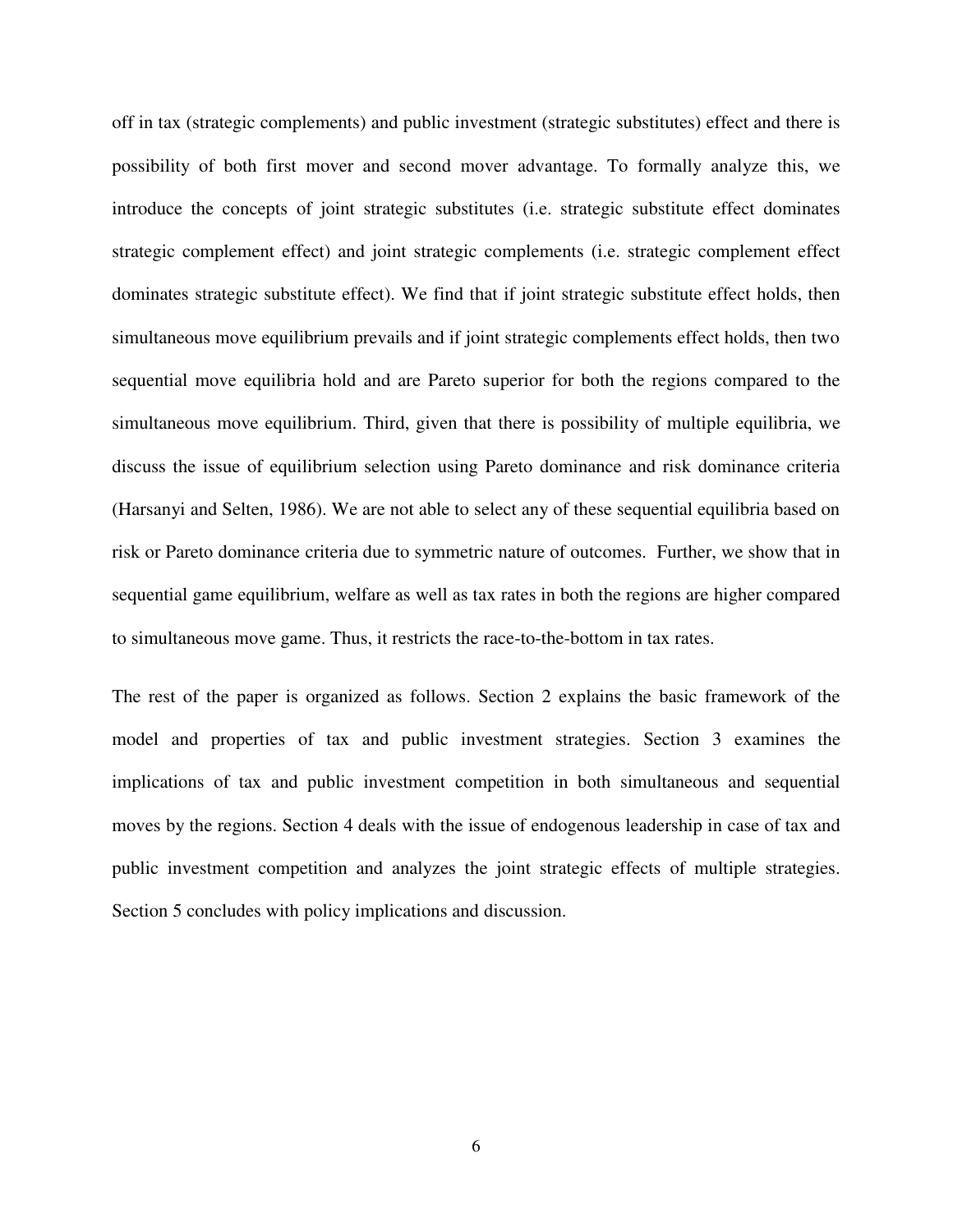### 2. The Basic Model

We consider two regions: region-1 and region-2, competing for foreign owned mobile capital. Total available mobile capital is assumed to be 1, which is exogenously determined. Both the regions strategically decide the level of public investment  $(g)$  and the tax rate  $(t)$  on investment capital  $(x)$  in order to maximize their respective welfare. Public investment  $(g)$  facilitates production and thus enhances the productivity of investment capital  $(x)$ ; whereas higher tax  $(t)$ discourages capital inflows. Let  $(g_i, t_i)$  denote the pair of public investment and tax rate to be chosen by region i, and  $x_i$  denote the investment capital attracted in region i, where  $i = 1,2$ . Following Hindriks, Peralta and Weber (2008), we consider that the production functions of region-1 and region-2 are given by (1) and (2), respectively.

$$
F_1(x_1, g_1) = (\gamma + g_1 + \theta g_2)x_1 - \frac{\delta}{2}x_1^2
$$
 (1)

$$
F_2(x_2, g_2) = (\gamma + g_2 + \theta g_1)x_2 - \frac{\delta}{2}x_2^2
$$
 (2)

In equations (1) and (2),  $\gamma$  (> 0) is the technology parameter,  $\delta$  (> 0) is the rate of decline in the marginal productivity of capital and  $\theta$  ( $0 \le \theta \le 1$ ) is the spillover effect of public investment in one region on the other region. Here,  $\theta = 1$  ( $\theta = 0$ ) corresponds to the case of perfect spillover (no spillover). Note that the capital and public investment are complementary in the production function. Clearly, the production functions are increasing, twice continuously differentiable and concave in the level of capital. The provision of productivity enhancing public investment  $(g)$  by both regions, involves cost which is assumed to be a convex quadratic function,  $c_i(g_i) = \frac{g_i^2}{2}$  $\frac{h}{2}$ , indicating an increasing marginal cost of provision for public investment.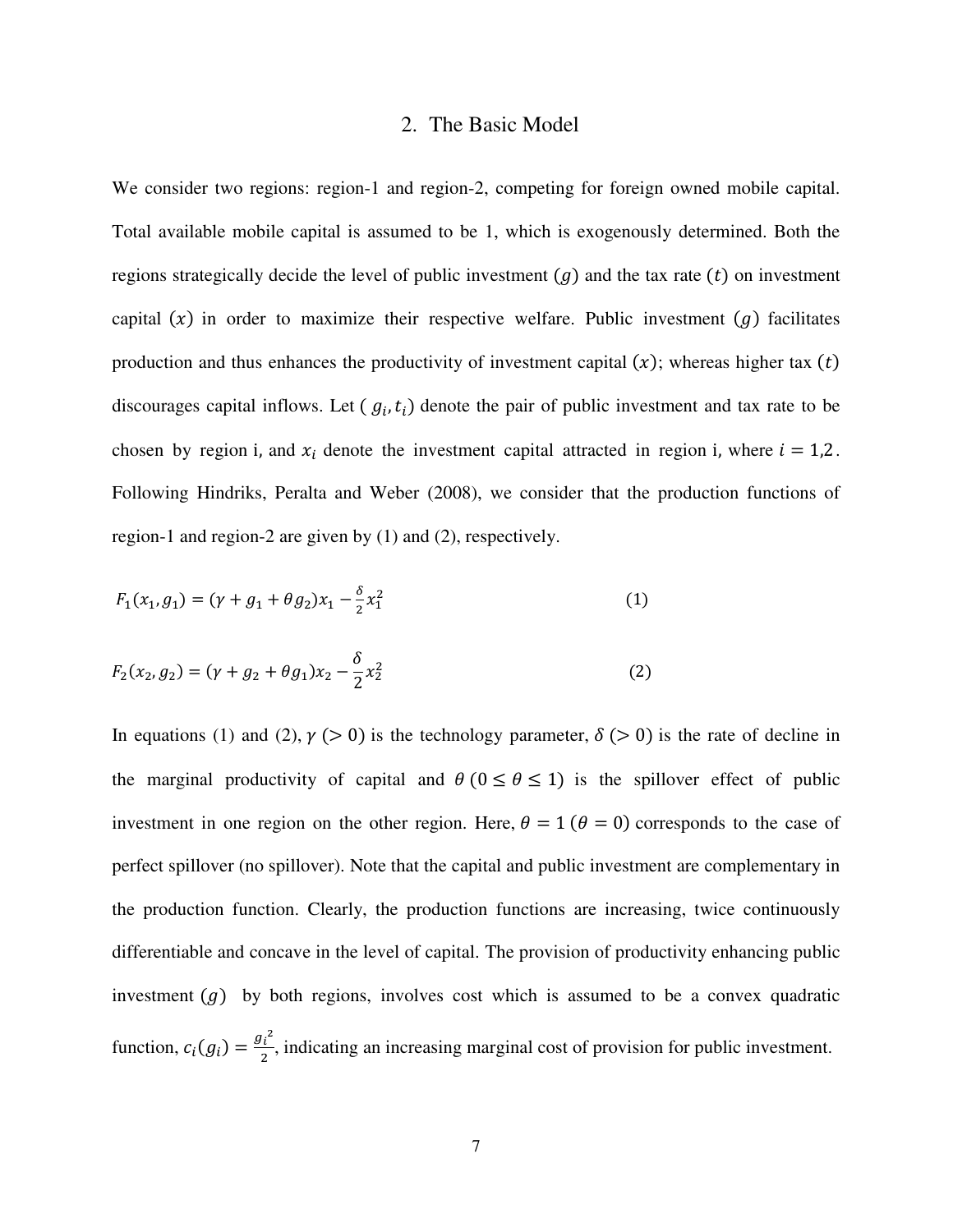Following Laussel and Le Breton (1998), Hindriks, Peralta and Weber (2008) and Kempf and Rota-Graziosi (2010a), the objective functions of region-1 and region-2, in terms of social welfare, are as follows:

$$
W_1 = \left(F_1 - x_1 F'_{1,x_1}(x_1, g_1)\right) + \left(t_1 x_1\right) \quad -\left(\frac{g_1^2}{2}\right) = \frac{\delta}{2} x_1^2 + \left(t_1 x_1\right) \quad -\left(\frac{g_1^2}{2}\right) \tag{3}
$$

$$
W_2 = \left(F_2 - x_2 F'_{2,x_2}(x_2, g_2)\right) + (t_2 x_2) \quad -\left(\frac{g_2^2}{2}\right) = \frac{\delta}{2} x_2^2 + (t_2 x_2) \quad -\left(\frac{g_2^2}{2}\right) \tag{4}
$$

Each region is maximizing the sum of return to immobile factors and tax revenue, net of the cost of public investment provision. The regions are maximizing only returns on immobile factors and tax revenue, since capital is assumed to be foreign owned.<sup>4</sup> In our model, we assume that  $0 \le \theta \le 1$  and  $\delta > \frac{(1-\theta)}{2}$ . They lead to satisfaction of the non negativity constraints on outcomes of public investment, tax rates, capital, and welfare level. Also, second order and stability conditions of the model are satisfied with these conditions.

We assume that capital market is perfectly competitive and there is no arbitrage possibility. Therefore, capital market clearance condition can be written as follows.

$$
F'_{1,x_1}(x_1, g_1) - t_1 = F'_{2,x_2}(x_2, g_2) - t_2 > 0
$$
\n<sup>(5)</sup>

$$
x_1 + x_2 = 1 \tag{6}
$$

 $\overline{a}$ 

<sup>&</sup>lt;sup>4</sup> Laussel and Le Breton (1998) argues that such objective functions can also be justified by considering that majority of the citizens are consumers (labour) and not investment capital owners. Therefore the regions are concerned about the welfare of the representative median voter. As highlighted by one of the reviewers, in case of our model, explicit modeling of multidimensional policy space and political set up would be tedious. De Donder et al. (2012) discuss the majority voting rules in context of multidimensional policy spaces.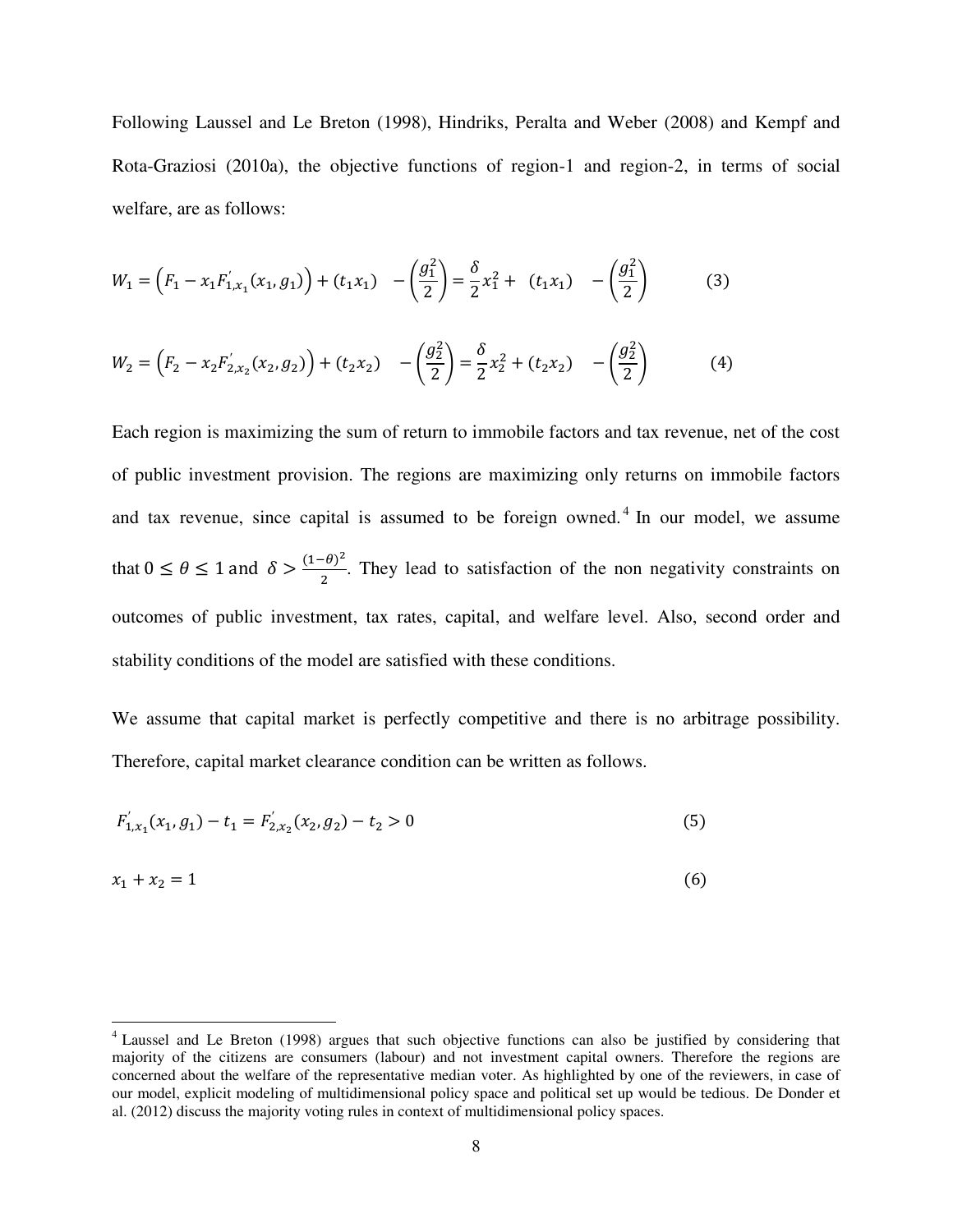Condition (5) states that net marginal returns to capital for both the regions should be equal for capital market clearing. Further, marginal return to capital is considered to be positive, leading to condition (6) i.e. all the capital is allocated between the regions and no idle capital is available.

In the next sub-section, we provide the properties of tax rate and public investment in the context of fiscal competition between regions.

## *2.1 Characterizing fiscal competition between regions*

Before moving on to solve the model, we provide some key characteristics of the strategic variables i.e. tax rate and public investment.

In our fiscal competition model, at the first stage, regions decide their strategic variables in a non-cooperative manner, either simultaneously or sequentially. In the second stage, the foreign capital owners based on these decisions allocate their capital in either of the regions.

Note that, irrespective of whether the two regions are engaged in simultaneous or sequential competition, stage 2 equilibrium would remain the same. To solve this stage we optimize (5) with constraints  $(1)$ ,  $(2)$  and  $(6)$ . The stage 2 equilibrium capital allocation is as follows:

$$
x_1 = \frac{\delta + (1 - \theta)(g_1 - g_2) - t_1 + t_2}{2\delta} \tag{7a}
$$

$$
x_2 = \frac{\delta + (1 - \theta)(g_2 - g_1) - t_2 + t_1}{2\delta} \tag{7b}
$$

For any given tax rate and level of public investment, amount of mobile capital allocated in region-1 and region-2 are given by (7a) and (7b), respectively. Clearly, we can see that,  $\frac{\partial x_l}{\partial t_i}$  <  $0, \frac{\partial x_i}{\partial t_j} > 0$   $\forall i \neq j$ , i.e. higher tax rate in a region leads to lower capital allocation in that region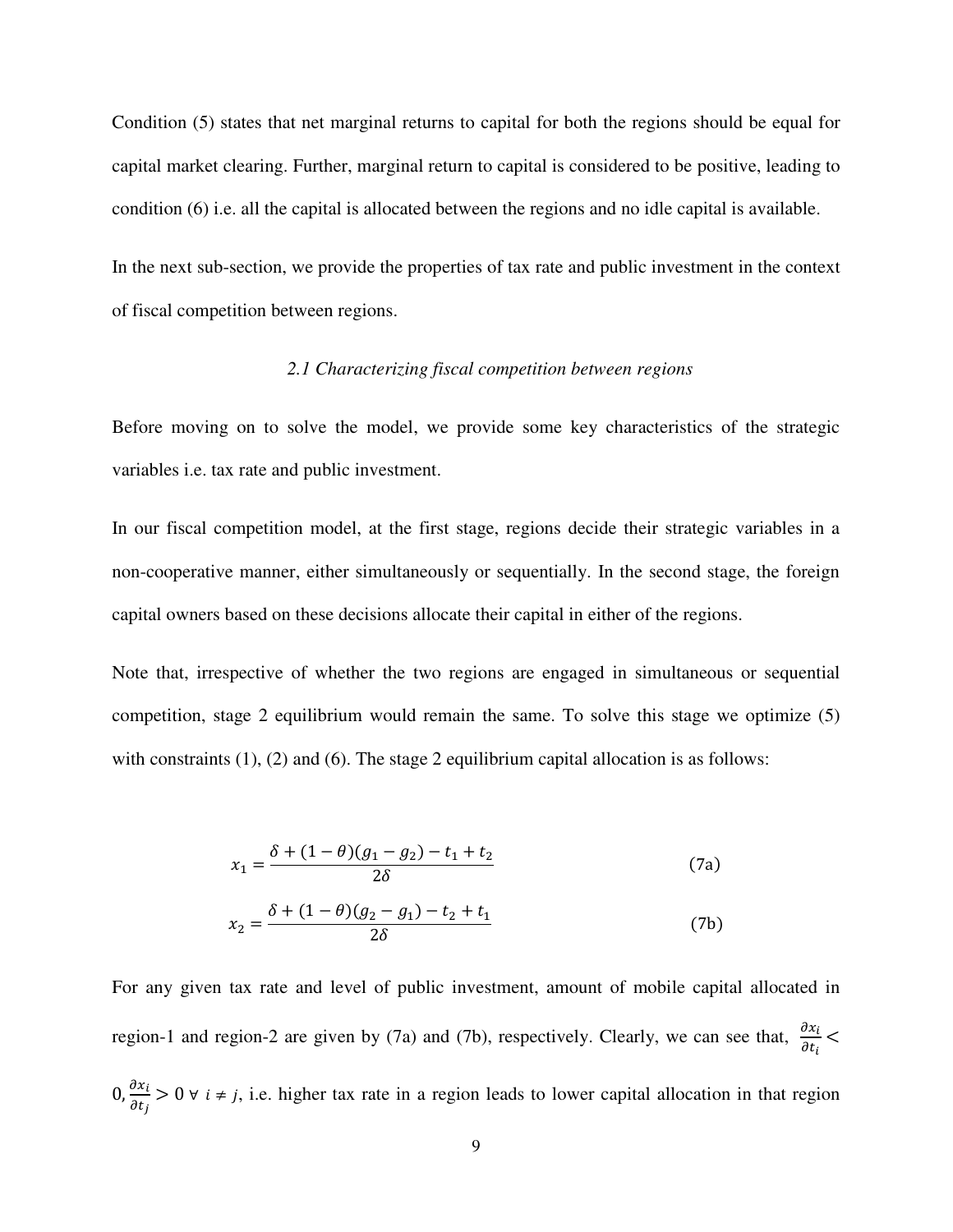and higher capital allocation in the other region. Also note that if  $\theta \neq 1$ , i.e., if spillover of public investment is not perfect,  $\frac{\partial}{\partial t}$  $\frac{\partial x_i}{\partial g_i} > 0$ ,  $\frac{\partial x_i}{\partial g_j} < 0$   $\forall i \neq j$ . It implies that public investment in a region positively (negatively) affects level of capital allocated to that region (other region), unless the spillover effect of public investment is perfect. Therefore, it is evident that, tax rate and level of public investment of a region have opposing effects on the inflow of investment capital in that region, as argued before. We can also see that, if tax rate in region-2 (say) decreases, then region-1 has an option not to decrease its tax rate and instead spend more on public investment. This indicates that the regions have alternate choices in the presence of public investment, other than entering into a tax undercutting war leading to a race-to-the-bottom. We discuss this issue in subsequent section.

Now, we consider (a) the properties of tax rates and (b) properties of public investment, in stage 1. Substituting the expressions for  $x_1$  and  $x_2$  from (7a) and (7b) in (3) and (4), we obtain  $W_1(.)$ and  $W_2(.)$ . From the first order condition with respect to tax rates, we get the tax reaction functions of region-1 and region-2, as follows:

$$
TR_1: \t t_1(t_2) = \frac{1}{3} (\delta + (1 - \theta)(g_1 - g_2) + t_2)
$$
 (8a)

$$
TR_2: t_2(t_1) = \frac{1}{3}(\delta - (1 - \theta)(g_1 - g_2) + t_1)
$$
\n(8b)

Based on tax reaction functions, we characterize some properties of tax rates.

**Lemma 1 (Complements) -Tax rates are complements in nature:** *Welfare of region-1 is increasing in*  $t_2$  *and welfare of region-2 is increasing in*  $t_1$ *.* 

**Proof:** See appendix A1.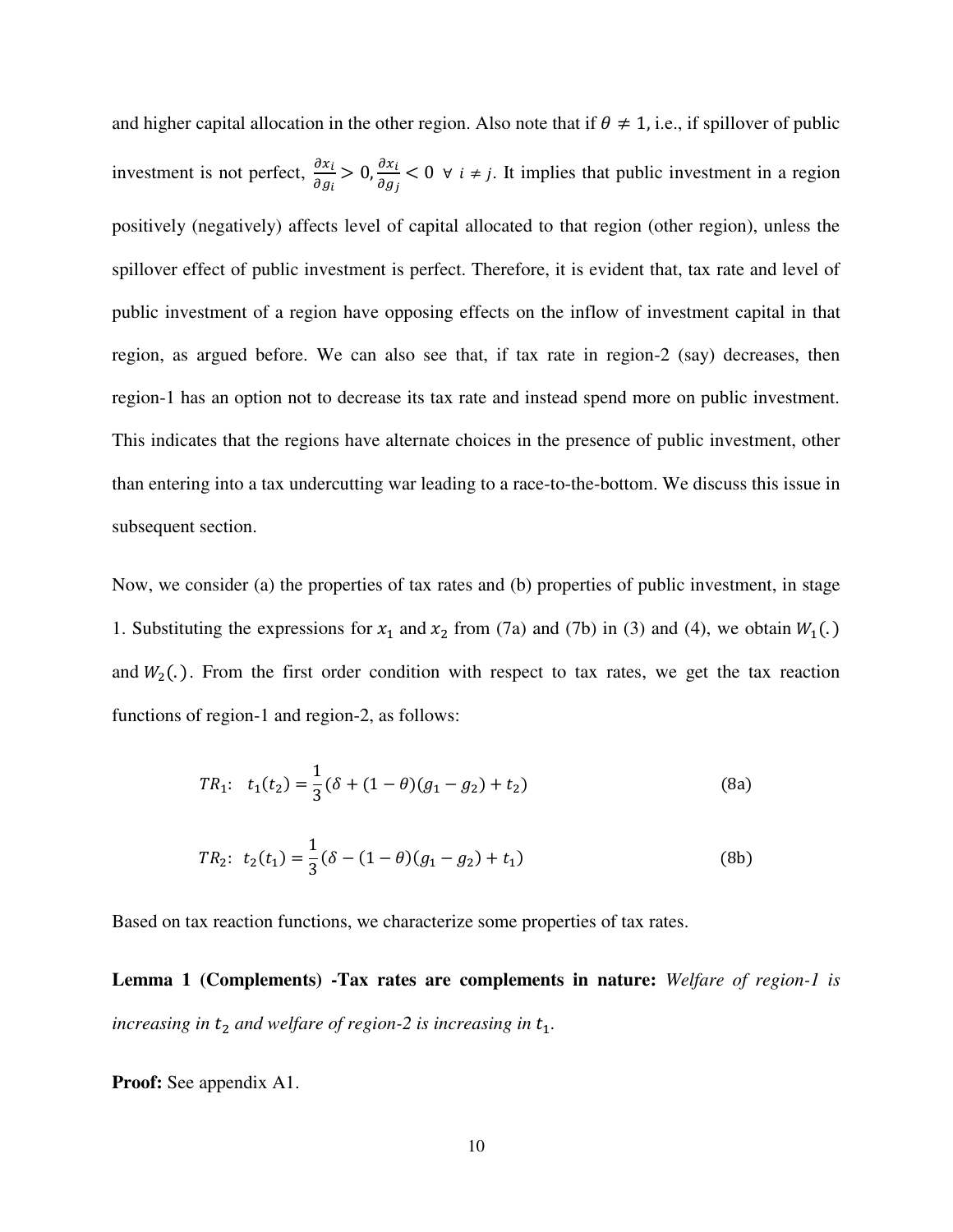This means that if region-1 (say) increases tax rate, region-2's welfare increases due to higher capital flow to region-2.

**Lemma 2 (Strategic complements):** *Tax rates are strategic complements and reaction functions of the regions are positively sloped.*

**Proof:** See appendix A2.

Therefore, interregional fiscal competition in terms of tax rates is à la Bertrand in nature. A decrease in tax rate in region-1 induces the region-2 to set lower tax rate and vice versa. Also, note that lower tax rate in one region, compared to that of its rival region, leads to higher capital flow in that region and that, in turn, leads to higher welfare of that region, ceteris paribus. It implies that, in case of tax competition, there is a possibility of race-to-the-bottom in tax rates.

Given the strategic complements nature of tax rates, we can show that in a sequential move tax competition game, regions will have second mover advantage (Kempf and Rota-Graziosi, 2010a).

**Proposition 1 (Second mover advantage):** *Under lemma 1 and Lemma 2, region-1 as well as region-2 always prefers to be the follower, rather than a leader, in case of sequential move tax competition.* 

**Proof:** See appendix A3.

Proposition 1 implies that both the regions have unilateral incentive to become follower in a tax competition game.

Next, we consider the properties of public investment in a fiscal competition game. Let us first consider that, given the tax rates, the two regions decide their levels of public investments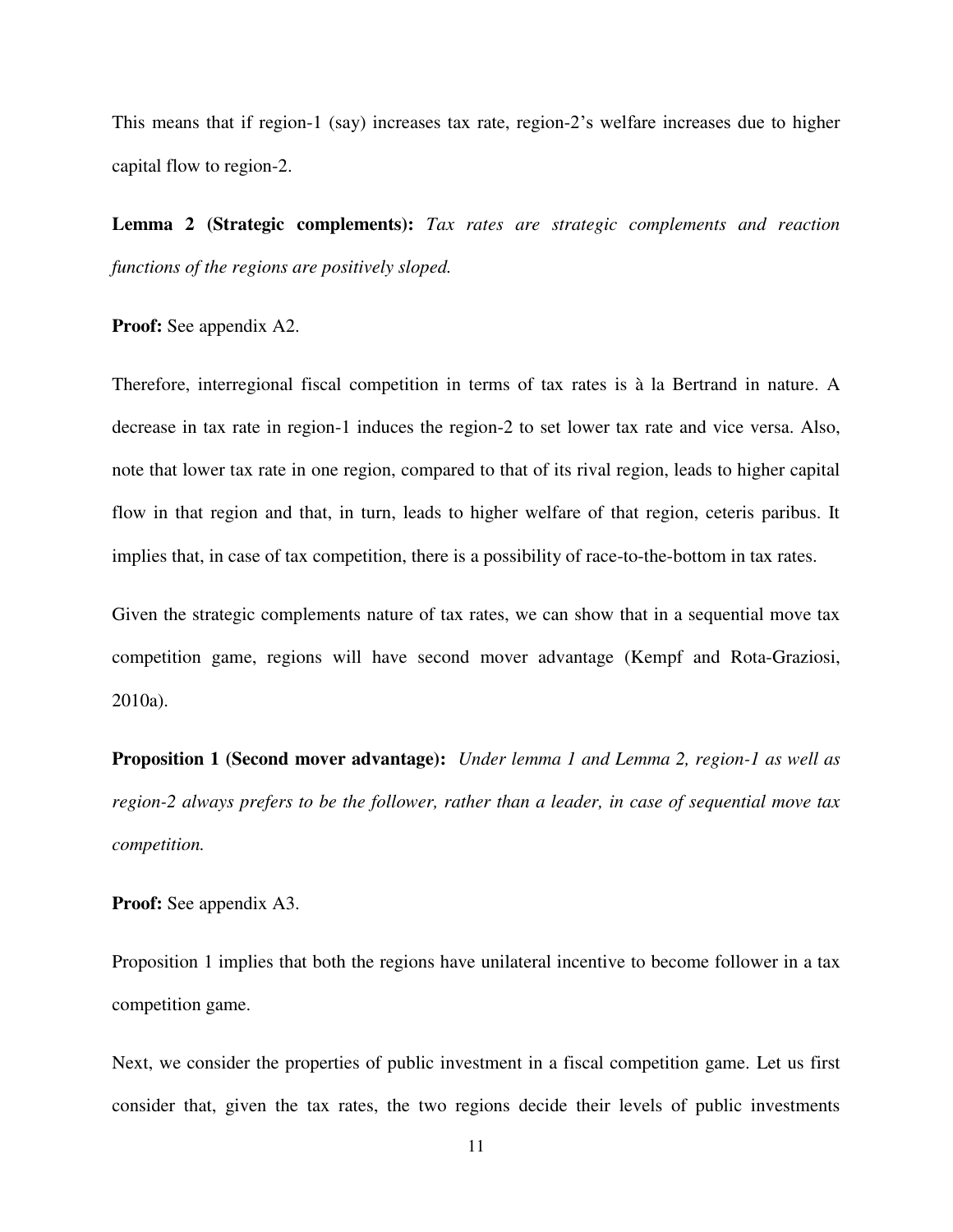simultaneously and independently. As before, substituting the expressions for  $x_1$  and  $x_2$  from (7a) and (7b) in (3) and (4), we obtain  $W_1(.)$  and  $W_2(.)$ . Differentiating the welfare functions  $W_1(.)$  and  $W_2(.)$  with respect to public investment level  $g_1$  and  $g_2$  respectively, we get the resultant public investment reaction functions of region-1 and region-2, respectively, as follows.

$$
G1: g_1(g_2) = \frac{(1-\theta)(\delta - (1-\theta)g_2 + t_1 + t_2)}{4\delta - (1-\theta)^2}
$$
\n(9a)

$$
G2: \quad g_2(g_1) = \frac{(1-\theta)(\delta - (1-\theta)g_1 + t_1 + t_2)}{4\delta - (1-\theta)^2} \tag{9b}
$$



Figure 1: Public investment reaction functions

It is easy to check that the reactions functions are negatively sloped and nature of competition is à la Cournot. We depict the public investment reaction functions of the two regions in Figure 1. Note that the  $\delta$  parameter affects the intercept as well as slope term in the reaction function and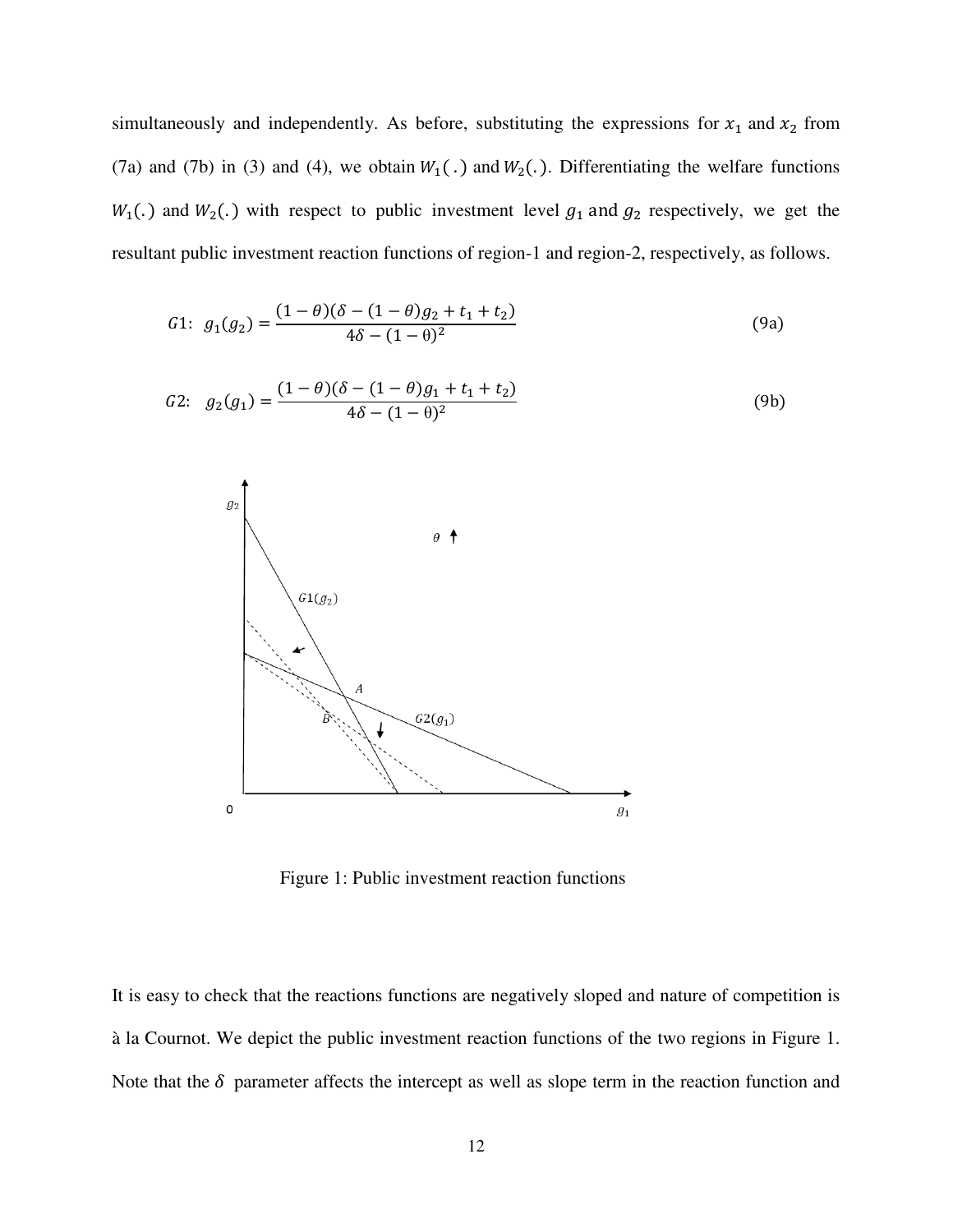causes outward shifts of the reaction functions. Higher  $\delta$  leads to outward shift of the reaction functions and higher spending on public investment and lower welfare. If  $\theta$  increases, the reaction functions rotates inwards, as in figure 1.

Now, we show some important characteristics of public investment in the given framework, which are useful for further analysis.

**Lemma 3 (Substitutes): Levels of public investment are substitutes.** W*elfare of region-1,*  $W_1$ *, is decreasing in*  $g_2$  *and welfare of region-2,*  $W_2$ *, is decreasing in*  $g_1$ *.* 

**Proof:** See appendix A4.

**Lemma 4 (Strategic Substitutes):** *Levels of public investments are strategic substitutes and the corresponding reaction functions of the two regions are downward sloping.*

**Proof:** See appendix A5.

Now, we show that if regions engage in public investment competition in a sequential move game, then regions prefer to be the leader compared to being the follower.

**Proposition 2 (First mover advantage):** *Under Lemma 3 and Lemma 4, both the regions always prefer to be the leader rather than a follower in interregional fiscal competition in terms of public investments, given the exogenously determined tax rates.* 

**Proof:** See appendix A6.

Clearly, we can say that both the regions prefer to be the leader in a public investment competition game, because of the strategic substitute nature of the public investment.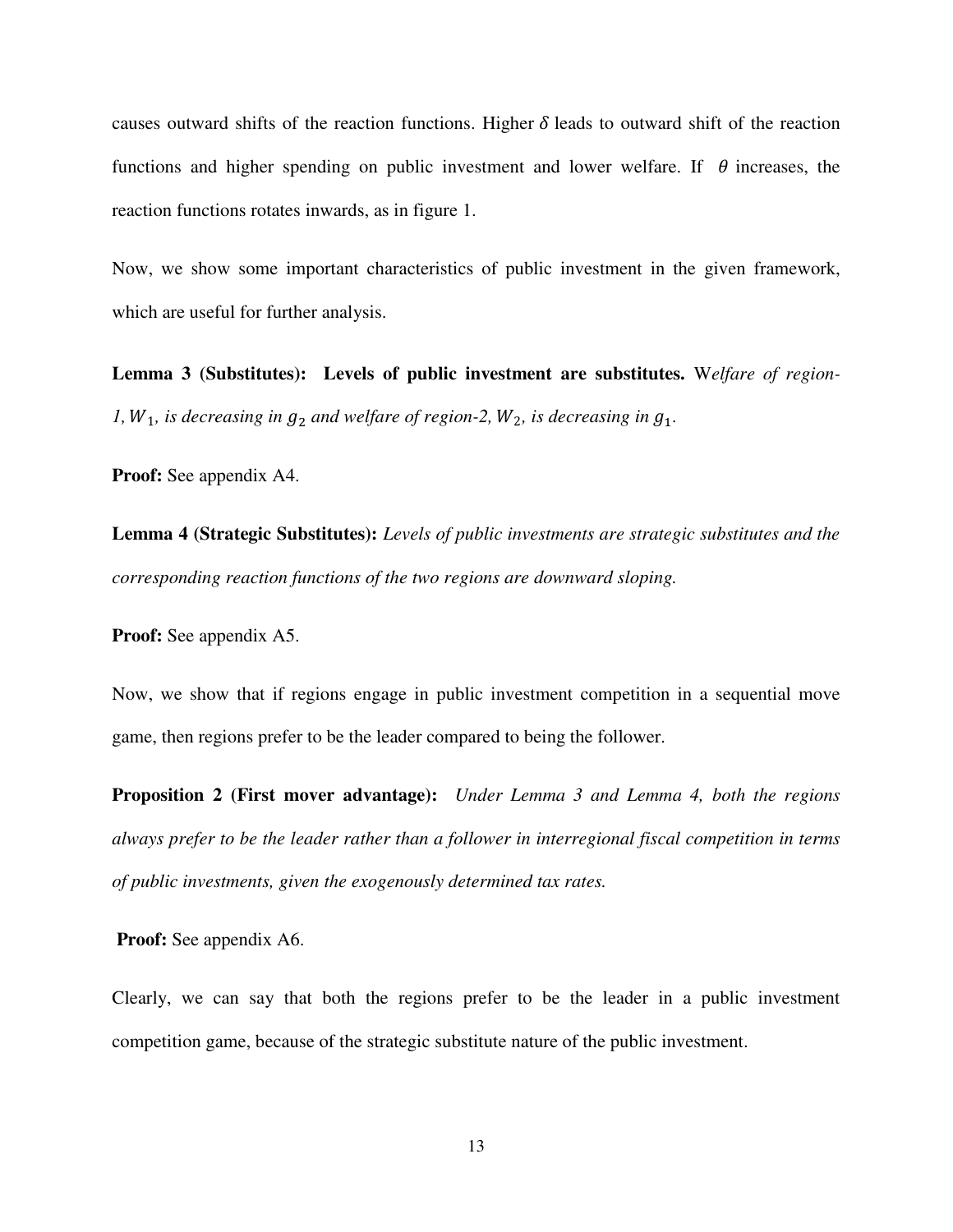In the next section, we analyze the combined effect of joint choice of tax and public investment in a simultaneous as well as sequential move fiscal competition game.

## 3. Fiscal Competition: tax and public Investment

In this section, we analyze multidimensional nature of fiscal competition for mobile capital between the regions. Having understood the strategic nature of both tax and public investment, the key question we intend to answer is that, when each region has two strategies (tax rate and level of public investment) of opposite nature, what would be the outcome of fiscal competition, in terms of tax rates, provision of public good as well as regional social welfare. Further, if timing is involved in fiscal competition, will a region prefer to be the leader or the follower? What would be the Nash equilibrium in the timing game? To answer these questions, we solve the simultaneous as well as sequential game.

The stages of the multidimensional competition game involved are as follows.

- Stage 1: Region-1 and region-2 decide the respective tax rates  $(t_1, t_2)$ , and amount of public investment  $(g_1, g_2)$ . Each region decides its tax rate as well as the level of public investment at the same time.
	- a) If the regions move simultaneously, then tax rates and levels of public investments are decided by both the regions simultaneously and independently.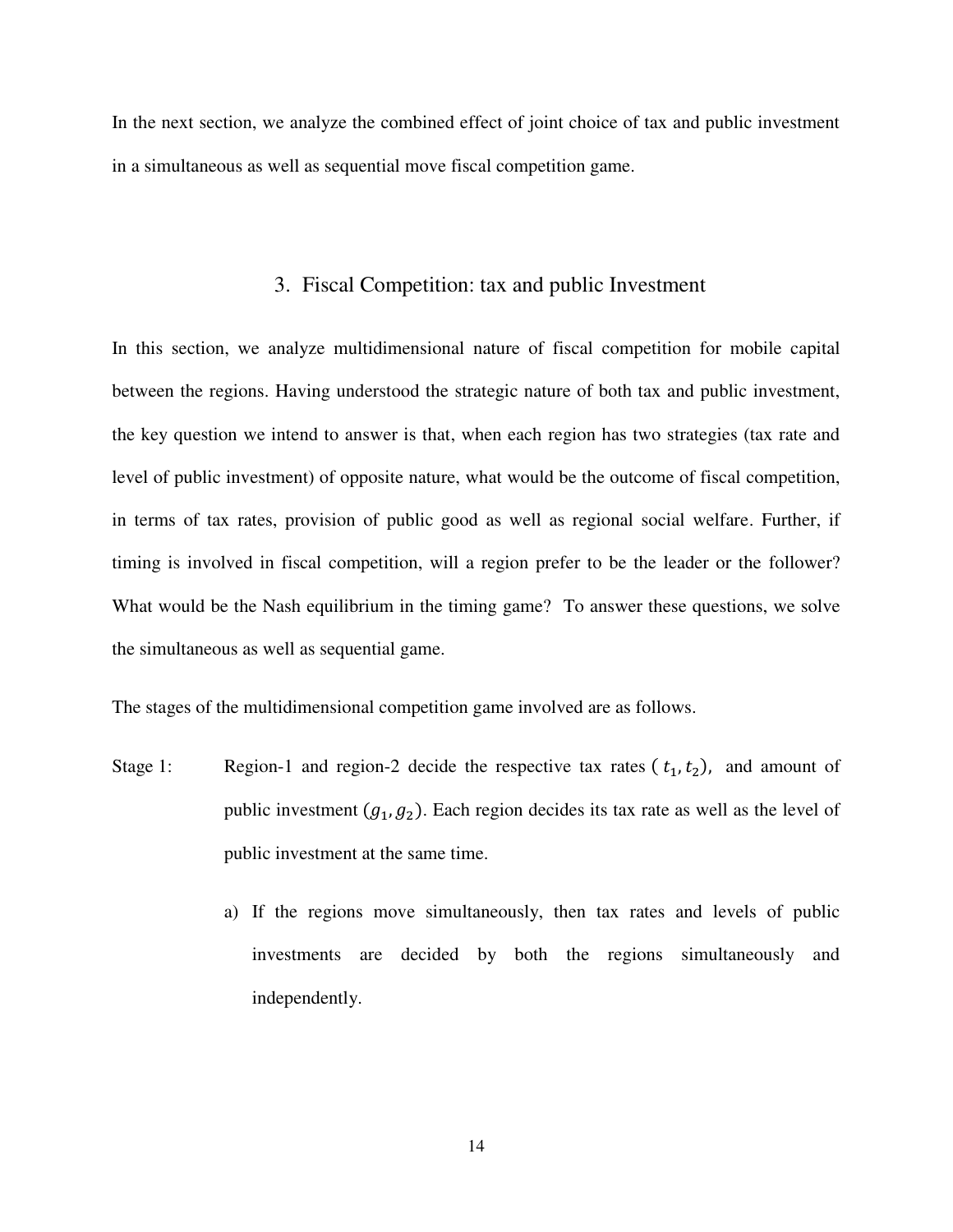- b) Alternatively, if regions move sequentially, leader region (say region-1) decides its tax rate and level of public investment first, and the follower region (say region-2) decides its tax rate and level of public investment next.
- Stage 2: Mobile capital is allocated between the regions through a perfectly competitive capital market, based on their respective tax rates and public investment levels.

We solve the game using the standard backward induction method, considering (a) simultaneous move game and (b) sequential move game, in stage 1, separately.

## *3.1 Simultaneous move game*

Note that, in this case also allocation of mobile capital in stage 2 is given by (7a) and (7b) from the previous section.

$$
x_1(t_1, t_2, g_1, g_2) = \frac{\delta + (1 - \theta)(g_1 - g_2) - t_1 + t_2}{2\delta} \tag{7a}
$$

$$
x_2(t_1, t_2, g_1, g_2) = \frac{\delta + (1 - \theta)(g_2 - g_1) - t_2 + t_1}{2\delta} \tag{7b}
$$

Now, from (7a), (7b), (3) and (4) we get  $W_1(t_1, g_1)$  and  $W_2(t_2, g_2)$ , respectively. Therefore, the problem of the region-1 and the region-2 can be written as follows:

$$
\begin{aligned} \max_{t_1, g_1} \ W_1(.) &= \frac{1}{8\delta} \big( (-4\delta + (1-\theta)^2)g_1^2 - (1-\theta) \big) g_1 (2\delta - 2(1-\theta)g_2 + 2t_1 + 2t_2) \\ &+ (\delta + (-1+\theta)g_2 - t_1 + t_2)(\delta + (-1+\theta)g_2 + 3t_1 + t_2) \end{aligned}
$$

$$
\begin{aligned} \max_{t_2, g_2} W_2(.) &= \frac{1}{8\delta} \left( (1 - \theta)^2 g_1^2 + (-4\delta + (1 - \theta)^2) g_2^2 + (-1 + \theta) g_2(-2\delta - 2t_1 - 2t_2) + (-\delta - t_1 - 3t_2)(-\delta - 2t_1 + t_2) \right) \\ &- t_1 + t_2 \right) + (-1 + \theta) g_1 (2\delta - 2(-1 + \theta) g_2 + 2t_1 + 2t_2) \end{aligned}
$$

The first order conditions for maximization of the above two objectives are as follows: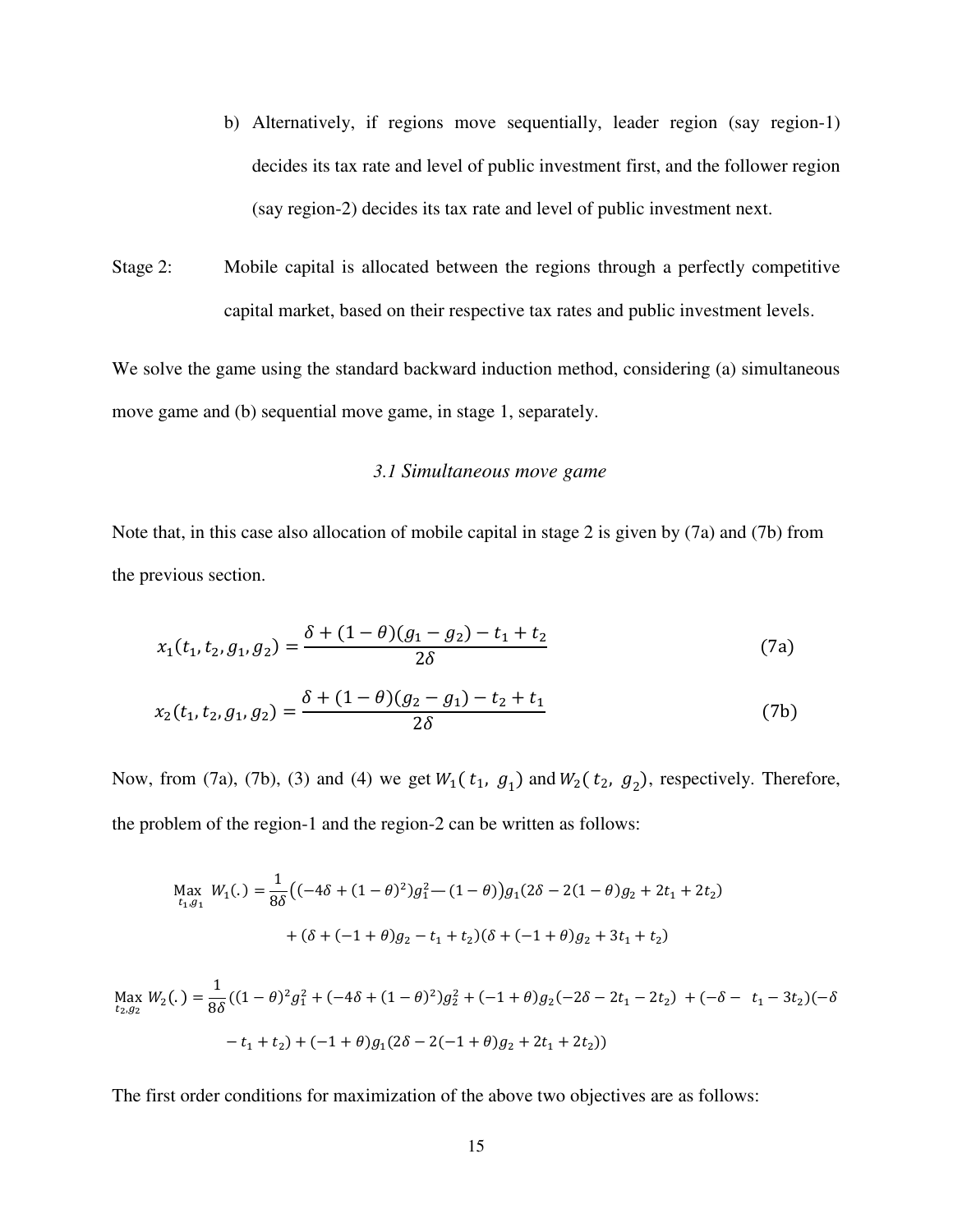$$
\frac{\partial W_1}{\partial t_1} = 0 \Rightarrow t_1 = \frac{(\delta + (1 - \theta)(g_1 - g_2) + t_2)}{3} \tag{10a}
$$

$$
\frac{\partial W_2}{\partial t_2} = 0 \Longrightarrow t_2 = \frac{(\delta - (1 - \theta)(g_1 - g_2) + t_1)}{3} \tag{10b}
$$

$$
\frac{\partial W_1}{\partial g_1} = 0 \implies g_1 = \frac{(1 - \theta)(\delta - (1 - \theta)g_2 + t_1 + t_2)}{4\delta - (1 - \theta)^2} \tag{11a}
$$

$$
\frac{\partial W_2}{\partial g_2} = 0 \implies g_2 = \frac{(1 - \theta)(\delta - (1 - \theta)g_1 + t_1 + t_2)}{4\delta - (1 - \theta)^2}
$$
(11b)

The values of the capital, tax rates, public investment and welfare for both the regions in symmetric sub game perfect Nash equilibrium, are as follows:

$$
t_{1N} = t_{2N} = \frac{\delta}{2}; \ g_{1N} = g_{2N} = \frac{1-\theta}{2}; \ x_{1N} = x_{2N} = \frac{1}{2} \text{ and } W_{1N} = W_{2N} = \frac{1}{8} (3\delta - (1-\theta)^2) \tag{12}
$$

Since the two regions are symmetric, each region gets equal share of mobile capital in equilibrium. Tax rates and levels of public investments are also same in the two regions.

## *3.2 Sequential move game*

Coming to the case of sequential move game, we intend to complement and extend the analysis of Kempf and Rota-Graziosi (2010a) who demonstrates that in a sequential move pure tax competition for mobile capital, both the regions levy higher tax rates compared to that of simultaneous move pure tax competition. They argue that due to change in the timing of the moves, regions improve their welfare level and there is restriction in race-to-the-bottom in tax rates. Does this result hold in case of multidimensional fiscal competition? We attempt to answer this question.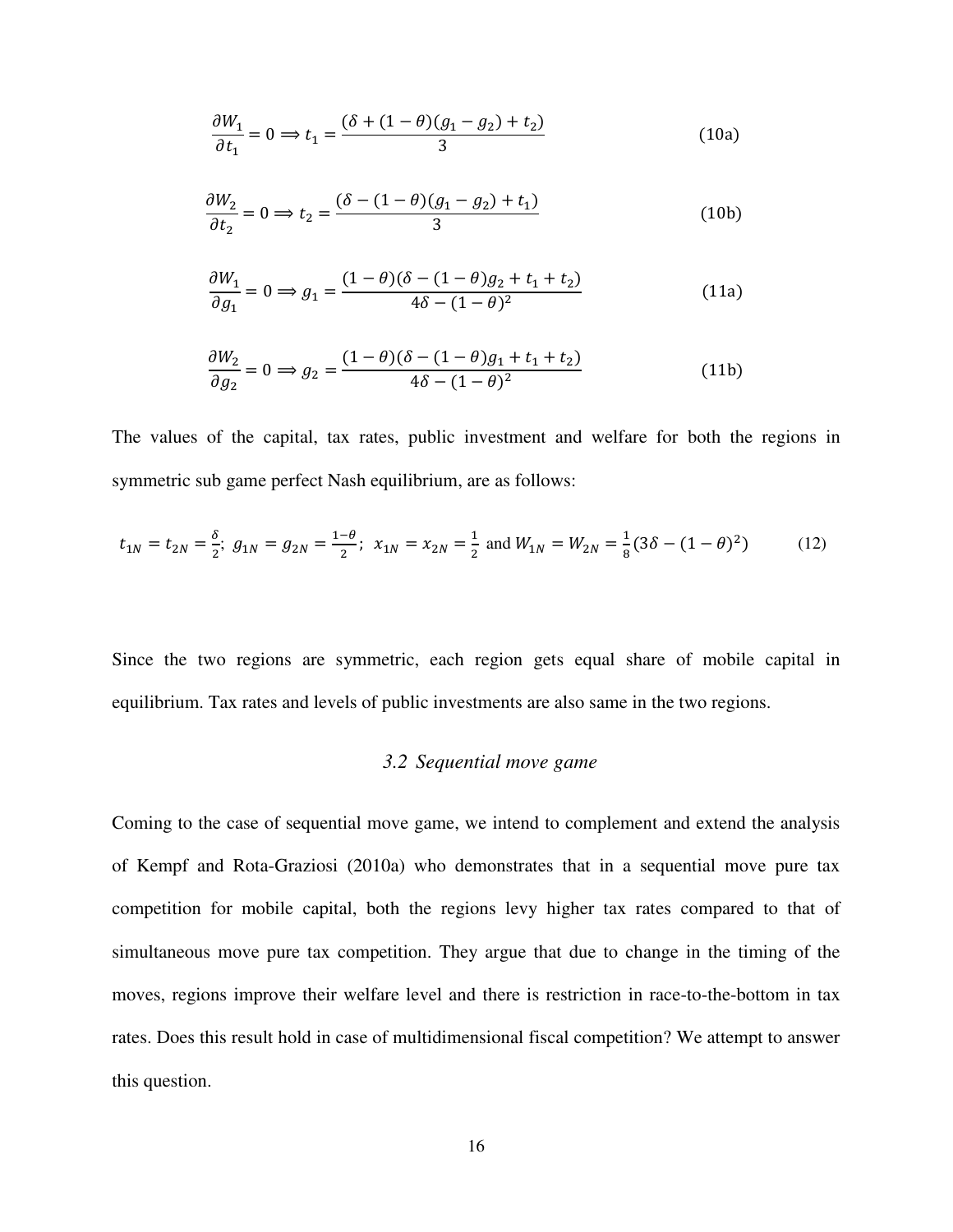The present analysis is particularly interesting because tax rates and levels of public investments are of opposite strategic nature. If both the strategies were strategic complements, it would have been easy to see that the results of Kempf and Rota-Graziosi (2010a) were likely to hold even in case of tax and public investment competition. However, it is not straightforward to understand the implications, when strategies are of opposite nature.

Without any loss of generality, we assume that region-1 is leader and region-2 is follower. Needless to say that equilibrium outcome of stage 2 remains the same as before. Now, in stage 1, we solve the problem of the follower region first, using backward induction method.

We get the reaction functions of follower (region-2) from first order conditions- (10b) and (11b). Now, we solve the problem of leader (region-1). The leader anticipates the strategies of the follower region and includes the reaction function of the follower in its problem, then chooses for the optimal tax rate and public investment to maximize its regional welfare.

$$
\begin{aligned} \max_{t_1, g_1} W_1(t_1, t_2, g_1, g_2) \\ &= \frac{1}{32\delta} \Big( 4(-4\delta + (1 - \theta)^2) g_1^2 - 4(-1 + \theta) g_1 \Big( 2\delta + 2(-1 + \theta) g_2 + 2t_1 + 2t_2 \Big) \\ &+ \Big( 2\delta + 2(-1 + \theta) g_2 - 2t_1 + 2t_2 \Big) \Big( 2\delta + 2(-1 + \theta) g_2 + 6t_1 + 2t_2 \Big) \Big) \end{aligned}
$$

subject to the constraints (10b) and (11b).

Solving the above problem, we get the equilibrium level of public investment and tax rate of leader as follows:

$$
g_{1L}^* = \frac{(2\delta - (1-\theta)^2)(1-\theta)}{(5\delta - 3(1-\theta)^2)} \text{ and } t_{1L}^* = \frac{(2\delta - (1-\theta)^2)^2}{(5\delta - 3(1-\theta)^2)}
$$
(13a)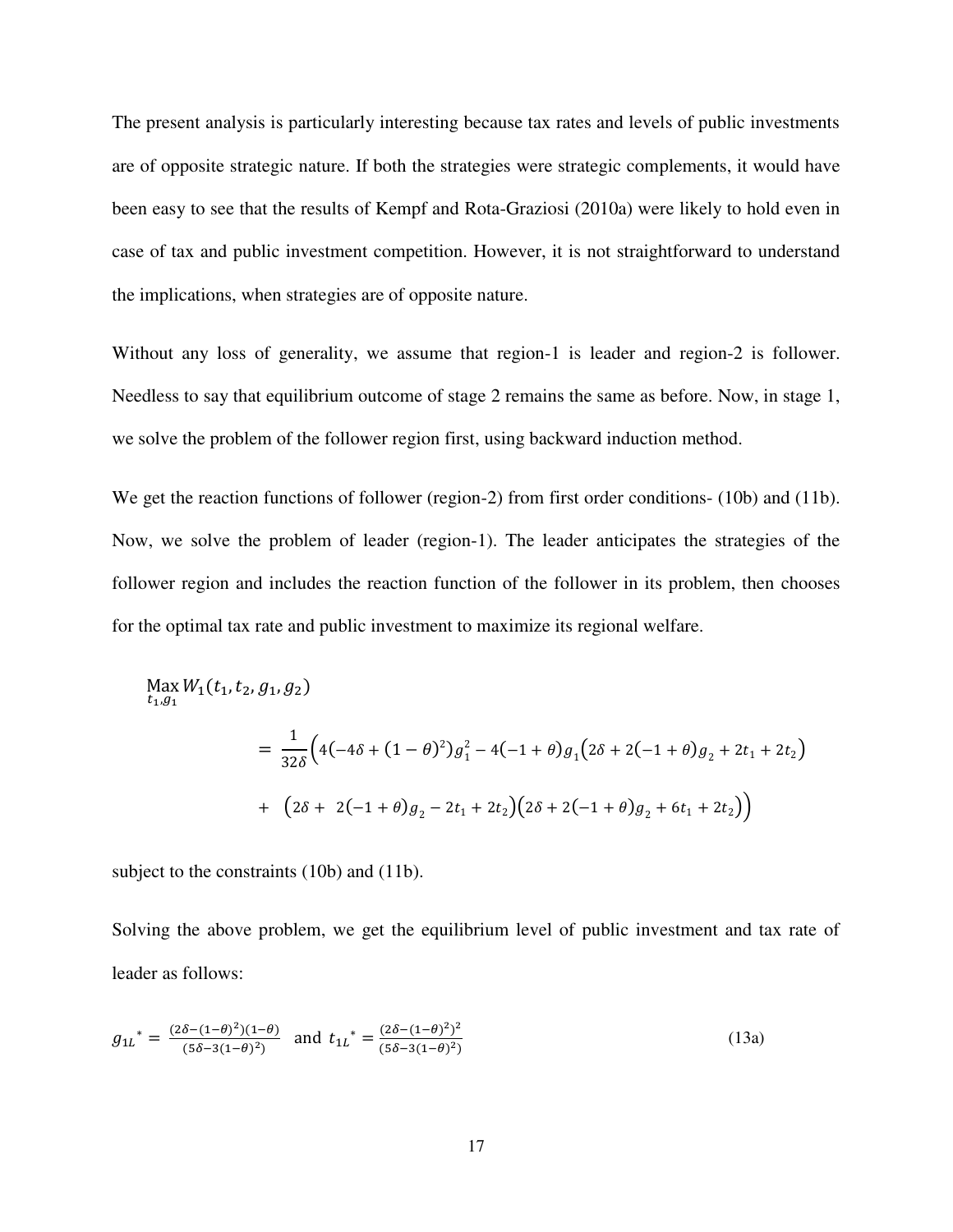Substituting the equilibrium values of leader region's tax rate and public investment in (10b) and (11b), we get the optimal level of public investment and the tax rate of the follower region as follows:

$$
g_{2F}^* = \frac{(3\delta - 2(1-\theta)^2)(1-\theta)}{(5\delta - 3(1-\theta)^2)} \quad \text{and} \quad t_{2F}^* = \frac{\delta (3\delta - 2(1-\theta)^2)}{(5\delta - 3(1-\theta)^2)} \tag{13b}
$$

The corresponding regional welfare and capital allocation, in equilibrium, are

$$
W_{1L}^* = \frac{(2\delta - (1-\theta)^2)^2}{2(5\delta - 3(1-\theta)^2)}, \ W_{2F}^* = \frac{(3\delta - (1-\theta)^2)(-6\delta + 4(1-\theta)^2)^2}{8(5\delta - 3(1-\theta)^2)^2};
$$
\n(13c)

$$
x_{1L}^* = \frac{(2\delta - (1-\theta)^2)}{(5\delta - 3(1-\theta)^2)}, \qquad x_{2F}^* = \frac{(3\delta - 2(1-\theta)^2)}{(5\delta - 3(1-\theta)^2)}
$$
(13d)

To satisfy the stability condition, we need  $\delta > \frac{(1-\theta)}{2}$ , and for the non negativity constraints we must have  $\delta > \frac{2(1-\theta)}{3}$  and  $0 \le \theta < 1$ . Therefore, we assume that  $\delta > \frac{2(1-\theta)}{3}$  and  $0 \le \theta < 1$ .

In the next section, we use the results of this section from the simultaneous and sequential move games, to solve a timing game between the regions to endogenize the choice of leadership.

## 4. Endogenizing leadership in fiscal competition: a timing game

Now, we turn to endogenize the regions' decision to be a leader or a follower in case of sequential move multidimensional fiscal competition. First, we analyze whether regions are better off in case of sequential move competition than in case of simultaneous move competition and address the issue of endogenous leadership, by considering a timing game. Next, we further analyze the interplay of the two strategic variables – tax rate and public investment and offer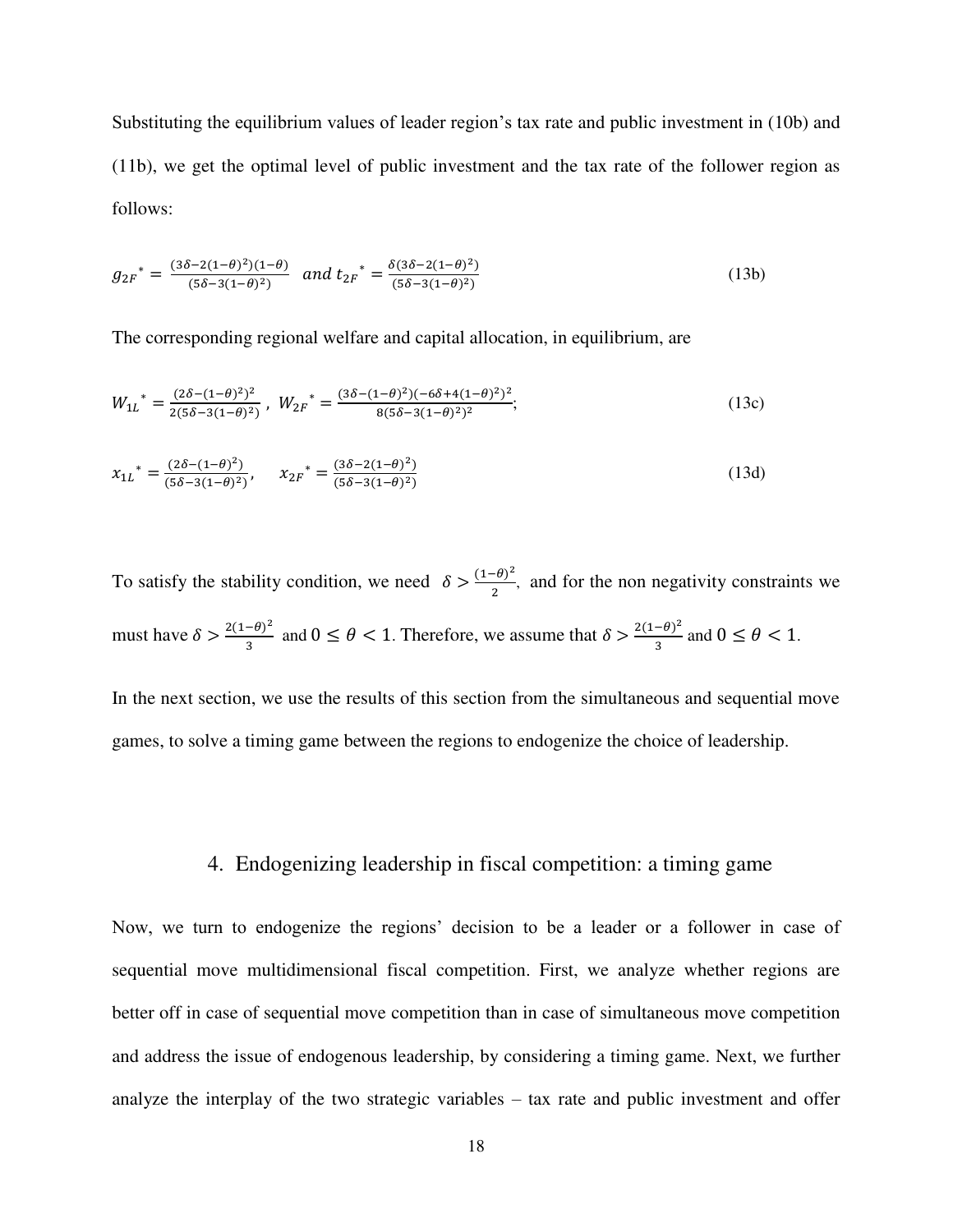explanation for the equilibrium outcomes of the timing game. In the timing game, in the initial stage (say, stage 0), both the regions simultaneously and independently decide whether to be the leader (early) or to be the follower (late). That is, in stage 0, each region decides whether to move *early* or *late*.

If both the regions decide to move *early* or they both decide to move *late* then, the game becomes a simultaneous move game in stage 1. Alternatively, if one region opts to move *early* and the other region opts to move *late*, we have a sequential move game (i.e. Stackelberg game) in stage 1. The player who moves *early* becomes leader and the player moving *late* is follower. Finally, in stage 2, allocation of mobile capital between the two regions is determined through competitive capital market as in section 3. Since the decision in stage 0 is about the time of move, we refer this extended game as a timing game.

We solve the above mentioned timing game by standard backward induction method. Note that the stage 2 equilibrium outcomes would be same as that in Section 3. In stage 1, (a) the equilibrium outcomes are same as given by (12), if both the regions decide to move *early* or both decide to move *late* in stage 0; (b) the equilibrium outcomes are as given by (13c), if one region decides to move *early* and the other region decides to move *late* in stage 0. Note that, since regions are symmetric, the subscripts 1 and 2 (in 1L and 2F) are interchangeable in (13c).

Now, we can represent stage 0 of the timing game in normal form as follows.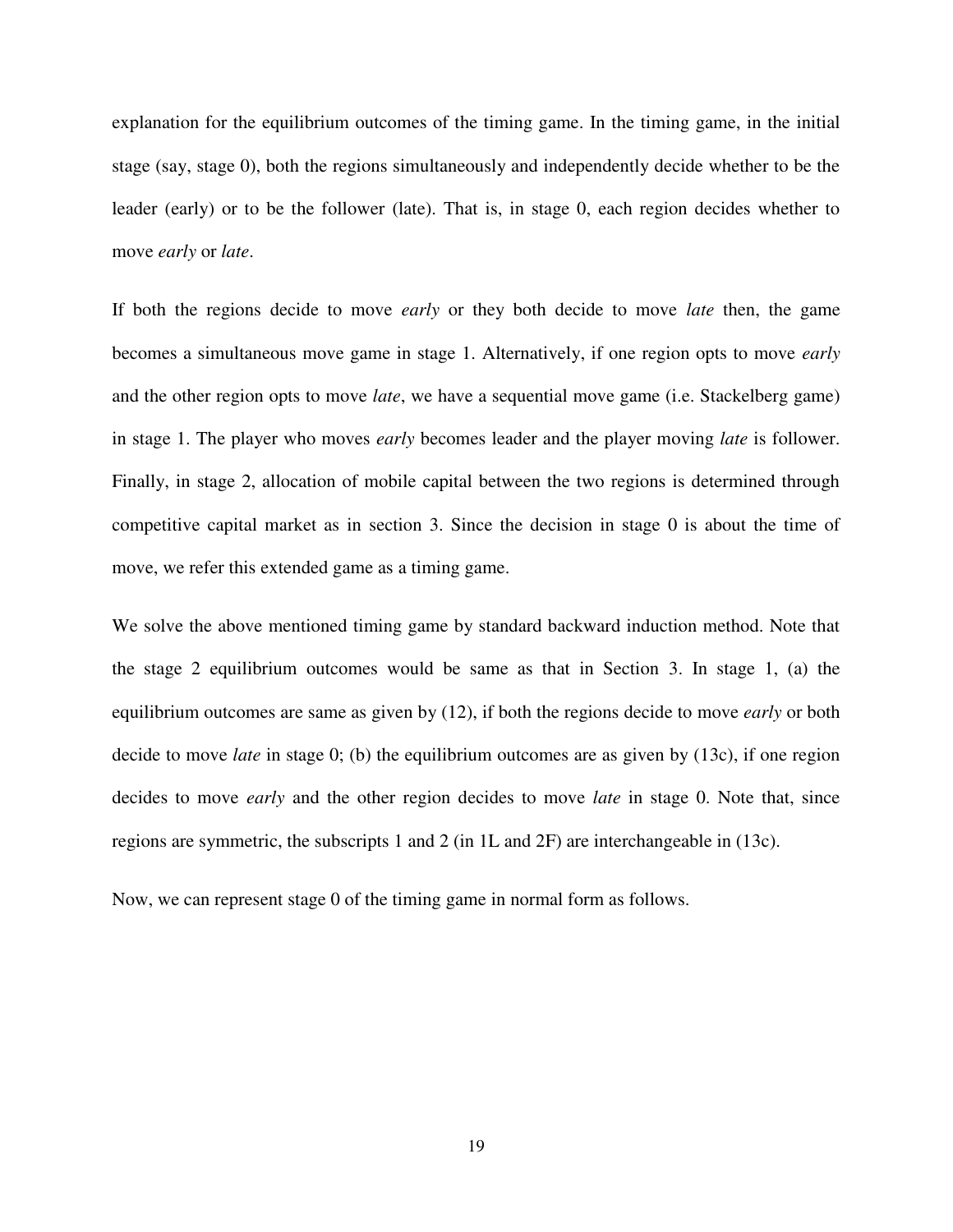|          |       | Region-2            |                     |
|----------|-------|---------------------|---------------------|
|          |       | Early               | Late                |
| Region-1 | Early | $W_{1N}$ , $W_{2N}$ | $W_{1L}$ , $W_{2F}$ |
|          | Late  | $W_{1F}$ , $W_{2L}$ | $W_{1N}$ , $W_{2N}$ |

Table 1: A timing game

Comparing the payoffs of the above game corresponding to alternative pairs of strategies, we observe that

- (a) if  $\delta_1 < \delta \leq \delta_2$  and  $0 \leq \theta < 1$  then,  $W_{iL} > W_{iN} = W_{jN} > W_{jF}$ ; and
- (b) if  $\delta > \delta_2$  and  $0 \le \theta < 1$  then,  $W_{jF} > W_{iL} > W_{iN} = W_{jN}$ ,

where  $\delta_1 = \frac{2}{3}$  $\frac{2}{3}(1-\theta)^2$  and  $\delta_2 = (1-\theta)^2$  and  $i \neq j = 1, 2$ . Note that, by assumption,  $\delta > \delta_1$  and  $0 \le \theta < 1$ . Therefore,  $\delta_2$  is the critical value of interest. Note that, welfare of any region *i* (*i* = *l*, 2) can be expressed as  $W_i = \frac{\delta x_i^2}{2}$  $rac{x_i^2}{2}$  +  $t_i x_i - \frac{g_i^2}{2}$  $\frac{\partial^2 i}{\partial z^2}$ . Therefore,  $\delta = \frac{\partial^2 i}{\partial z^2}$  $\frac{\partial w_i}{\partial x_i^2}$ . That is, we can interpret  $\delta$  as the rate of increase in marginal welfare of a region due to change in allocated capital in that region. So, higher is the value of  $\delta$ , higher is the increase in welfare (both at level and in marginal terms) due to increase in capital flow to a region. In other words, regions value the mobile capital more, if  $\delta$  is higher.

So, if the regions value mobile capital less than a critical level and the spillover effect of public investment is less than perfect, i.e., when  $0 \le \theta < 1$  and  $\delta_1 < \delta \le \delta_2$ , the leader gets higher payoff (welfare) compared to the simultaneous move game outcome as well as the follower region's payoffs, but the follower gets lesser payoff compared to the simultaneous case. Clearly, in this case there is first mover advantage. So both the regions would want to become the leader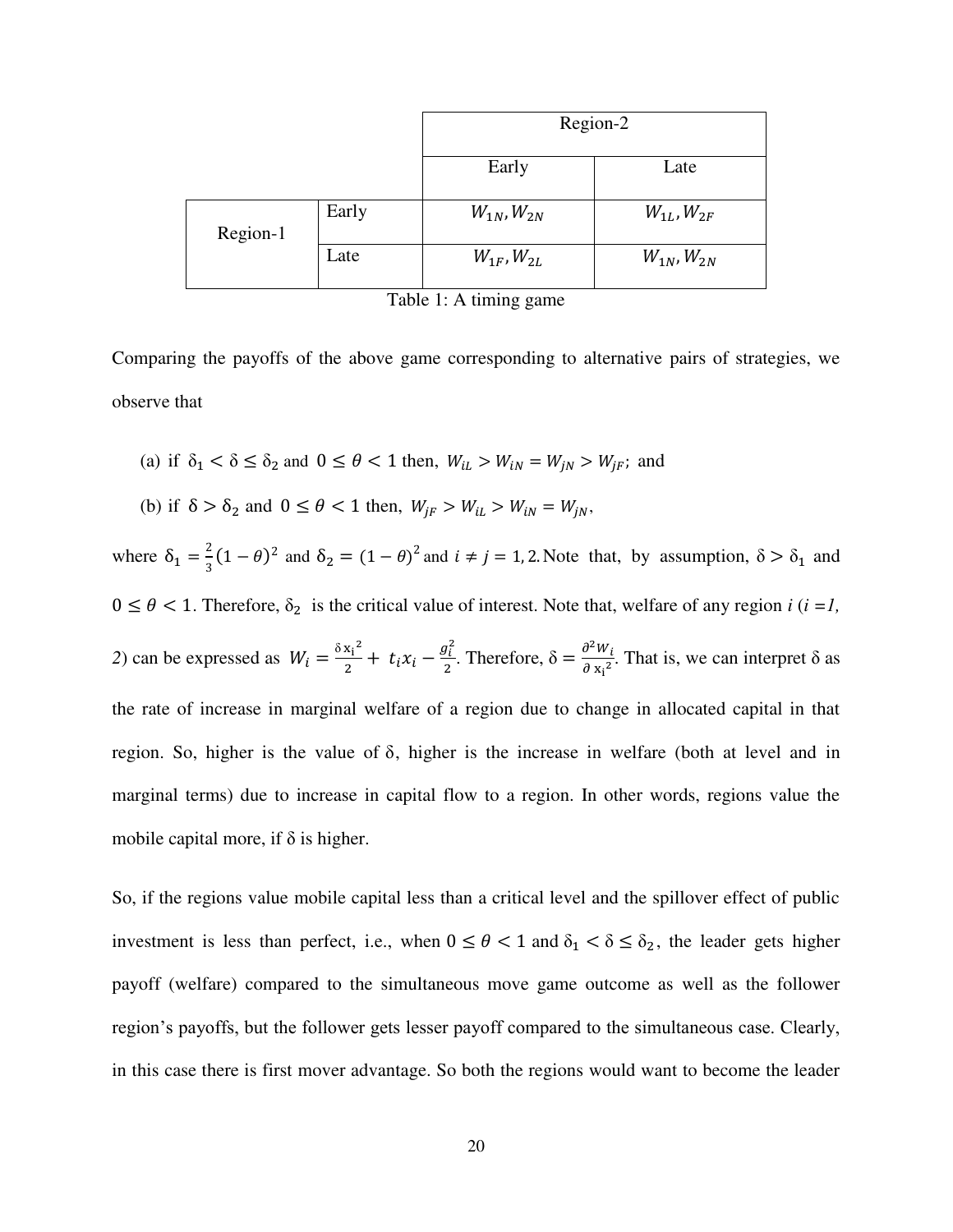in sequential game. In such a situation, the game in stage 1 turns out to be simultaneous move game, since in stage 0 the equilibrium strategy pair of the two region is (*early, early*).

Alternatively, if the regions value mobile capital more than a critical level and the spillover effect of public investment is less than perfect, i.e., when  $0 \le \theta < 1$  and  $\delta > \delta_2$ , both the leader and follower get higher payoffs compared to the simultaneous move situation. So both the regions prefer to have a sequential move game. In this case, the follower's welfare is higher compared to the leader's welfare. Clearly, there is a second move advantage in this case. So, each region wants to become a follower. But, even if one region becomes leader, it attains a higher welfare level compared to the simultaneous move game. If one region opts to move *early*, then other region prefers to move *late* and vice versa. In this situation there are two subgame perfect Nash equilibria- (*late, early*) and (*early, late*). We summarize these results in the following proposition.

**Proposition 3:** *In the timing game with two choice variables of each region, there are three equilibria as follows.* 

- *a)* If  $0 \le \theta < 1$  and  $\delta_1 < \delta \le \delta_2$ , there is only one subgame perfect Nash *equilibrium,(early , early).*
- *b)* If  $0 \le \theta < 1$  and  $\delta > \delta_2$ , there are two subgame perfect Nash equilibria, (late, early) *and (early, late). These are also Stackelberg equilibria of the game and are Pareto improving equilibria for both the regions.*

We have shown that, since tax rates are strategic complements, there is second mover advantage in pure tax competition (Proposition 1). On the other hand, since levels of public investments are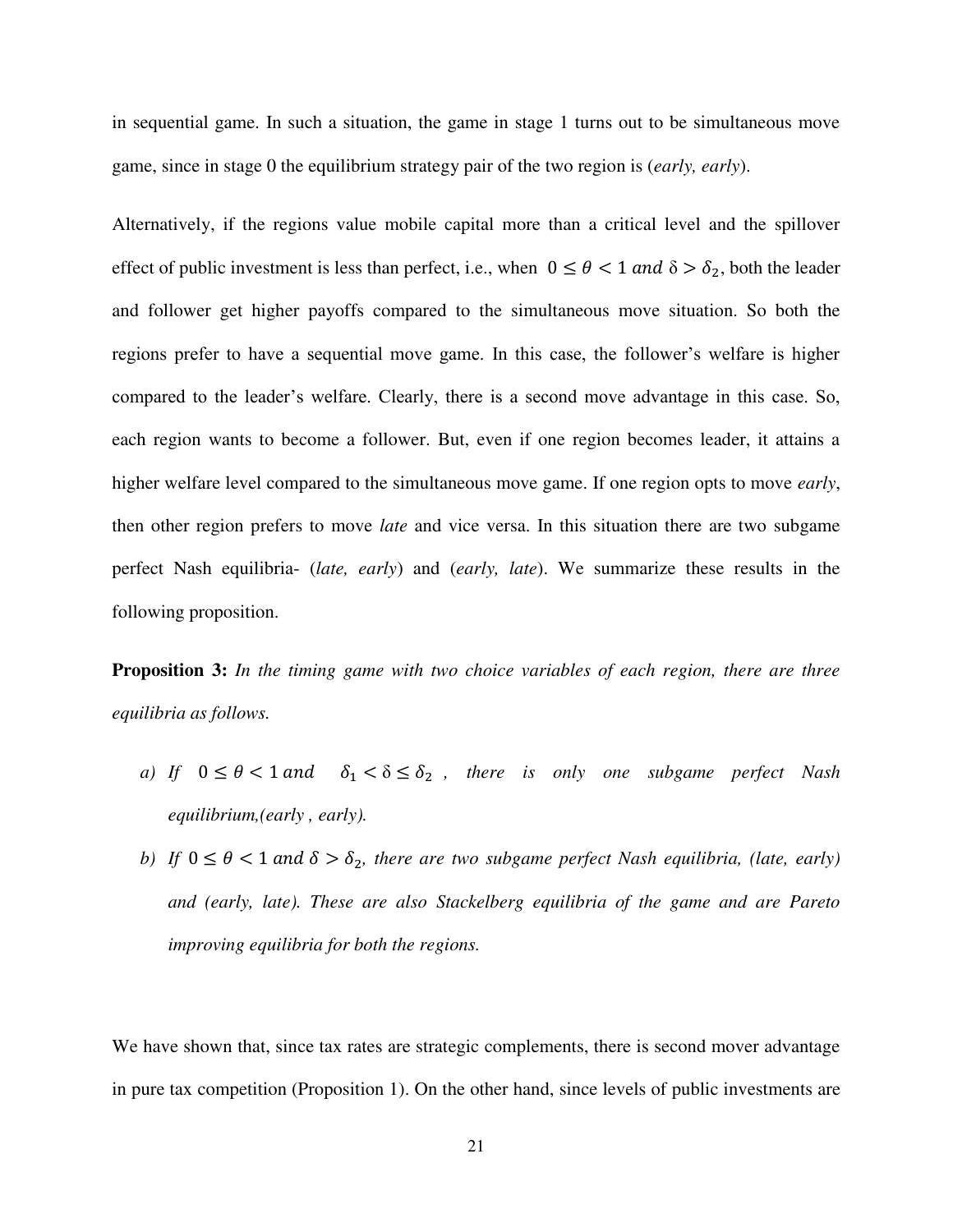strategic substitutes, there is first mover advantage in case of pure public investment competition (Proposition 2). Now, Proposition 3 implies that, in case of competition in tax rates and levels of public investments, if the regions value mobile capital less than a critical level ( $\delta \leq \delta_2$ ), regions have a first mover advantage and the resultant game is simultaneous move game. In contrast, if the regions value mobile capital more than a critical level  $(\delta > \delta_2)$ , regions have the second mover advantage and the resultant game is a sequential move game. Therefore, it is not necessary that there will be second mover advantage for at least one region and sequential move game need not necessarily be Pareto superior to simultaneous move game, if we allow for larger strategy space that includes both tax rate and level of public investment. Clearly, the results of Kempf and Rota-Graziosi (2010a), where pure tax competition has been considered, emerge as a special case in the present analysis. In case of multidimensional fiscal competition for mobile capital, whether Stackelberg equilibrium will emerge as the sub game perfect Nash equilibrium or not, that depends on the rate of change in marginal welfare of the regions due to change in capital allocation.

Note that, we can say that whether a region is a leader (loses in tax rates decision and gains in public investment decision) or a follower (loses in public investment decision and gains in tax rate decision), it loses in one strategic variable's decision and gains in the other. It indicates that the relative strength of the two strategic effects, strategic substitute effect via public investment and strategic complement effect via tax rate, determines the equilibrium of the timing game.

Therefore, in order to understand the mechanism behind the changes in the equilibrium as the magnitude of the parameter  $\delta$  changes, we need to examine the interplay between the strategic complement effect of tax rates and strategic substitute effect of levels of public investments. We suspect that when strategic substitutes effect dominates strategic complement effect, we get the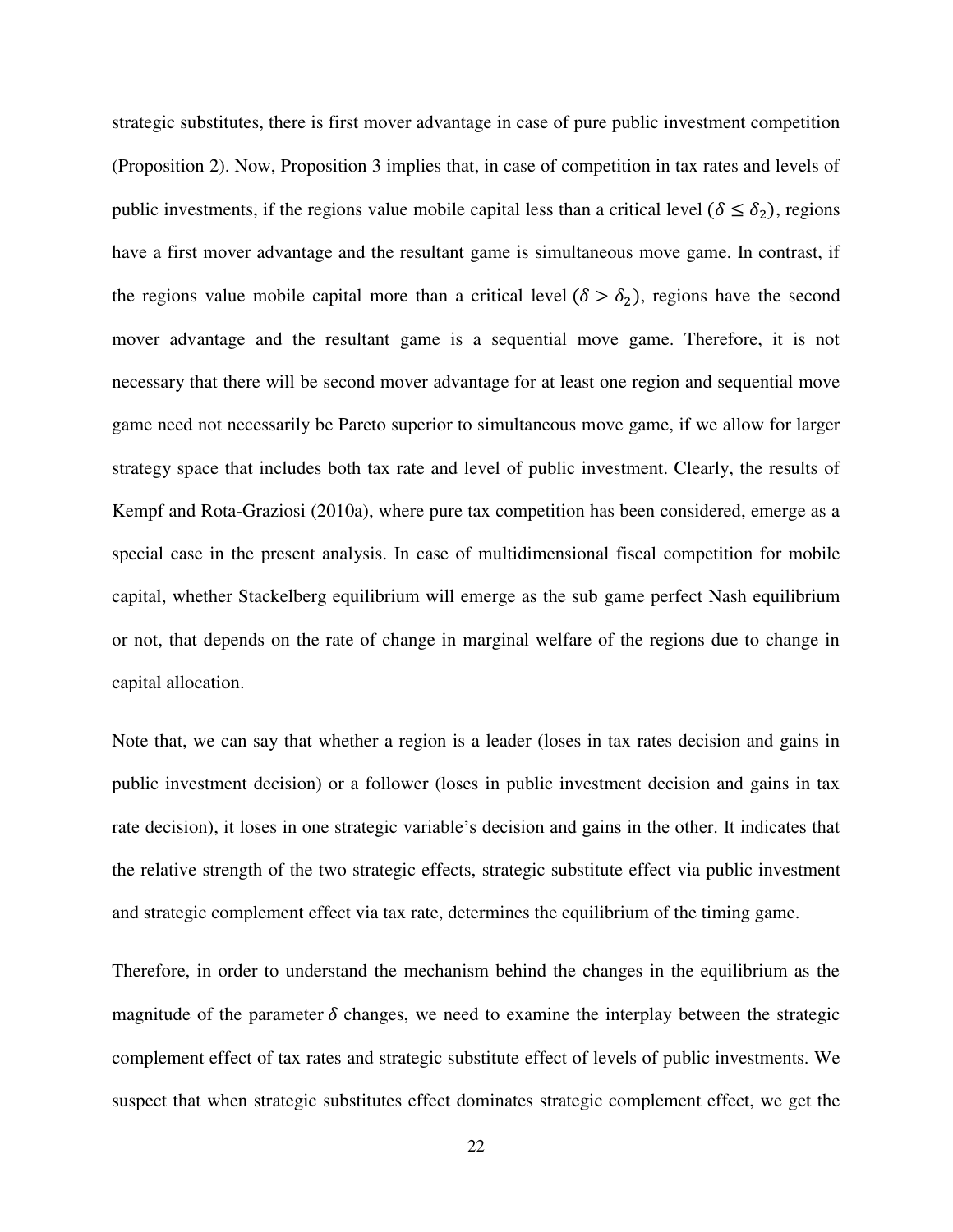first equilibrium *(early, early)* because of first mover advantage; on the other hand, when strategic complements effect is stronger than the strategic substitute effect, there is second mover advantage and we get two Stackelberg equilibria, (*late, early*) and (*early, late*). These results can be compared with industrial organization literature (Hamilton and Slutsky, 1990; Robson, 1990). In case of endogenous timing price (quantity) competition game between two firms, Stackelberg (Cournot) outcome is Pareto superior for both the both firms. But our results differs from them in the context of strategy space (we consider two strategic variables, instead of only one strategic variable).

In the next sub-section, we untangle the joint effect of two strategies. We note here that, to the best of our knowledge, in the relevant literature, the nature and impact of joint effect of two or more number of opposite strategies has not been discussed so far. Therefore, from a theoretical point view as well, it is important to formalize the concept of joint effect of multiple strategies, which are of opposite nature, and to examine the implication of joint effect of multiple strategies on equilibrium outcomes.

## *4.1 Joint strategic substitute and joint strategic complement*

Let us first define the 'Joint strategic substitute' and 'Joint strategic complement' as follows.

**Definition:** In case of multidimensional fiscal competition between players, i.e., when players can choose more than one variable (of opposite nature) strategically, if strategic substitute effect dominates the strategic complements effect, the joint nature of strategic variables is '*Joint Strategic Substitute* (JSS)' and effect being JSS effect (JSSE). On the other hand, if strategic complement effect dominates strategic substitute effect, the joint nature of strategic variables is '*Joint Strategic Complement* (JSC)' and effect being JSC effect (JSCE).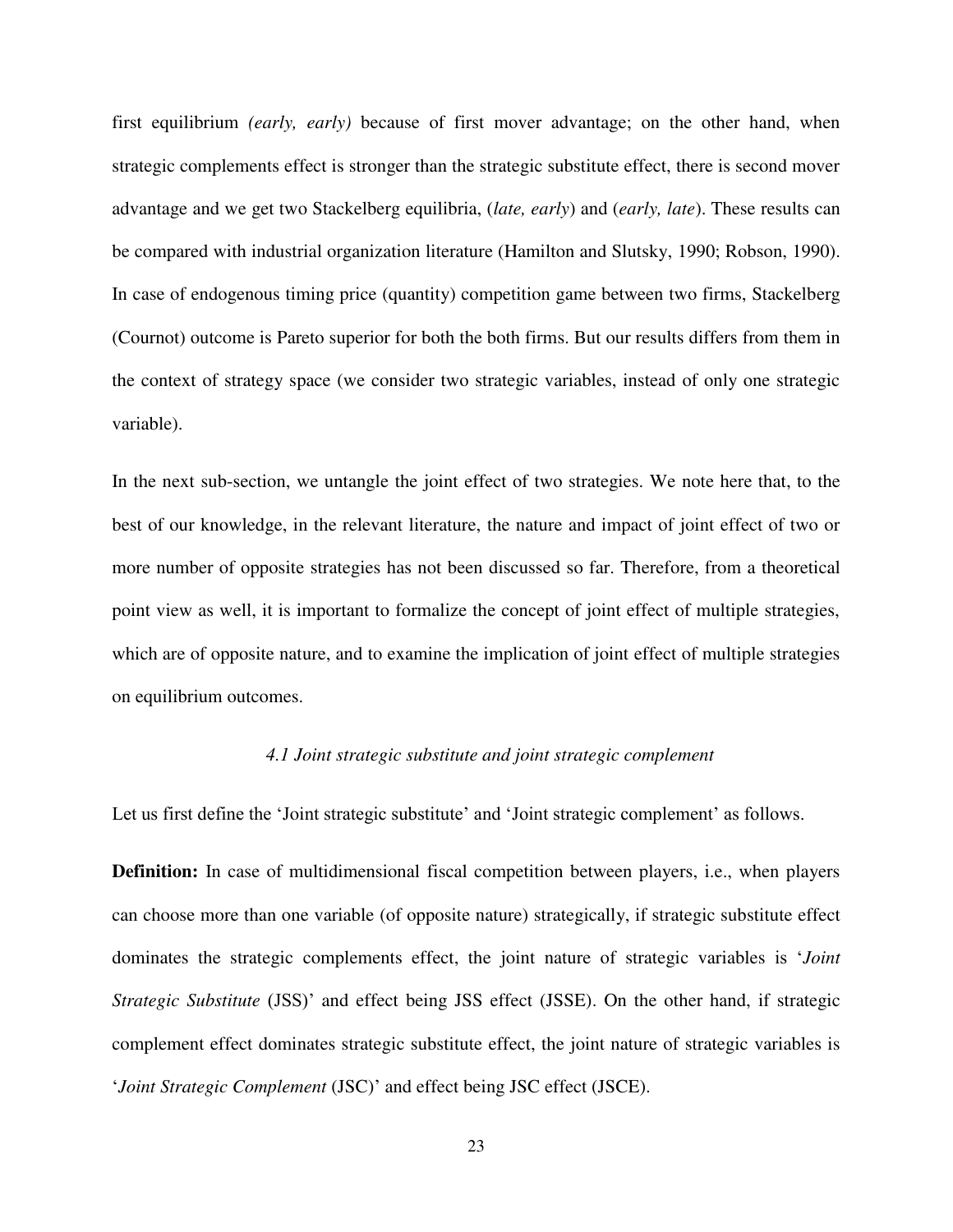Now, in the multidimensional competition game, there are two choices where regions either prefer to become leader or follower. Clearly, the joint effect of the two strategic variables, tax rate and level of public investment, is the difference between the leader and the follower region's payoffs in the sequential move game. We can express the joint effect (JE) of the two strategic variables on region i's  $(i = 1, 2)$  welfare as follows.

$$
JE_i = W_i \big( g_{iL}, t_{iL}, g_{jF}, t_{jF} \big) - W_i \big( g_{iF}, t_{iF}, g_{jL}, t_{jL} \big); i, j = 1, 2, i \neq j \tag{14}
$$

Without any loss of generality, let us consider that  $i = 1$  and  $j = 2$ . Now using the welfare function of region-1, we can decompose the  $JE<sub>1</sub>$  as follows.

$$
JE_1 = W_1 \left( g_{1L}, t_{1L}, g_{2F}, t_{2F} \right) - W_1 \left( g_{1F}, t_{1F}, g_{2L}, t_{2L} \right)
$$
  
\n
$$
= [W_1 \left( g_{1L}, t_{1L}, g_{2F}, t_{2F} \right) - W_1 \left( g_{1F}, t_{1L}, g_{2L}, t_{2F} \right)] - [W_1 \left( g_{1F}, t_{1F}, g_{2L}, t_{2L} \right) - W_1 \left( g_{1F}, t_{1L}, g_{2L}, t_{2F} \right)]
$$
  
\n
$$
= [SSE_1] - [SCE_1]
$$

Here, in the first part strategy differs in terms of public investment (strategic substitute) and in the second part, it is the tax rates that differ (strategic complement).

Clearly,  $JE_1 > 0$ , if  $SSE_1 > SCE_1$  and a region prefers to be the leader due to first mover advantage of public investment being larger that second mover advantage of tax rate.

Now, plugging the values of welfare we get the following.

$$
JE_1 = \left[ \frac{(-\delta + (1-\theta)^2)(7\delta^2 - 6\delta(1-\theta)^2 + (1-\theta)^4)(1-\theta)^2}{2\delta(5\delta - 3(1-\theta)^2)^2} \right] - \left\{ \frac{(-\delta + (1-\theta)^2)^2(7\delta^2 - 6\delta(1-\theta)^2 + (1-\theta)^4)}{2\delta(5\delta - 3(1-\theta)^2)^2} \right\}
$$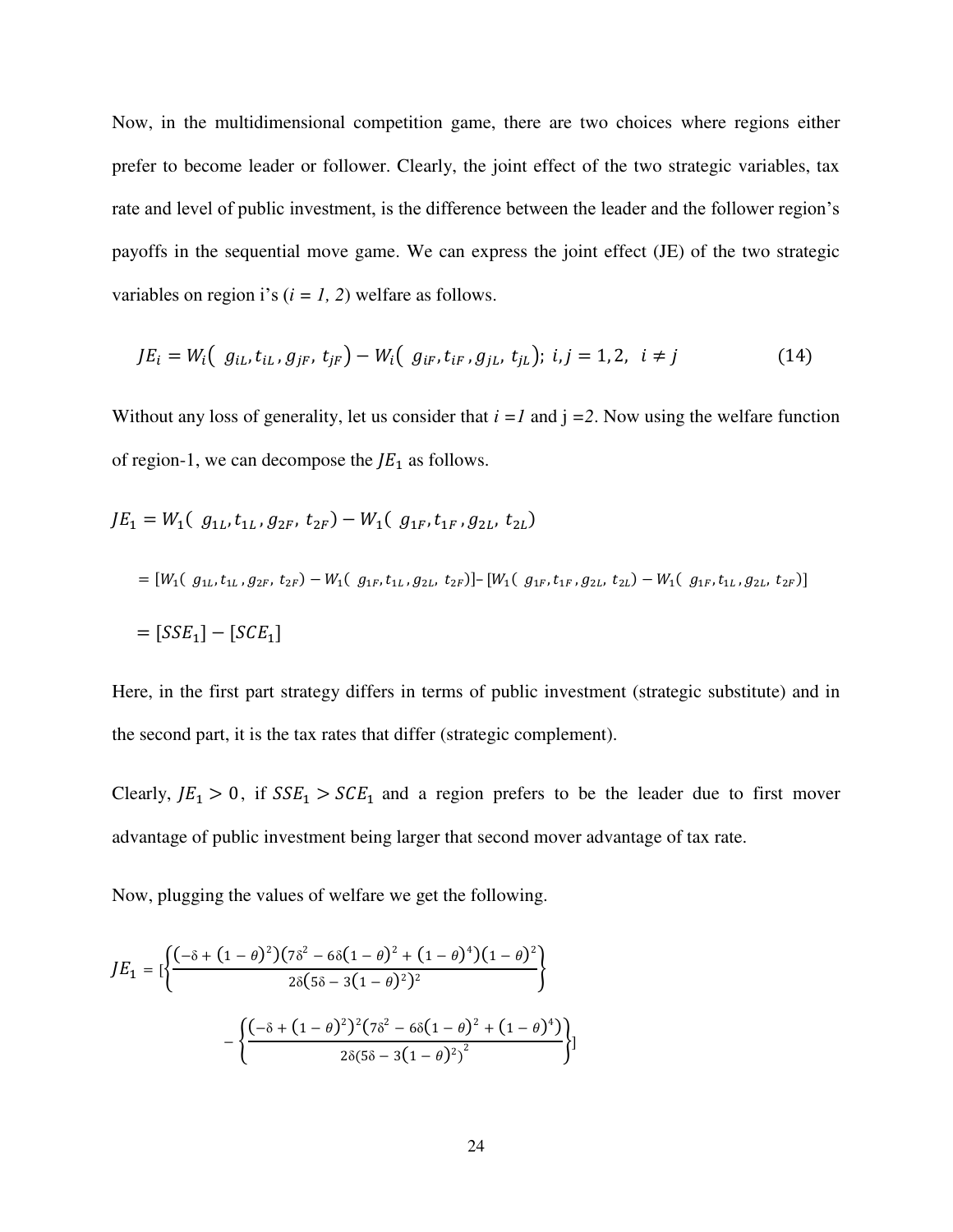$$
\Rightarrow J E_1 = \frac{(-7\delta^3 + 13\delta^2 (1 - \theta)^2 - 7\delta (1 - \theta)^4 + (1 - \theta)^6)}{2\delta (5\delta - 3(1 - \theta)^2)^2}
$$

It is easy to check that,

- (a)  $JE_1 > 0$ , if  $\delta < \delta_2 = (1 \theta)^2$ .
- (b)  $JE_1 = 0$ , if  $\delta = \delta_2 = (1 \theta)^2$ .
- (c)  $JE_1 < 0$ , if  $\delta > \delta_2 = (1 \theta)^2$ .

Therefore, if  $\delta < \delta_2$ , SSE dominates SCE, i.e., there is JSSE, and the regions prefer to be the leader. In contrast, if  $\delta > \delta_2$ , SCE dominates SSE, i.e., there is JSCE, and regions prefer to be follower. Note that, this is true for region-2 as well.

## **Proposition 4:** *In the multidimensional fiscal competition game:*

- *a) Both the regions would have first mover advantage if there is joint strategic substitute effect i.e. SSE >SCE and Nash equilibrium in the timing game would be {early, early}***;**
- *b) On the other hand regions would have second mover advantage and there would be joint strategic complement effect i.e. SCE > SSE and Nash equilibrium would be either {early, late} or {late, early}, a la Kempf and Rota-Graziosi (2010a).*

In appendix A7 of this paper, we also provide an alternative explanation of joint strategic substitute and complement effect using the reaction functions of region's strategies (tax and public investment).

As is clear, the critical value of  $\delta$  plays a crucial role in determining whether simultaneous or sequential move equilibria would prevail. One plausible explanation for this result is as follows.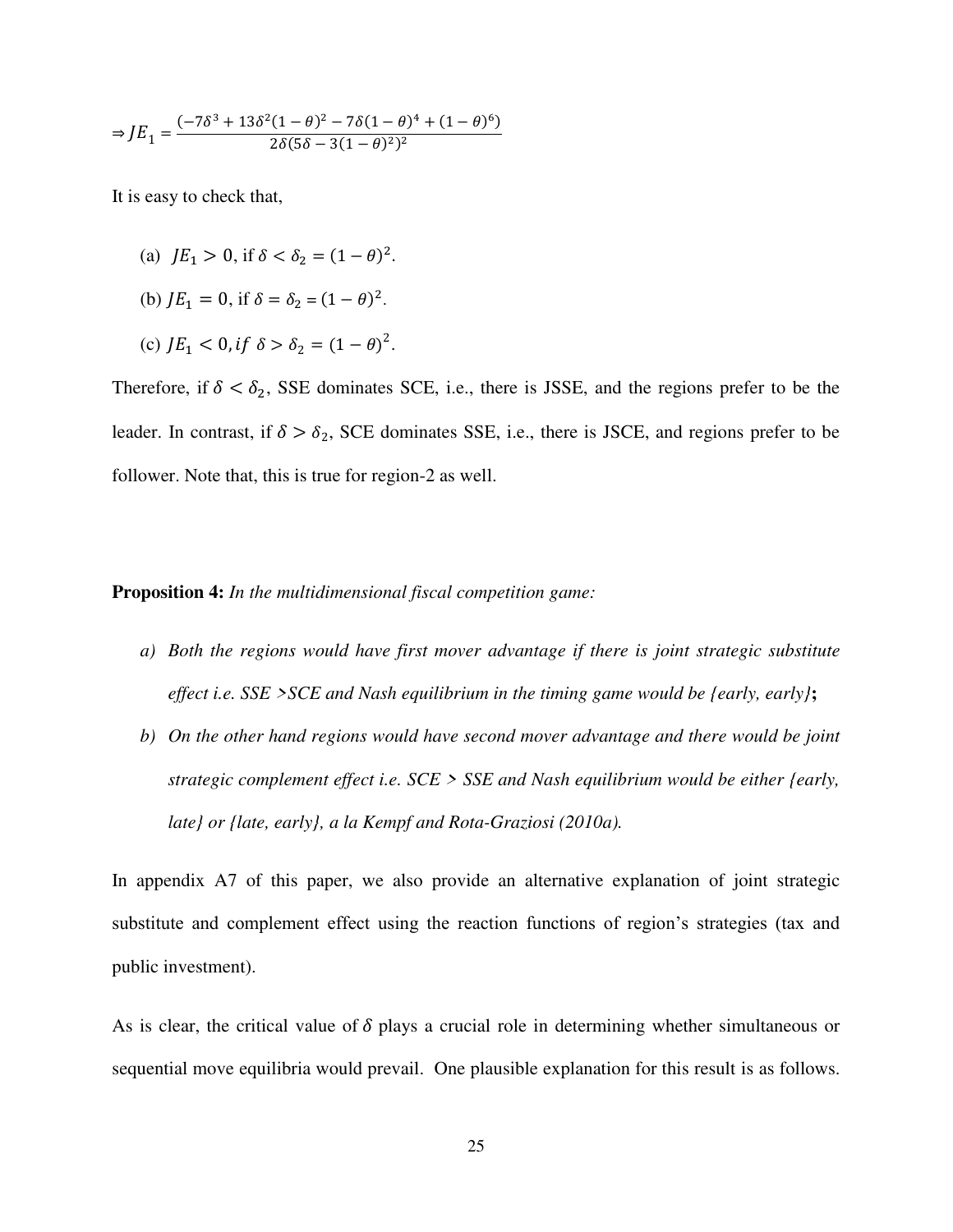The value of  $\delta$  affects the strategic nature of tax rates and public investment through their reaction functions. In case of tax rates, a higher value of  $\delta$ , leads to higher intercept of tax reaction function which in turn leads to higher equilibrium tax rates, keeping other things constant. For the public investment, on the other side, there is effect both on intercept and slope. Higher  $\delta$  leads to regions being more aggressive with over investment as the outcome, keeping other things constant. Keeping these two effects in mind, in the joint choice of tax and public investment, at the lower values of  $\delta$  (<  $\delta_2$ ), the strategic substitute effect of public investment remain larger, as compared to strategic complements effect of tax rates and therefore, first mover advantage holds. This leads to {early, early} as the Nash equilibrium of the timing game. On the other hand, for larger values of  $\delta$  ( $> \delta_2$ ), the effect on tax reaction function is larger as compared to public investment reaction functions, thus leading to second mover advantage due to joint strategic effect tilting towards strategic complements .

In the next sub-section, we attempt to resolve the choice of one of the equilibrium in case of multiple equilibria of the timing game.

#### *4.2 Equilibrium Selection: Pareto vs. Risk Dominance*

As noted earlier, there are multiple equilibria of the timing game, when JSCE holds, (Proposition 3, Part (b)). Now the question arises, how do we select one of the two equilibria? In the literature on selection of equilibrium, there are two criteria which are widely used to rank them. One is Pareto dominance criterion and another one is risk dominance criterion. Pareto dominance criterion is applicable when at least one player is better off without worsening the others. On the other hand, an equilibrium risk-dominates the other when former is less risky than the latter, that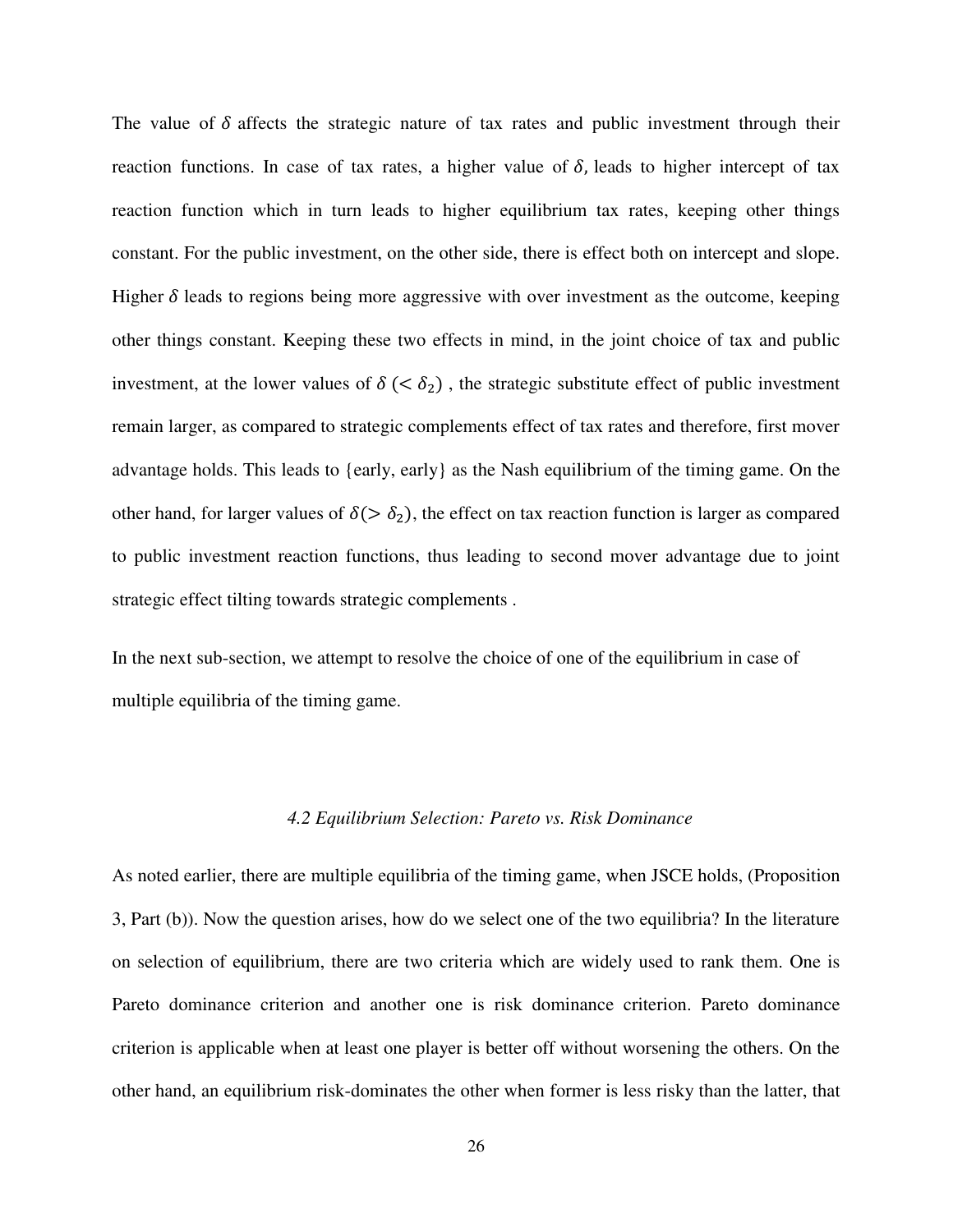is risk-dominant equilibrium is the one for which product of deviation losses is the largest (Harsanyi and Selten, 1988).

In our case, from Proposition 3 part (b), equilibrium (*early, late*) (region-1 leads and region-2 follows) risk dominates equilibrium (*late, early*) (region-2 leads and region-1 follows), if the former is associated with larger product of deviation losses:  $\varphi = (W_{1L} - W_{1N})(W_{2F} - W_{2N})$  $(W_{1F} - W_{1N})(W_{2L} - W_{2N}) > 0$ . That is, the equilibrium *(early, late)* risk dominates *(late, early)*, if the product of welfare losses of the two regions by deviating from (early, late) is greater than the product of welfare losses of the two regions by deviating from *(late, early),* to the *(early, early)* or *(late, late)*.

Now, since the regions are assumed to be symmetric,  $W_{1L} = W_{2L}$ ,  $W_{1F} = W_{2F}$  and  $W_{1N} = W_{2N}$ . Therefore, in the present context, we have  $\varphi =0$ . It implies that none of the two equilibrium risk dominates the other. Therefore, we cannot select any one of the two equilibria by the risk dominance criterion. Also, it is straightforward to observe that we cannot select any equilibrium on the basis of the Pareto dominance criterion either.

### *4.3 Equilibrium outcomes: tax and public investment level*

In this subsection, we discuss the level of tax rates and public investment in both regions under alternative scenarios i.e. simultaneous move equilibrium {early, early} and {early, late} or {late, early}.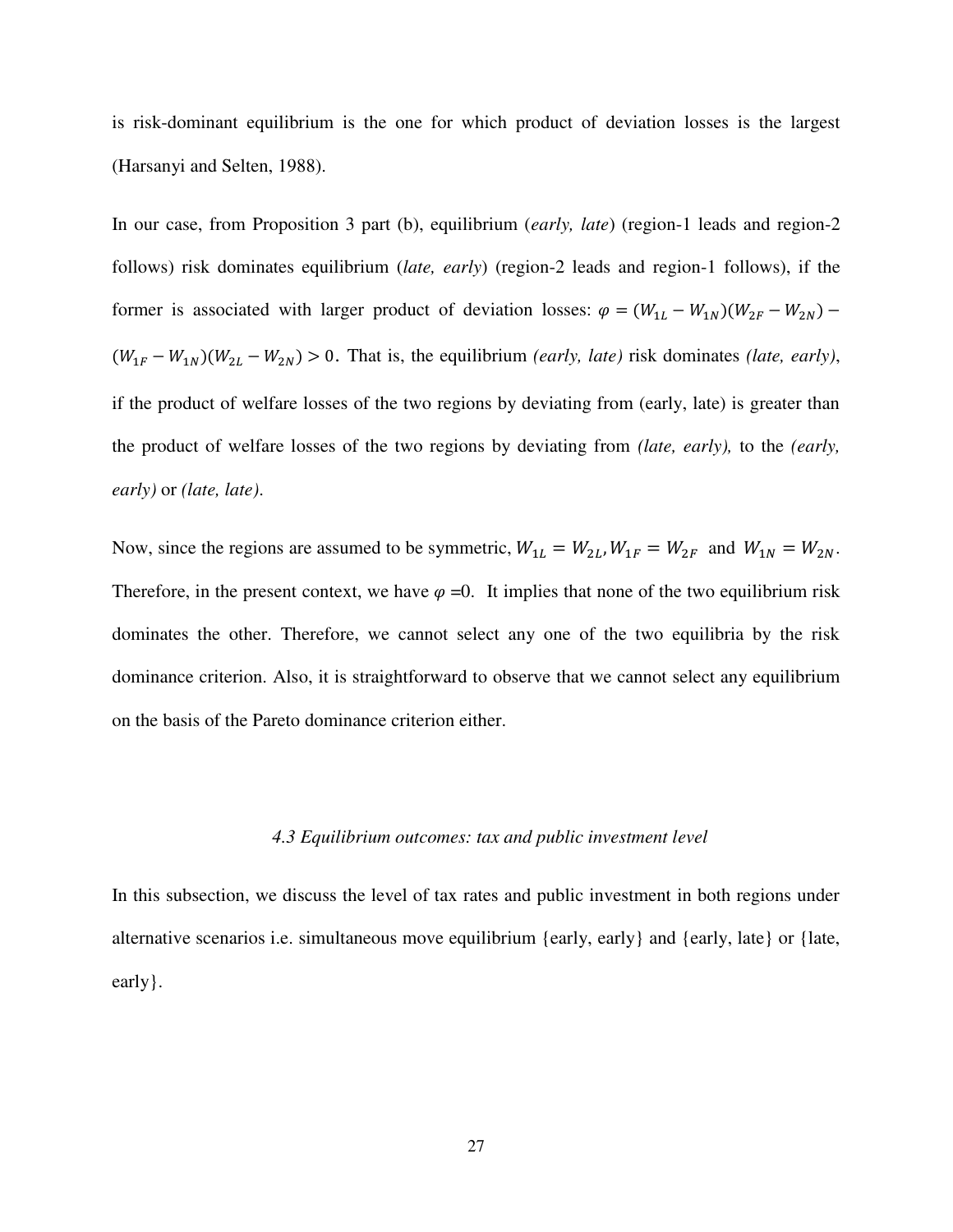| $\delta$          | $\delta \leq \delta_2 = (1-\theta)^2$             | $\delta > \delta_2 = (1 - \theta)^2$              |
|-------------------|---------------------------------------------------|---------------------------------------------------|
| Joint Effect      | <i>ISSE<sub>i</sub></i> holds, if $SSE_i > SCE_i$ | <i>JSCE<sub>i</sub></i> holds, if $SSE_i < SCE_i$ |
| Nash equilibrium  | $\{early, early\}$                                | {early, late} or {late, early}                    |
| Welfare           | $W_{1L} > W_{1N} = W_{2N} > W_{2F}$               | $W_{2F} > W_{1L} > W_{1N} = W_{2N}$               |
| Capital           | $x_{1L} \geq x_{1N} = x_{2N} \geq x_{2F}$         | $x_{2F} > x_{1N} = x_{2N} > x_{1L}$               |
| Public Investment | $g_{1L} \geq g_{1N} = g_{2N} \geq g_{2F}$         | $g_{2F} > g_{1N} = g_{2N} > g_{1L}$               |
| Taxes             | $t_{1N} = t_{2N} \ge t_{1L} \ge t_{2F}$           | $t_{1L} > t_{2F} > t_{1N} = t_{2N}$               |

**Table 2: Ranking of equilibrium outcomes**

As can be seen from the table 2, in case of {early, early} equilibrium, there is symmetry in the outcomes. Interestingly, tax rates are higher than the case of Stackelberg outcome (leader and follower regions) and thus indicate restrictions in race-to-the-bottom. On the other hand, in case of sequential move equilibrium, tax rates of both the regions are higher than simultaneous game. This indicates that irrespective of the strategy space, sequential move of regions leads to restriction in the race-to-the-bottom (similar to Kempf and Rota-Graziosi, 2010a). Further, leader region's public investment level is lower than the follower region but the reverse order holds for tax rates. In terms of capital mobility, follower region wins over the leader region, with impact of higher public investment overcoming the negative impact of higher tax rates in that region. For further details on the results, please refer to appendix A8 of the paper.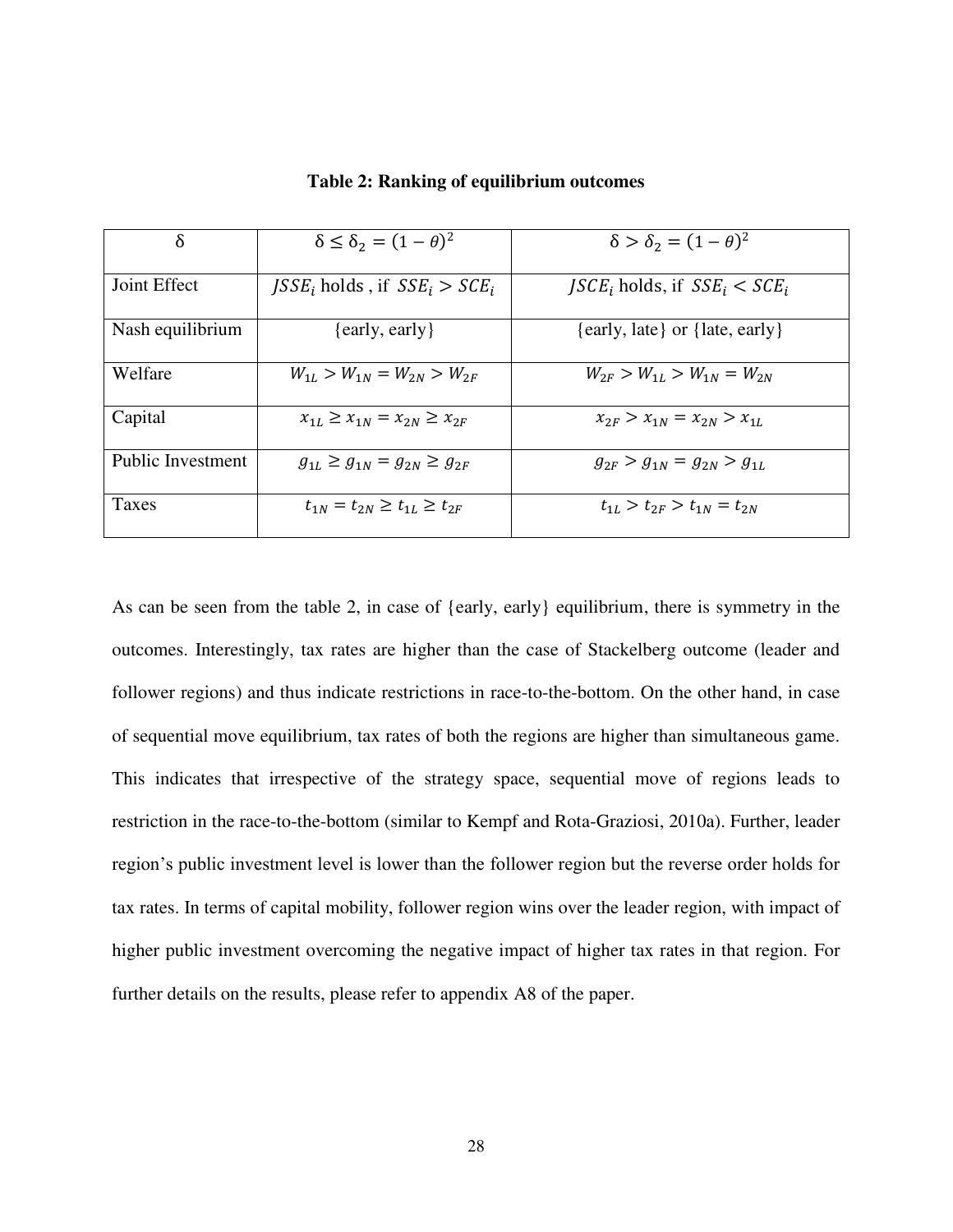## 5. Conclusion and discussion

We demonstrate the nature of Nash equilibrium in a multidimensional fiscal competition for foreign owned mobile capital if the strategic choices (tax and public investment) are of opposite nature. We first show that in a pure tax competition game, tax rates are strategic complements and each of the two regions prefers to be follower, because of second mover advantage. In contrast, public investments are strategic substitutes and the regions prefer to be leader in sequential move game.

In a fiscal competition with both tax rate and public investment, we examine the consequences of interplay between these two choice variables. We demonstrate that, since tax rate and level of public investment are of opposite strategic nature, there is a trade off involved. As a result, the possibility of both first mover advantage and second mover advantage exists, unlike in case of uni-dimensional competition. This is a new result.

Next, we formalize the concepts of joint strategic substitute effect and joint strategic complements effect. We show that if there is a joint strategic substitute effect, both the regions prefers to be the leader and, thus, the resultant outcome is simultaneous move Nash equilibrium. On the other hand, if there is a joint strategic complement effect, sequential move equilibrium is Pareto superior than the simultaneous move equilibrium. However, in the latter case there are two sequential move equilibria, which are identical from the point of view of both Pareto dominance and risk dominance criterion.

We also provide ranking of the equilibrium outcomes in alternative scenarios. We show that, if there is joint strategic complements effect, capital allocated and level of public investment in the follower (leader) region is higher than that in case of simultaneous move equilibrium. But, the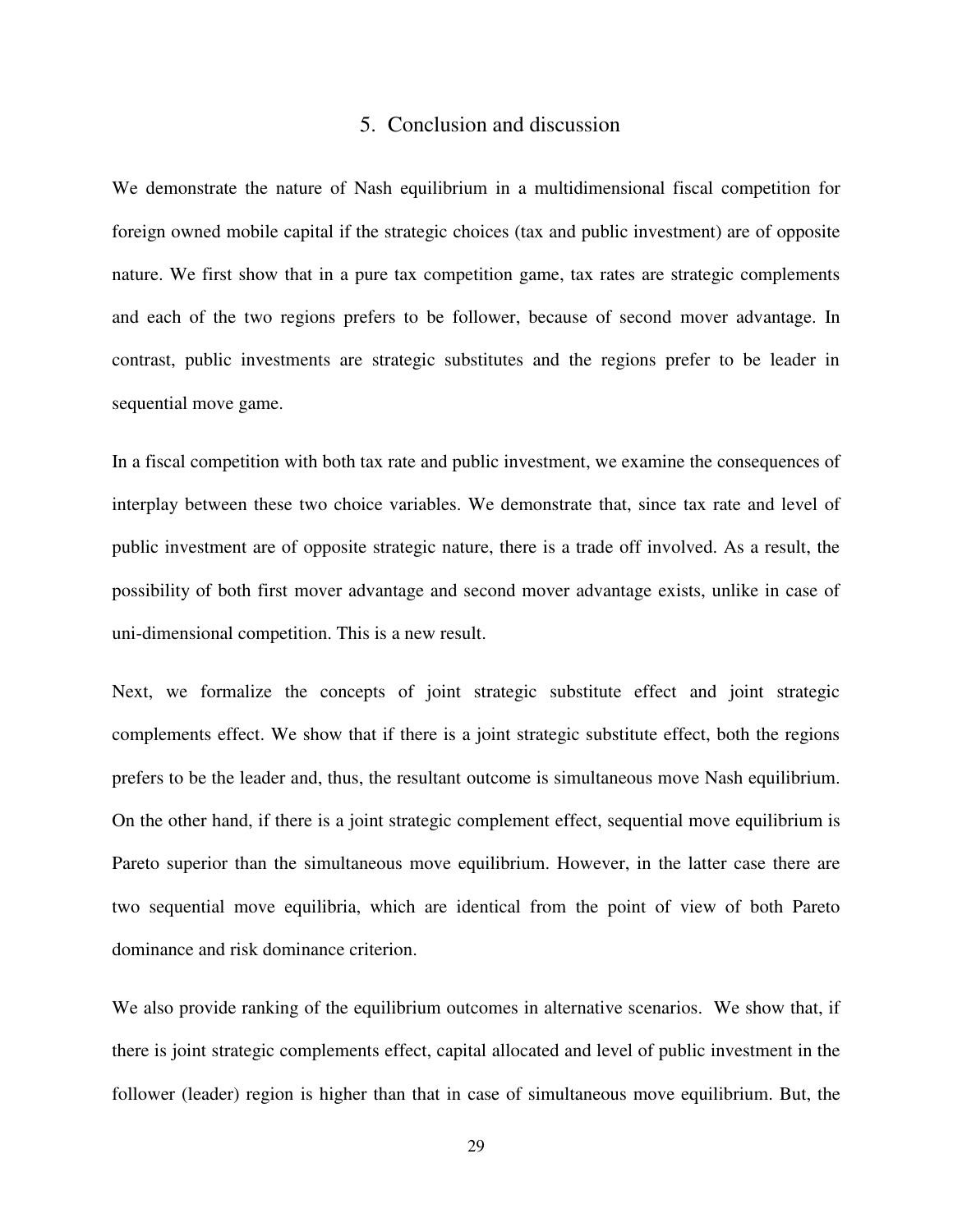equilibrium tax rate (welfare) of leader region is higher (lower) than that of the follower region, and equilibrium tax rate and welfare of both leader region and follower region are higher (lower) than that in case of simultaneous move game. These results are similar to that in Kempf and Rota-Graziosi (2010a). In sequential move game, race-to-the-bottom is controlled and further, there is also limited restriction on the overspending on public investment.

For further research some of the extension of this study can be on the following lines. First, whether results of the model is likely to remain robust to increasing the numbers regions competing with each other. For the sake of brevity, we just provide our intuition for the same. In our model, increasing the number of regions, would have two effects from tax and public investment strategies side. On the one hand, large number of regions would intensify the competition in tax rates leading to race-to-the-bottom. On the other hand, in public investment competition, due to spillover effects and strategic substitute nature of public investment, there would be reduction in public investment level of the regions. These two effects when combined would reduce the welfare level of each region in the simultaneous move equilibrium. Now the intuition in a dynamic setting would be slightly tedious to provide. The reason being as follows. In N regions sequential game, one region would be the leader where as N-1 regions would be the follower. Now there would be two sets of effects generated. One, we have already discussed in the earlier case i.e. follower regions would compete with each other in a simultaneous choice game, but leader would have to pre-empt and act according to the competition among the followers as well as based on the strategic effect of followers on his/her strategic choice of tax rates and public investment. A detailed analysis would help, in answering whether sequential effect (leading to higher tax rate) would dominate the simultaneous effect (leading to lower tax rates) or not. Further, a similar argument holds for public investment level also.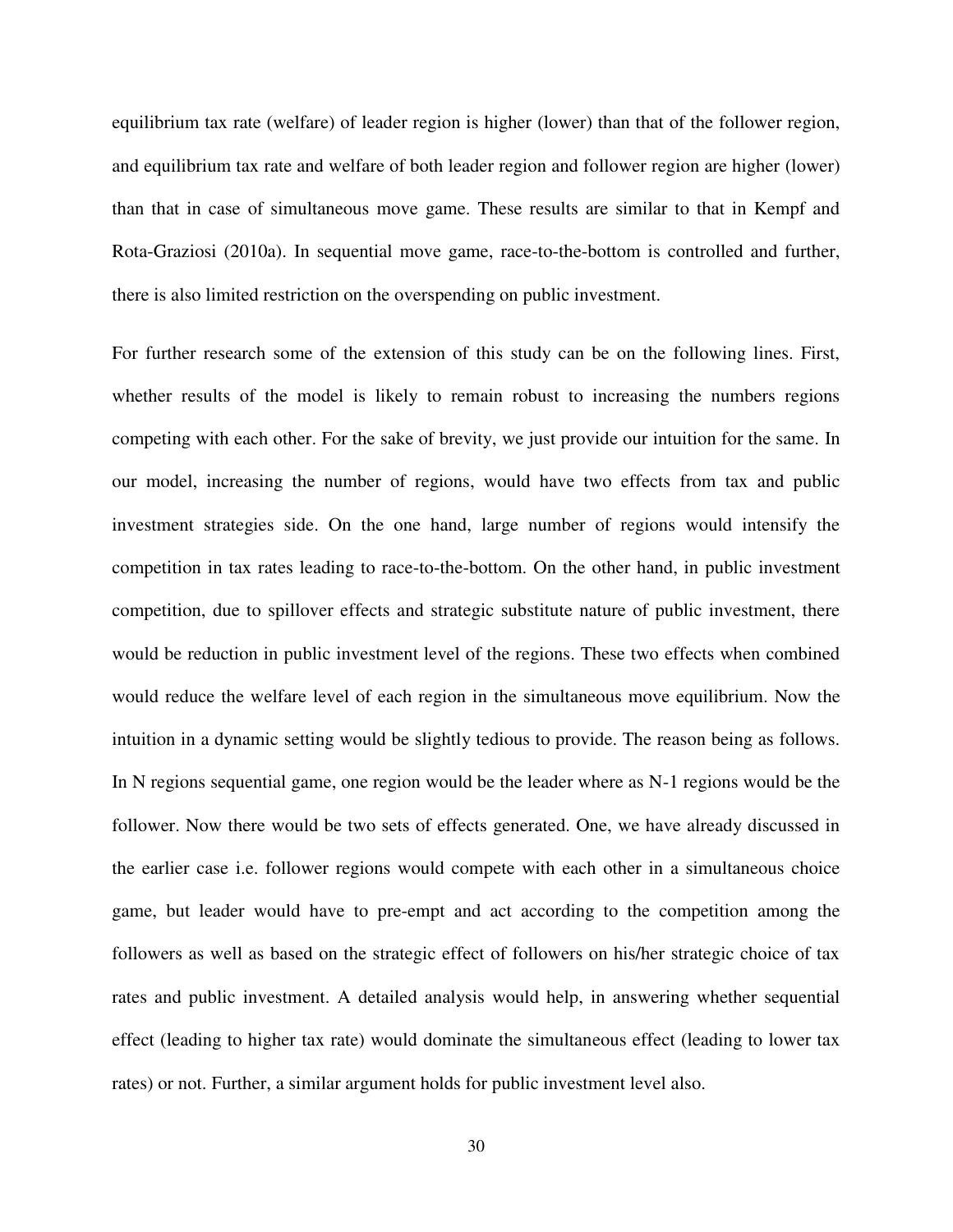Second extension could be in terms of departure from absentee capital owners to resident owners of capital and their impact on outcomes of the model. Ogawa (2013) analyzed the extension of Kempf and Rota-Graziosi (2010a) to the case of heterogeneous capital ownership (from absentee ownership to resident ownership), the author finds that in the case of resident ownership, instead of equilibrium corresponding to Stackelberg outcome, simultaneous move outcome emerges as sub game perfect Nash equilibrium. On the other hand, if there is absentee ownership then Stackelberg outcome would emerge. Later on Kempf and Rota-Graziosi (2015) argued that based on the strategic nature of tax rates, there can be emergence of both simultaneous and sequential outcomes with various capital ownership structure. Keeping this in mind, in our context, we can argue that resident ownership of capital is more likely to tilt results towards simultaneous outcomes as compared to sequential outcome. A detailed analysis would surely help in understanding this scenario better and is left for future research.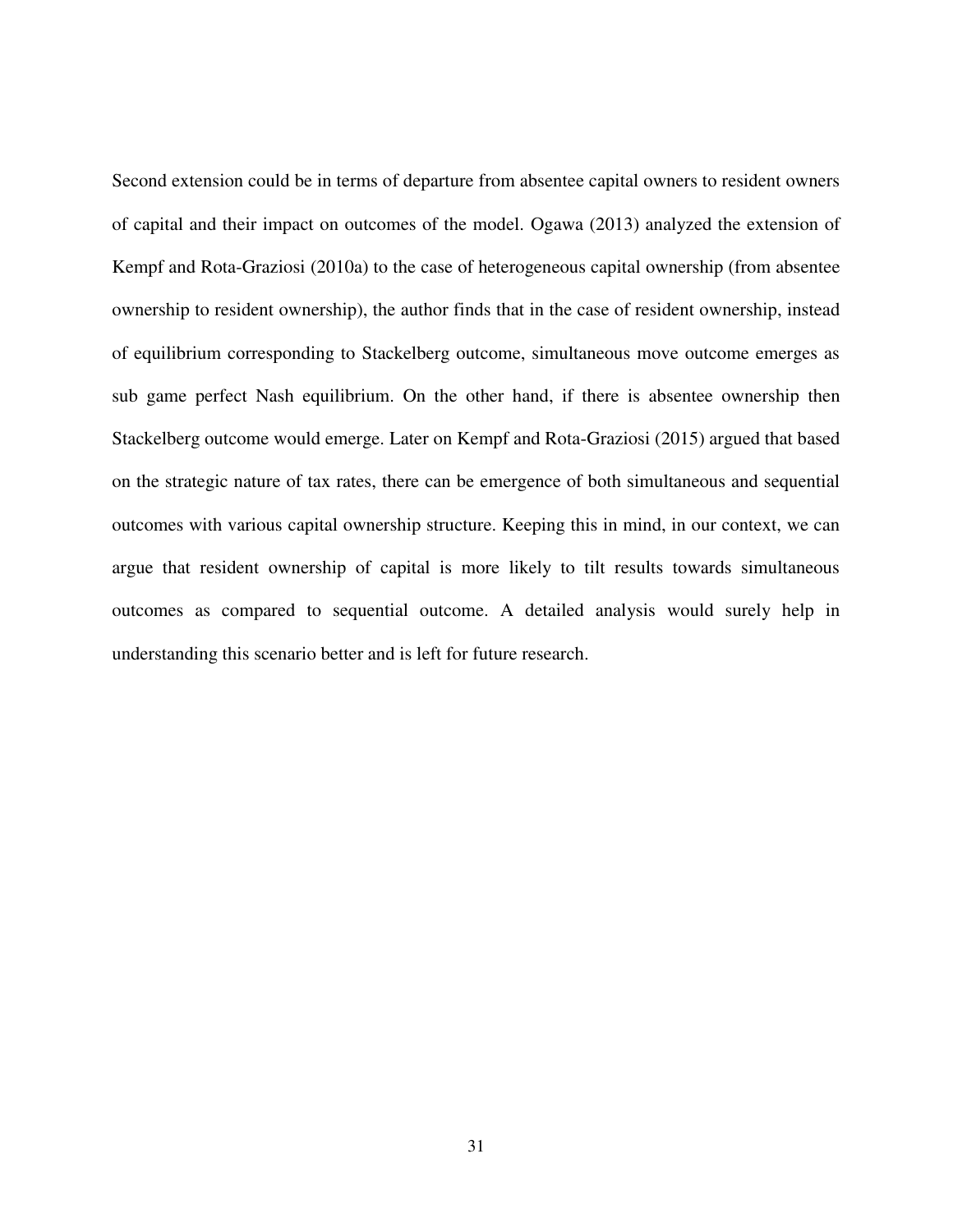## References

Altshuler, R., & Goodspeed, T. J. (2015). Follow the leader? Evidence on European and US tax competition. *Public Finance Review*, 43(4), 485-504.

Bellak, C., Leibrecht, M., & Damijan, J. P. (2009). Infrastructure endowment and corporate income taxes as determinants of foreign direct investment in Central and Eastern European countries. *The World Economy*, *32*(2), 267-290.

Benassy-Quere, A., Gobalraja, N., & Trannoy, A. (2007). Tax and public input competition. *Economic Policy*, *22*(50), 386-430.

Bulow, J. I., Geanakoplos, J. D., & Klemperer, P. D. (1985). Multimarket oligopoly: Strategic substitutes and complements. *Journal of Political economy*, *93*(3), 488-511.

De Donder, P., Le Breton, M., & Peluso, E. (2012). Majority voting in multidimensional policy spaces: Kramer–Shepsle versus Stackelberg. *Journal of Public Economic Theory*, 14(6), 879- 909.

Dembour, C., & Wauthy, X. (2009). Investment in public infrastructure with spillovers and tax competition between contiguous regions. *Regional Science and Urban Economics*, *39*(6), 679- 687.

Hamilton, J. H., & Slutsky, S. M. (1990). Endogenous timing in duopoly games: Stackelberg or Cournot equilibria. *Games and Economic Behavior*, *2*(1), 29-46.

Harsanyi, J.C., and Selten, R. (1988): *A General Theory of Equilibrium Selection in Games,*  MIT Press, Cambridge, MA.

Hauptmeier, S., Mittermaier, F., & Rincke, J. (2012). Fiscal competition over taxes and public inputs. *Regional science and urban economics*, *42*(3), 407-419.

Hindriks, J., & Nishimura, Y. (2017). Equilibrium leadership in tax competition models with capital ownership: a rejoinder. *International Tax and Public Finance*, *24*(2), 338-349.

Hindriks, J., Peralta, S., & Weber, S. (2008). Competing in taxes and investment under fiscal equalization. *Journal of Public Economics*, *92*(12), 2392-2402.

Kawachi, K., Ogawa, H., & Susa, T. (2015). Endogenous Timing in Tax and Public-Investment Competition. *Journal of Institutional and Theoretical Economics JITE*, *171*(4), 641-651.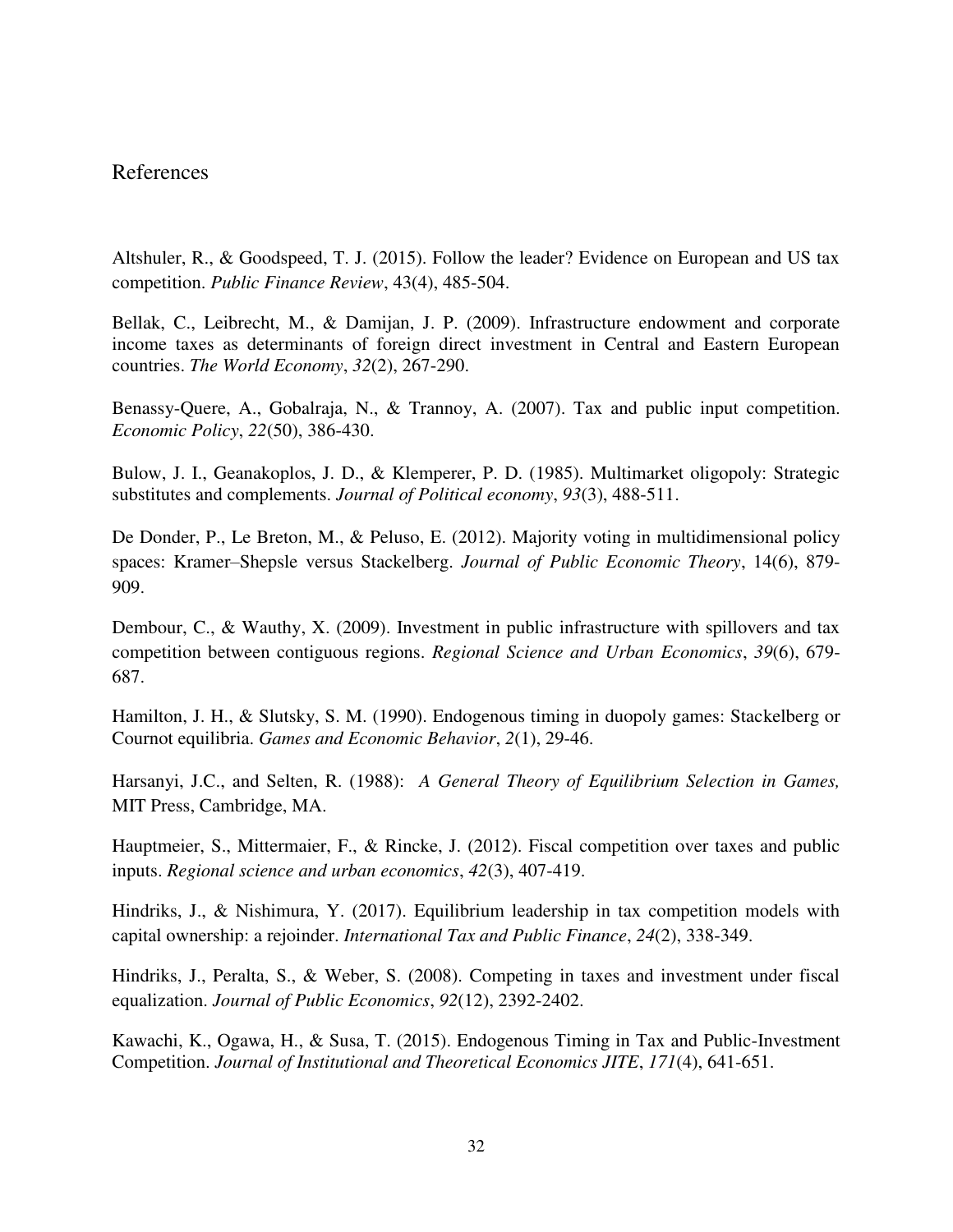Kempf, H., & Graziosi, G. R. (2010b). Leadership in public good provision: a timing game perspective. *Journal of Public Economic Theory*, *12*(4), 763-787.

Kempf, H., & Rota-Graziosi, G. (2010a). Endogenizing leadership in tax competition. *Journal of Public Economics*, *94*(9), 768-776.

Kempf, H., & Rota-Graziosi, G. (2015). Further analysis on leadership in tax competition: the role of capital ownership—a comment. *International Tax and Public Finance*, 22(6), 1028-1039.

Kotsogiannis, C., & Serfes, K. (2010). Public Goods and Tax Competition in a Two‐ Sided Market. *Journal of Public Economic Theory*, *12*(2), 281-321.

Laussel, D., & Le Breton, M. (1998). Existence of Nash equilibria in fiscal competition models. *Regional Science and Urban Economics*, *28*(3), 283-296.

Ogawa, H. (2013). Further analysis on leadership in tax competition: the role of capital ownership. *International Tax and Public Finance*, 20(3), 474-484.

Pieretti, P., & Zanaj, S. (2011). On tax competition, public goods provision and jurisdictions' size. *Journal of international economics*, *84*(1), 124-130.

Robson, A. J. (1990). Duopoly with endogenous strategic timing: Stackelberg regained. *International Economic Review*, 263-274.

Venkatesan, R., & Varma, S. (2000). *Study on policy competition among states in India for attracting direct investment*. National Council of Applied Economic Research.

Wildasin, D. E. (1988). Nash equilibria in models of fiscal competition. *Journal of public economics*, *35*(2), 229-240.

Wilson, J. D. (1986). A theory of interregional tax competition. *Journal of urban Economics*, *19*(3), 296-315.

Zissimos, B., & Wooders, M. (2008). Public good differentiation and the intensity of tax competition. *Journal of public economics*, *92*(5), 1105-1121.

Zodrow, G. R., & Mieszkowski, P. (1986). Pigou, Tiebout, property taxation, and the underprovision of local public goods. *Journal of urban economics*, *19*(3), 356-370.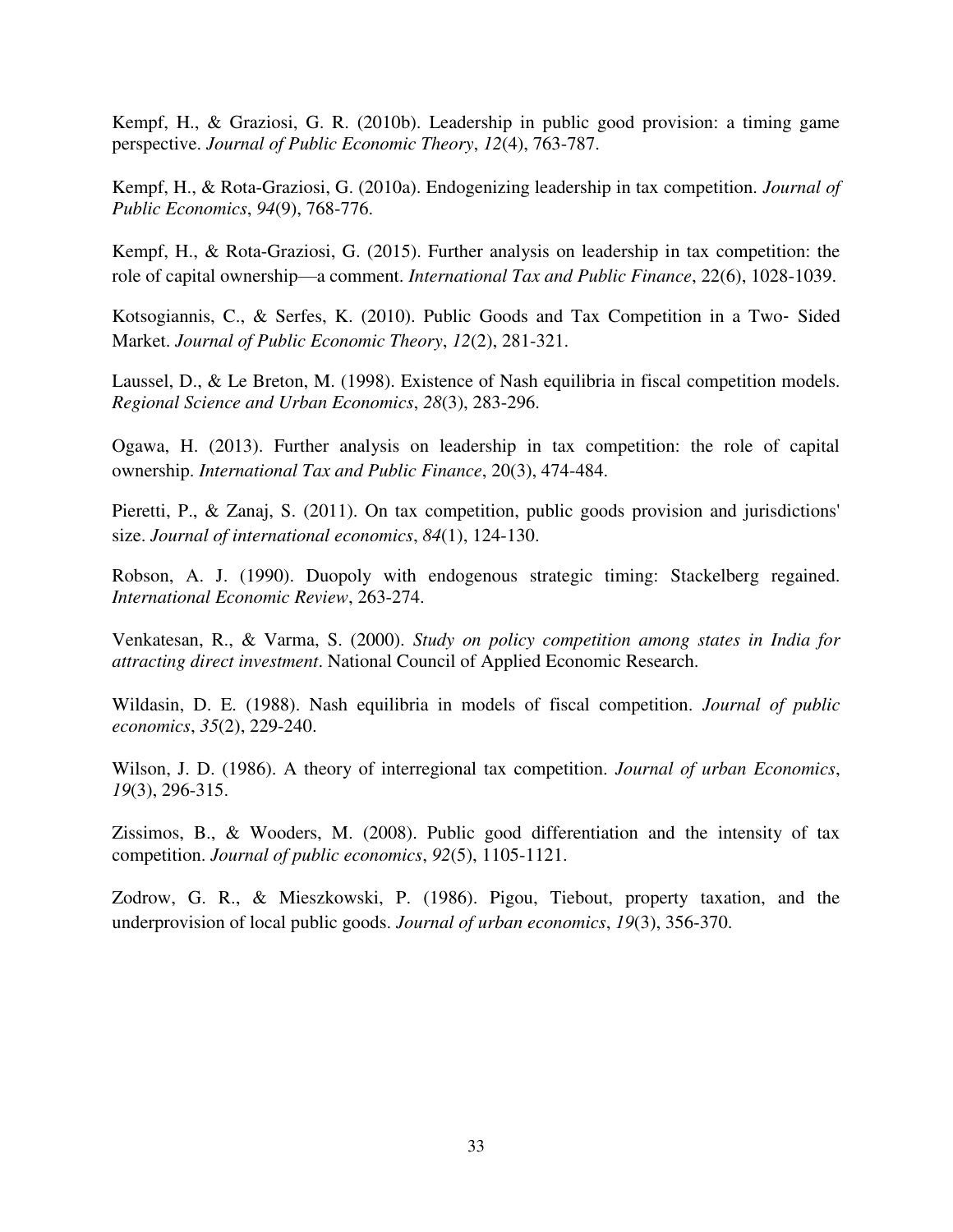#### **APPENDIX A**

### **A1: Tax rates are complements in nature.**

**Proof:** We have,  $W_1 = \left(\frac{\delta x_1^2}{2}\right)^2$  $\frac{x_1^2}{2} - \left(\frac{g_1^2}{2}\right)$  $\left(\frac{y_1^2}{2}\right) + (t_1 x_1)$  and  $W_2 = \left(\frac{\delta x_2^2}{2}\right)$  $\frac{x_2^2}{2} - \left(\frac{g_2^2}{2}\right)$  $\frac{f_2}{2}$  +  $(t_2x_2)$ .

Differentiating  $W_1$  and  $W_2$  with respect to  $t_2$  and  $t_1$  respectively, we get

$$
\frac{\partial W_1}{\partial t_2} = (t_1 + \delta x_1) \frac{\partial x_1}{\partial t_2}
$$
\n(A1.a)\n
$$
\frac{\partial W_2}{\partial t_1} = (t_2 + \delta x_2) \frac{\partial x_2}{\partial t_1}
$$
\n(A1.b)

Now, from equation (7a) and (7b), we get  $\frac{\partial x_1}{\partial t_2} = \frac{\partial}{\partial t_1}$  $\frac{\partial x_2}{\partial t_1} = \frac{1}{2\delta} > 0$ . Substituting theses values in

(A1.a) and (A1.b), we have,  $\frac{\partial W_1}{\partial t_2} = \frac{1}{28}$  $\frac{1}{2\delta}(t_1 + \delta x_1) > 0$  and  $\frac{\partial W_2}{\partial t_1} = \frac{1}{2\delta}$  $\frac{1}{2\delta}(t_2 + \delta x_2) > 0$ . QED.

#### **A2: (Strategic complements)**

**Proof:** It is easy to check that  $\frac{\partial^2}{\partial t}$  $\frac{\partial^2 W_1}{\partial t_2 \partial t_1} = \frac{1}{2}$  $\overline{\mathbf{z}}$  $\frac{d}{2}$  $\frac{\partial x_1}{\partial t_2}$  > 0 and  $\frac{\partial^2}{\partial t_1}$  $\frac{\partial^2 W_2}{\partial t_1 \partial t_2} = \frac{1}{2}$  $\overline{\mathbf{r}}$  $\frac{d}{2}$  $\frac{\partial x_2}{\partial t_1} > 0$ . That is, if there is an increase in region-2's (region-1's) tax rate, the negative marginal effect of region-1's (region-2's) tax rate on its own welfare decreases. Therefore, tax rates are strategic complements. From (10a) and (10b), we get the slopes of the tax reaction functions of region-1 and region-2, respectively, as follows,  $\frac{\partial t_2}{\partial t_1}|_{T_1} = 3 > 0$  and  $\frac{\partial t_2}{\partial t_1}|_{T_2} = \frac{1}{3}$  $\frac{1}{3}$  > 0. QED.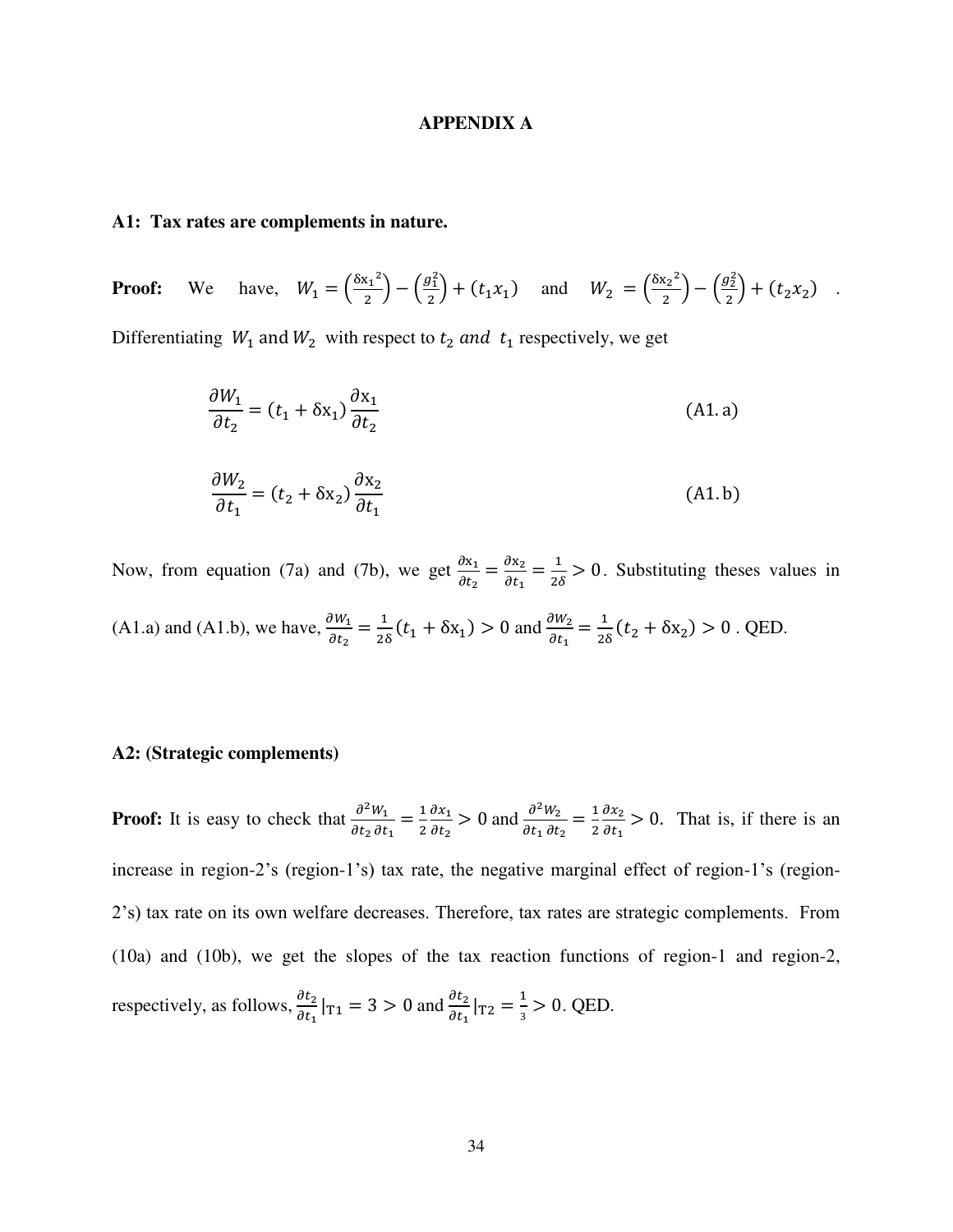#### **A3: (Second mover advantage)**

**Proof:** Since the two regions are symmetric, it is sufficient to show that region-1 always prefers to be the follower in sequential move tax competition. That is, we have to prove that  $W_1(t_{1F}, t_{2L}) > W_1(t_{1L}, t_{2F})$ , where (a)  $t_{1F}$  and  $t_{2L}$  are the equilibrium tax rates of region-1 and region-2, respectively, when region-1 is the follower and region-2 is the leader and (b)  $t_{1L}$ and  $t_{2F}$  are the equilibrium tax rates of region-1 and region-2, respectively, when region-1 is the leader and region-2 is the follower. The proof is as follows (follows from Kempf and Rota-Graziosi, 2010a):

In case of Stackelberg (sequential) competition in tax rates, we have  $t_{1N} < t_{1F} < t_{1L}$ . (see Kempf and Rota-Graziosi, 2010a for a detailed discussion) and same holds from region-2's perspective.

Now we can say that

 $W_1(t_{1F}, t_{2L}) > W_1(t_{1L}, t_{2L}) > W_1(t_{1L}, t_{2F})$ 

In this, first inequality comes from the definition of Stackelberg equilibrium when region-1 is the follower. The second part of the inequality holds given the fact that  $t_{2F} < t_{2L}$  and  $\frac{\partial W_1(.)}{\partial t_2}$ (due to complement nature of tax rates from Lemma 1). Thus the region-1 has a second mover advantage in tax rates. Due to the symmetry in the payoff of region-2, the second mover advantage also holds for region-2 also. QED.

#### **A4: (Public investments are Substitutes)**

**Proof:** We have  $W_1 = (F_1 - x_1 F'_{1,x_1}(x_1, g_1)) - (\frac{g_1^2}{2})$  $\left(\frac{y_1}{2}\right)$  +  $\left(t_1x_1\right)$  and  $W_2 = \left(F_2 - x_2F'_{2,x_2}(x_2,g_2)\right)$  $\left(\frac{g_2^2}{2}\right)$  $\left(\frac{y_2}{2}\right)$  + ( $t_2x_2$ ). Using the production function (1) and (2), we can write the following.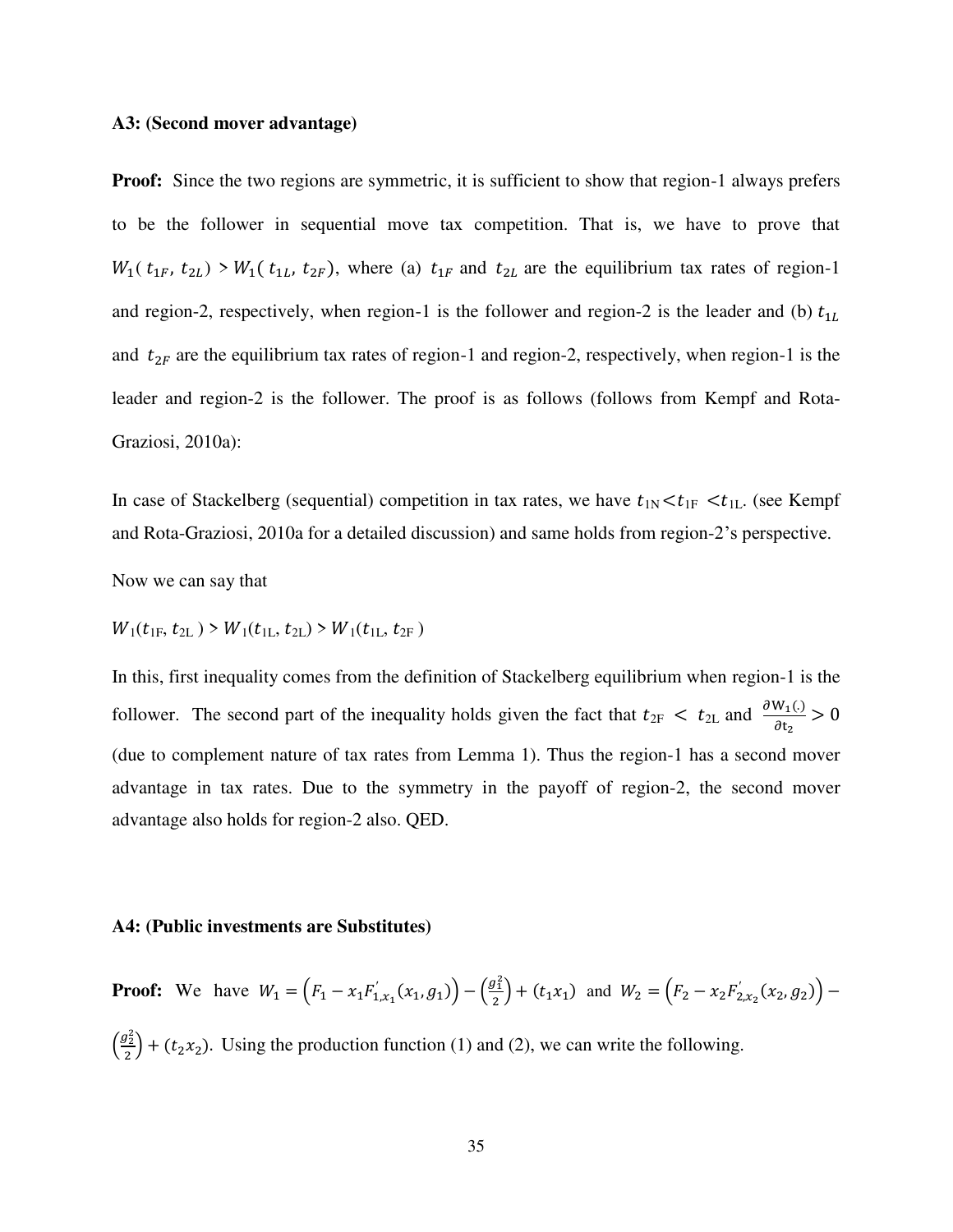$$
W_1 = \left(\frac{\delta x_1^2}{2}\right) - \left(\frac{g_1^2}{2}\right) + (t_1 x_1)
$$
  

$$
W_2 = \left(\frac{\delta x_2^2}{2}\right) - \left(\frac{g_2^2}{2}\right) + (t_2 x_2)
$$

Now differentiating  $W_1, W_2$  with respect to  $g_2$  and  $g_1$  respectively, we get,

$$
\frac{\partial W_1}{\partial g_2} = (t_1 + \delta x_1) \frac{\partial x_1}{\partial g_2}
$$

$$
\frac{\partial W_2}{\partial g_1} = (t_2 + \delta x_2) \frac{\partial x_2}{\partial g_1}
$$

Differentiating (7a) and (7b) w.r.t.  $g_2$  and  $g_1$ , respectively, we get  $\frac{\partial x_1}{\partial g_2} = \frac{\partial}{\partial g_1}$  $\frac{\partial x_2}{\partial g_1} = \frac{-1}{\sqrt{2\pi}}$  $\overline{\mathbf{c}}$ 

Substituting theses values in above equations, we get,  $\frac{\partial W_1}{\partial g_2} = \frac{\overline{a}}{a}$  $\frac{1-\theta}{2\delta}(t_1 + \delta x_1) < 0$  and  $\frac{\partial}{\partial}$  $\frac{1}{\partial g_1} =$  $\overline{a}$  $\frac{1-0}{2\delta}(t_2 + \delta x_2) < 0$ . QED

### **A5: (Strategic Substitutes)**

**Proof:** It is easy to check that  $\frac{\partial^2}{\partial x^2}$  $\frac{\partial^2 W_1}{\partial g_2 \, \partial g_1} = \frac{\partial}{\partial g_2}$  $\boldsymbol{\theta}$  $\boldsymbol{\theta}$  $\frac{\partial x_1}{\partial g_2}$  < 0 and  $\frac{\partial^2}{\partial g_1}$  $\frac{\partial^2 W_2}{\partial g_1 \partial g_2} = \frac{\partial}{\partial g}$  $\boldsymbol{\theta}$  $\boldsymbol{\theta}$  $\frac{\partial x_2}{\partial g_1}$  < 0. Therefore, levels of public investments are strategic substitutes. Now, using the public investment reaction functions of region-1 and region-2 from (9a) and (9b), we obtain,

$$
\frac{\partial g_2}{\partial g_1} = -\frac{(1-\theta)^2}{4\delta - (1-\theta)^2} < 0
$$

$$
\frac{\partial g_1}{\partial g_2} = -\frac{(1-\theta)^2}{4\delta - (1-\theta)^2} < 0
$$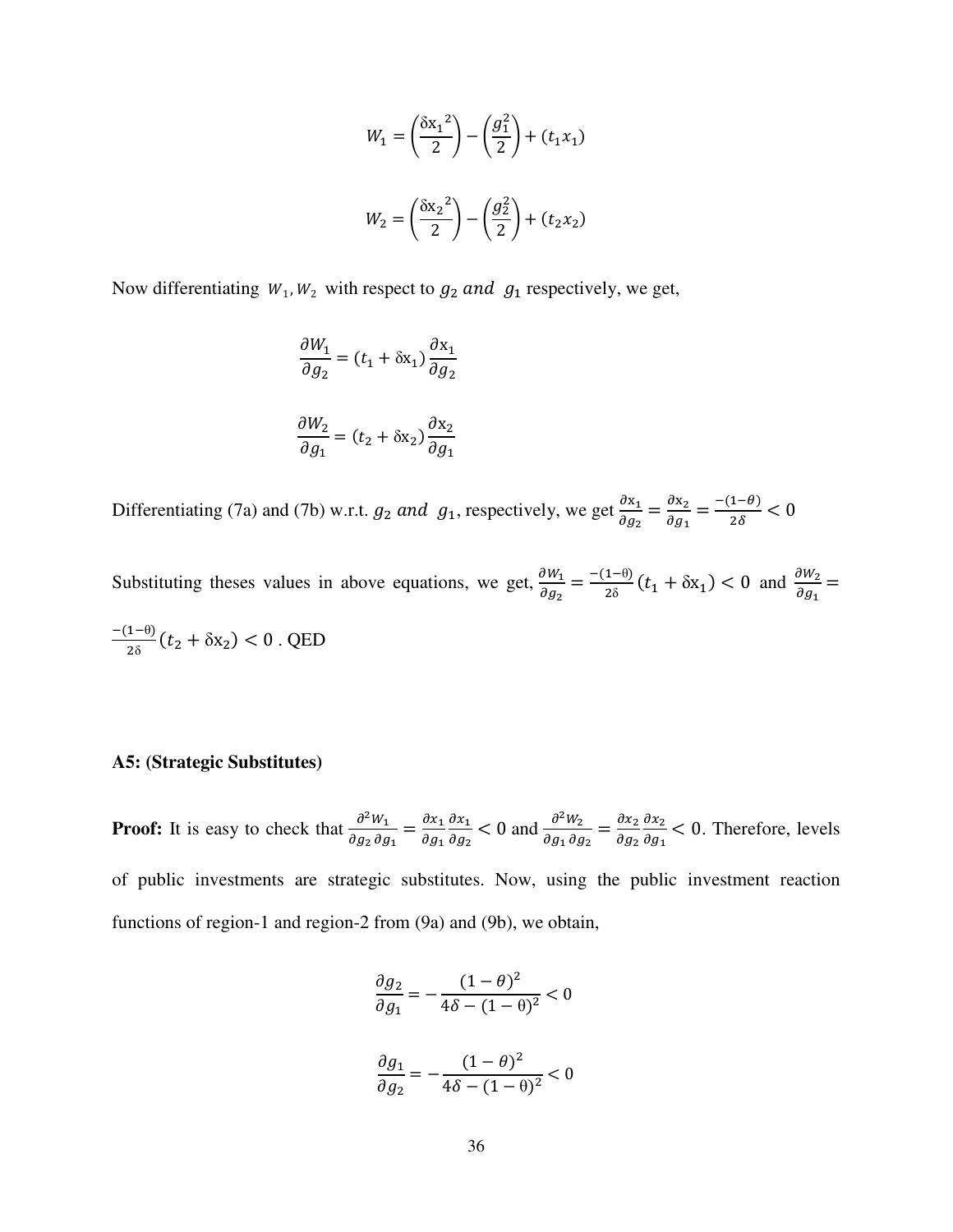We must have,  $2\delta > (1 - \theta)^2$  to satisfy the second order, stability and non negativity conditions. So, we can say that reaction curves in public investment choice are downward sloping. QED.

### **A6: Proposition 2 (First mover advantage**)

**Proof:** Under Lemma 3 and Lemma 4, we can show that both the regions prefer to be the leader.

In case of Stackelberg game for public investment,  $g_{1F} < g_{1N} < g_{1L}$  and the same holds for the region-2's public investment level under different conditions. With that in mind, we can say that:

 $W_1(q_{11}, q_{2F}) > W_1(q_{1F}, q_{2F}) > W_1(q_{1F}, q_{2L})$ 

In this, first inequality comes from the definition of Stackelberg equilibrium when region-1 is the leader. The second part of the inequality holds given the fact that  $g_{2F} < g_{2L}$  and  $\frac{\partial W_1(.)}{\partial g_2} < 0$  (due to substitute nature of public investment from Lemma 3). Thus the region-1 has a first mover advantage in public investment. Due to the symmetry in the payoff of region-2, the first mover advantage also holds for region-2 also. QED

## **A7: Alternate explanation of joint effects and its decomposition**

To illustrate it further, note that tax reaction functions are strictly upward sloping and public investment reaction functions are strictly downward sloping (see Lemma 2 and Lemma 4). The slopes of tax reaction function in  $t_1$ - $t_2$  plane and the slope of the public investment reaction function in  $g_1$ - $g_2$  plane, of region-2 are, respectively,  $\frac{\partial t_2}{\partial t_1} = 3$  and  $\frac{\partial g_2}{\partial g_1} = -\frac{4}{3}$  $\frac{\sqrt{-(1-\theta)}}{(1-\theta)^2}$ . And, the slopes of tax reaction function in  $t_1$ - $t_2$  plane and the slope of the public investment reaction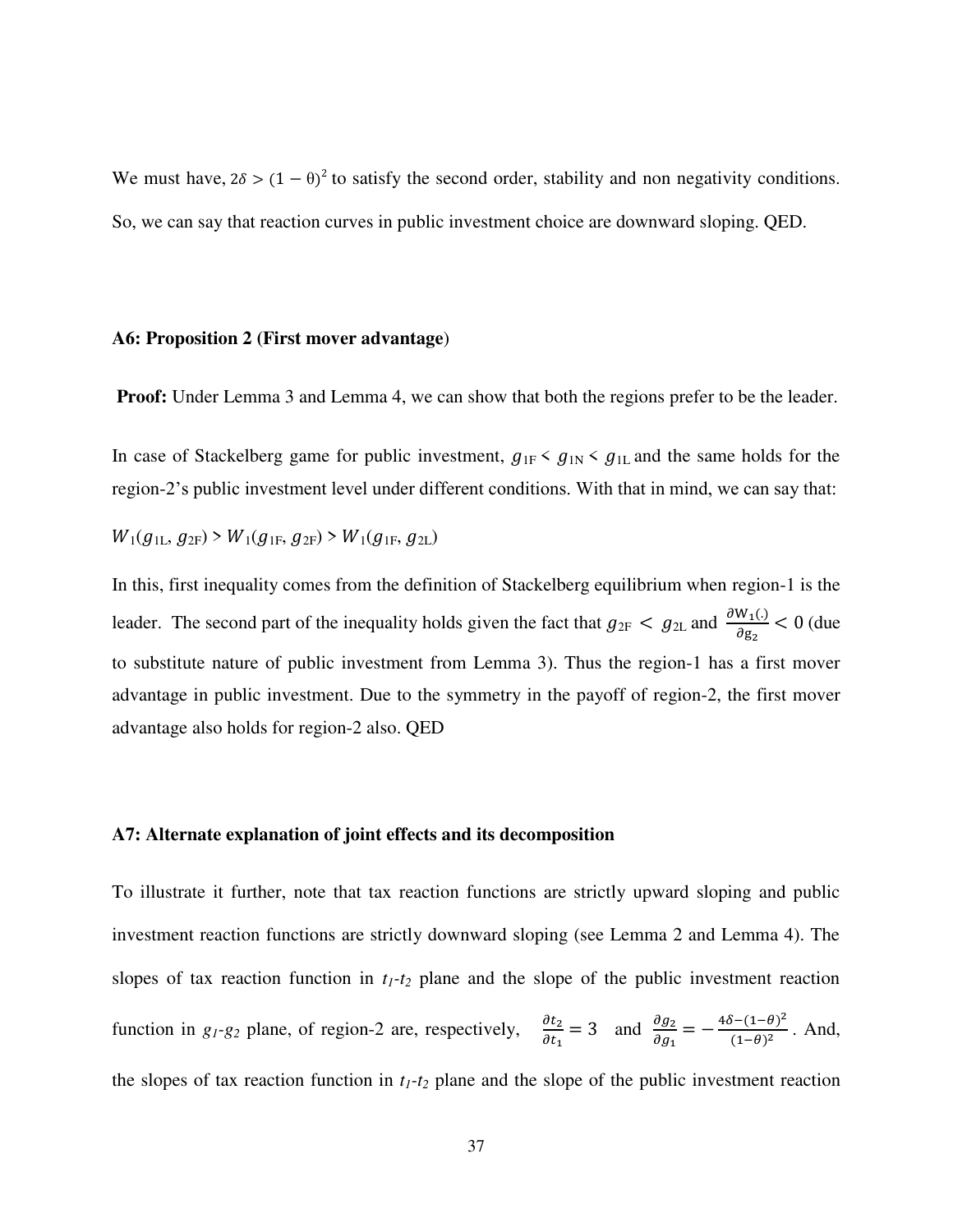function in  $g_1$ - $g_2$  plane, of region-2 are, respectively,  $\frac{\partial t_2}{\partial t_1} = \frac{1}{3}$  $rac{1}{3}$  and  $rac{\theta}{\theta}$  $\frac{\partial g_2}{\partial g_1} = -\frac{0}{4\delta}$  $\frac{(1-\theta)}{4\delta-(1-\theta)^2}$ . Note that, in  $t_1$ - $t_2$  plane, flatter (steeper) the tax reaction function of region-1 (region-2), greater is the response of region-1 (region-2) for a unit change in its rival's tax rate. Similarly, in *g1-g2* plane, flatter (steeper) the public investment reaction function of region-1 (region-2), greater is the response of region-1 (region-2) for a unit change in its rival's public investment.

In general, we can write the slope of the tax reaction functions of region-2, in  $t_1$ - $t_2$  plane, as

$$
\frac{\partial t_2}{\partial t_1} = -\left(\frac{\frac{\partial^2 W_2}{\partial t_1 \partial t_2}}{\frac{\partial^2 W_2}{\partial t_2^2}}\right)
$$

On the RHS, the denominator must be negative (due to the second order condition) and the numerator is the strategic complement effect of tax rates, which is positive.

Similarly, we can write the slope of the public investment reaction function of region-2, in *g1-g<sup>2</sup>*

plane, as 
$$
\frac{\partial g_2}{\partial g_1} = -\left(\frac{\frac{\partial^2 W_2}{\partial g_1 \partial g_2}}{\frac{\partial^2 W_2}{\partial g_2^2}}\right)
$$
. Here, In the RHS, the denominator must be negative (by the second

order condition for maximization) and the numerator is the strategic substitute effect of tax rates, which is negative.

Now, we argue that the relative magnitude of strategic effect of a choice variable, relative to that of the other choice variable, can be shown to be related to the relative magnitudes of the reaction functions.

**Proposition 4:** *In the sequential move multidimensional competition, the relation between the joint strategic effects and slopes of the reactions functions are as follows.*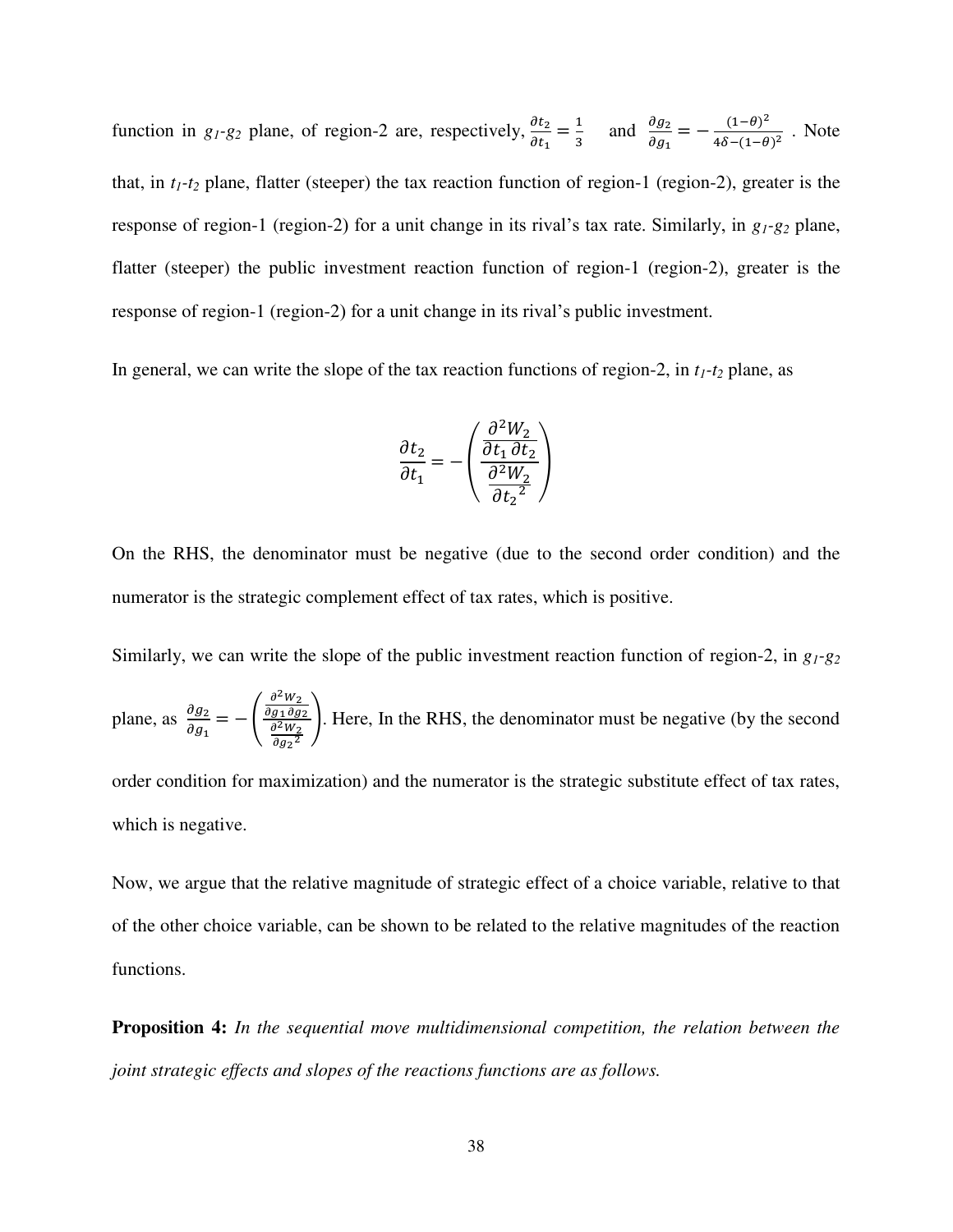- *a) Joint Strategic Substitutes Effect (JSSE) holds, if the absolute slope of the public investment reaction function of region-2 (region-1) in g1-g2 plane is greater (smaller) than the absolute slope of the tax reaction function of region-2 (region1) in*  $t_1$ *-* $t_2$  *plane.*
- *b) Joint Strategic Complements Effect (JSCE) holds, if the absolute slope of the public investment reaction function of region-2 (region-1) in g1-g2 plane is smaller (greater) than the absolute slope of the tax reaction function of region-2 (region-1) in*  $t_1$ *-* $t_2$  *plane.*

**Proof:** It is sufficient to show that the Proposition 4 is true for any one of the two regions due to symmetric nature. Let us consider region-2's reaction functions. Now, the absolute value of slope of the public investment reaction function of region-2, in *g1-g<sup>2</sup>* plane, is greater than the absolute value of the slope of the tax reaction function of region-2, in  $t_1$ - $t_2$  plane, if

$$
\left|\frac{\partial g_2}{\partial g_1}\right| > \left|\frac{\partial t_2}{\partial t_1}\right|
$$

$$
\Rightarrow \left| -\frac{\frac{\partial^2 W_2}{\partial g_1 \partial g_2}}{\frac{\partial^2 W_2}{\partial g_2^2}} \right| > \left| -\left( \frac{\frac{\partial^2 W_2}{\partial t_1 \partial t_2}}{\frac{\partial^2 W_2}{\partial t_2^2}} \right) \right|
$$
  

$$
\Rightarrow \left( \frac{\frac{\partial^2 W_2}{\partial g_1 \partial g_2}}{\frac{\partial^2 W_2}{\partial t_2^2}} \right) > -\left( \frac{\frac{\partial^2 W_2}{\partial t_1 \partial t_2}}{\frac{\partial^2 W_2}{\partial t_2^2}} \right)
$$

$$
\Rightarrow \left(\frac{\frac{\partial^2 W_2}{\partial g_1\,\partial g_2}}{\frac{\partial^2 W_2}{\partial^2 W_2}}\right) + \left(\frac{\frac{\partial^2 W_2}{\partial t_1\partial t_2}}{\frac{\partial^2 W_2}{\partial^2 W_2}}\right) > 0
$$

 $\partial t_2^2$ 

 $\partial t_2^2$ 

 $\partial g_2^2$ 

 $\partial g_2^2$ 

$$
\Rightarrow \left[\frac{(1-\theta)^2}{4\delta - (1-\theta)^2} - \frac{1}{3}\right] > 0
$$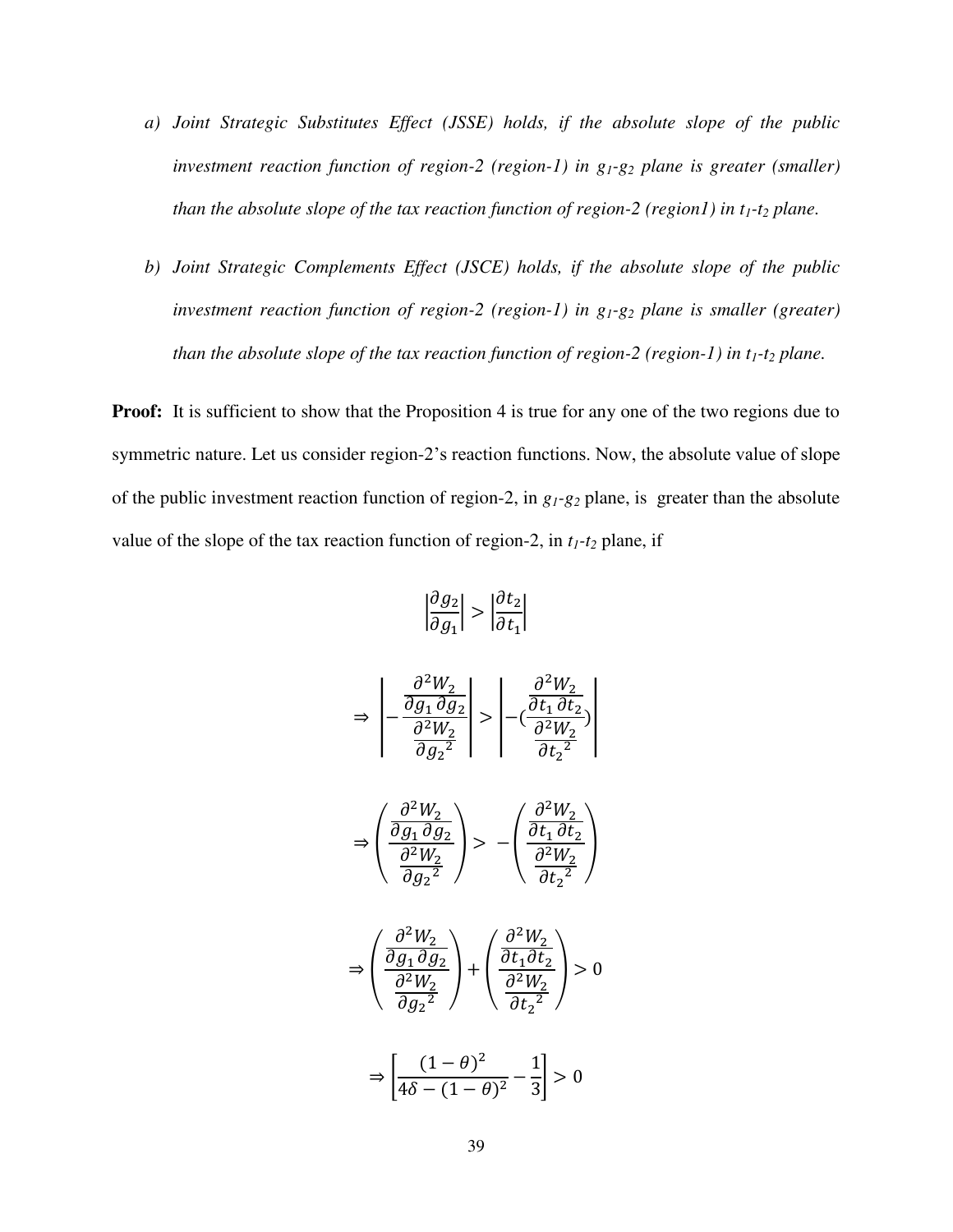$\Rightarrow \delta < (1-\theta)^2$ 

$$
\Rightarrow \text{SSE} > \text{SCE}
$$

That is, if for region-2  $\left|\frac{\partial g_2}{\partial g_1}\right| > \left|\frac{\partial t_2}{\partial t_1}\right|$ , there is JSSE. Otherwise, if  $\left|\frac{\partial g_1}{\partial g_1}\right|$  $\left|\frac{\partial g_2}{\partial g_1}\right| < \left|\frac{\partial c_2}{\partial t_1}\right|$ , there is JSCE.

QED

Note that, if all the choice variables are strategic complements in nature, JSCE will always hold true. In Kempf and Rota-Graziosi (2010a), each region has one choice variable (tax rate) and tax rates are strategic complements, so there is JSCE and, thus, each region has second mover advantage. However, in general, JSCE effect need not necessarily hold true. In the present model, JSCE holds true, only if the absolute slope of the public investment reaction function of region-2 (region-1) in *g1-g<sup>2</sup>* plane is smaller (greater) than the absolute slope of the tax reaction function of region-2 (region-1) in *t1-t<sup>2</sup>* plane. Otherwise, JSSE holds true.

## **A8: Comparison of equilibrium outcomes between simultaneous and sequential game: tax rate, public investment, capital allocation and social welfare**

In Table 2, we report the rankings welfare, capital allocation, level of public investment and tax rate of region-1 and region-2, in (*early, late*), (*late, early*) and simultaneous move equilibrium, assuming  $0 \le \theta < 1$ ,  $\frac{2}{3}$  $\frac{2}{3}(1-\theta)^2 = \delta_1 \leq \delta.$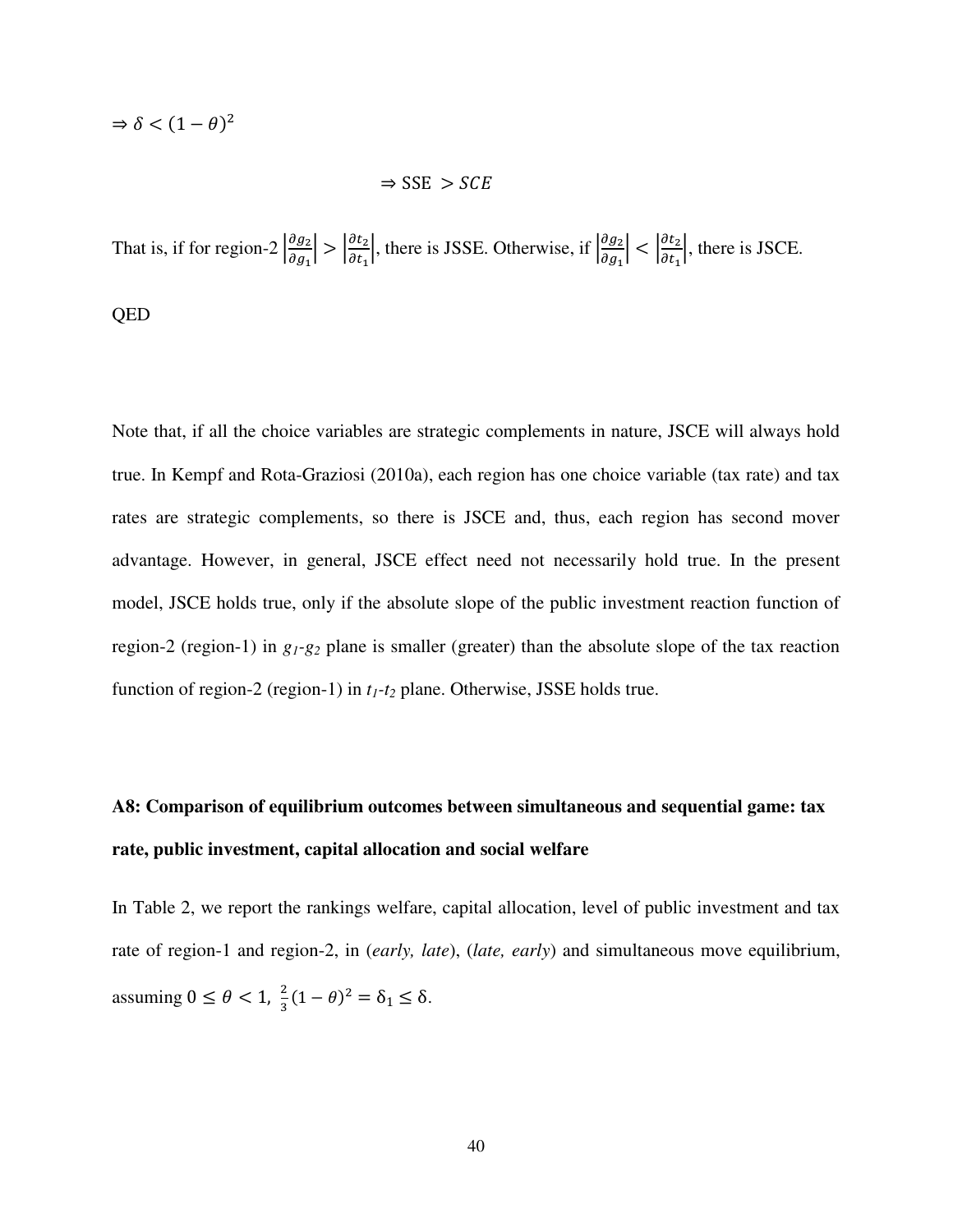|                 | $\delta \leq \delta_2 = (1-\theta)^2$     | $\delta > \delta_2 = (1-\theta)^2$  |
|-----------------|-------------------------------------------|-------------------------------------|
|                 |                                           |                                     |
| Welfare         | $W_{1L} > W_{1N} = W_{2N} > W_{2F}$       | $W_{2F} > W_{1L} > W_{1N} = W_{2N}$ |
| Capital         | $x_{1L} \geq x_{1N} = x_{2N} \geq x_{2F}$ | $x_{2F} > x_{1N} = x_{2N} > x_{1L}$ |
| Pub. Investment | $g_{1L} \geq g_{1N} = g_{2N} \geq g_{2F}$ | $g_{2F} > g_{1N} = g_{2N} > g_{1L}$ |
| Taxes           | $t_{1N} = t_{2N} \geq t_{1L} \geq t_{2F}$ | $t_{1I} > t_{2F} > t_{1N} = t_{2N}$ |

**Table 2: Ranking of equilibrium outcomes**

## Case 1:  $\delta \leq \delta_2$

In this case, tax rates (strategic complement) effect is less than public investments (strategic substitute) effect and, thus, joint strategic substitute effect holds true. So, there is first mover advantage. If region-1 moves *early* and region-2 moves *late*, public investment in region-1 is higher than that in region-2. The reason being that region-1 is more aggressive in setting public investment due to JSSE. But, both leader and follower region's tax rates are lower as compared to the simultaneous move game. The reason is that, in region-1, the capital elasticity of tax rates in the sequential game is higher than simultaneous move game  $(e_s e_i(x_{t_1}) = \frac{(1-\theta)^2}{2\delta})$  $\overline{\mathbf{c}}$  $-\frac{1}{2}$  $\frac{1}{2}$ . For region-2 which has the same level of capital elasticity of tax in both the games  $(e\_seq(x_{t2}) = e\_sim(x_{t2}) = -\frac{1}{2})$  $\frac{1}{2}$ ), the level of public investment is lower than the earlier game, so region-2 being a follower charges tax rate even lower than region-1. Moreover region-2 is the follower in tax rates which causes lower tax rate as compared to region-1. In total, the strategic effect of tax rates (SCE) is dominated by strategic effect of public investment (SSE). So, the higher public investment in region-1 over compensates the negative effect of tax rate. This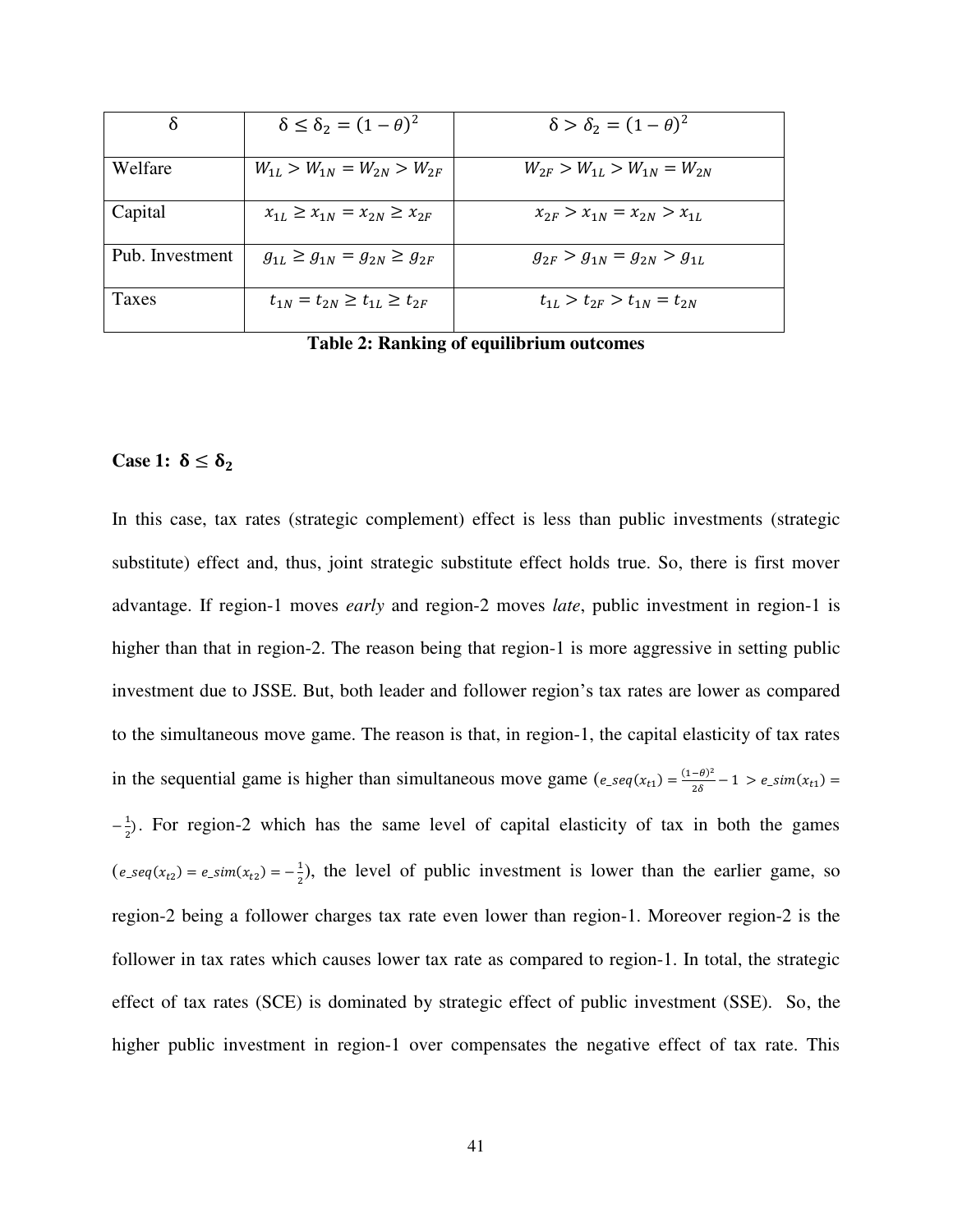causes higher allocation of capital in region-1 and lower in region-2, compared to the simultaneous move game. These are new results.

## Case 2:  $\delta > \delta_2$

In this case, we have a Pareto superior situation in the sequential move game, because both the regions are getting higher payoffs compared to their simultaneous game payoffs, irrespective of the role of the region as a leader or a follower. For this case, we have joint strategic complements effect and regions prefer to become the follower. As we can see that region-2 is providing higher level of public investment than region-1. There are higher tax rates because, regions' tax reaction functions shifts outwards due higher  $\delta$ . So region-1 as well as region-2 charges higher tax rates than the simultaneous move game. Moreover, region-2 is levying lower tax rate than region-1, due to higher sensitivity of capital to tax rates in region-2. This leads to a higher capital allocation to region-2  $\left(\frac{\partial x_{2F}}{\partial g_{2F}} > 0, \frac{\partial x_{2F}}{\partial t_{2F}} < 0\right)$  as well as higher welfare levels in region-2. These results are similar to Kempf and Rota-Graziosi (2010a), in the sense that sequential game equilibrium is providing higher welfare level for both the regions, irrespective of the role as a leader or a follower.

## **A9. Discussion on empirical estimation of fiscal competition**

To further extend the scope of this study, an empirical investigation of strategic choice of regions in fiscal competition can be undertaken. To empirically estimate the strategic tax competition models, one need to essentially model and estimate the reaction functions of the regions corresponding to tax, public investment or joint choice games either in static (simultaneous) or